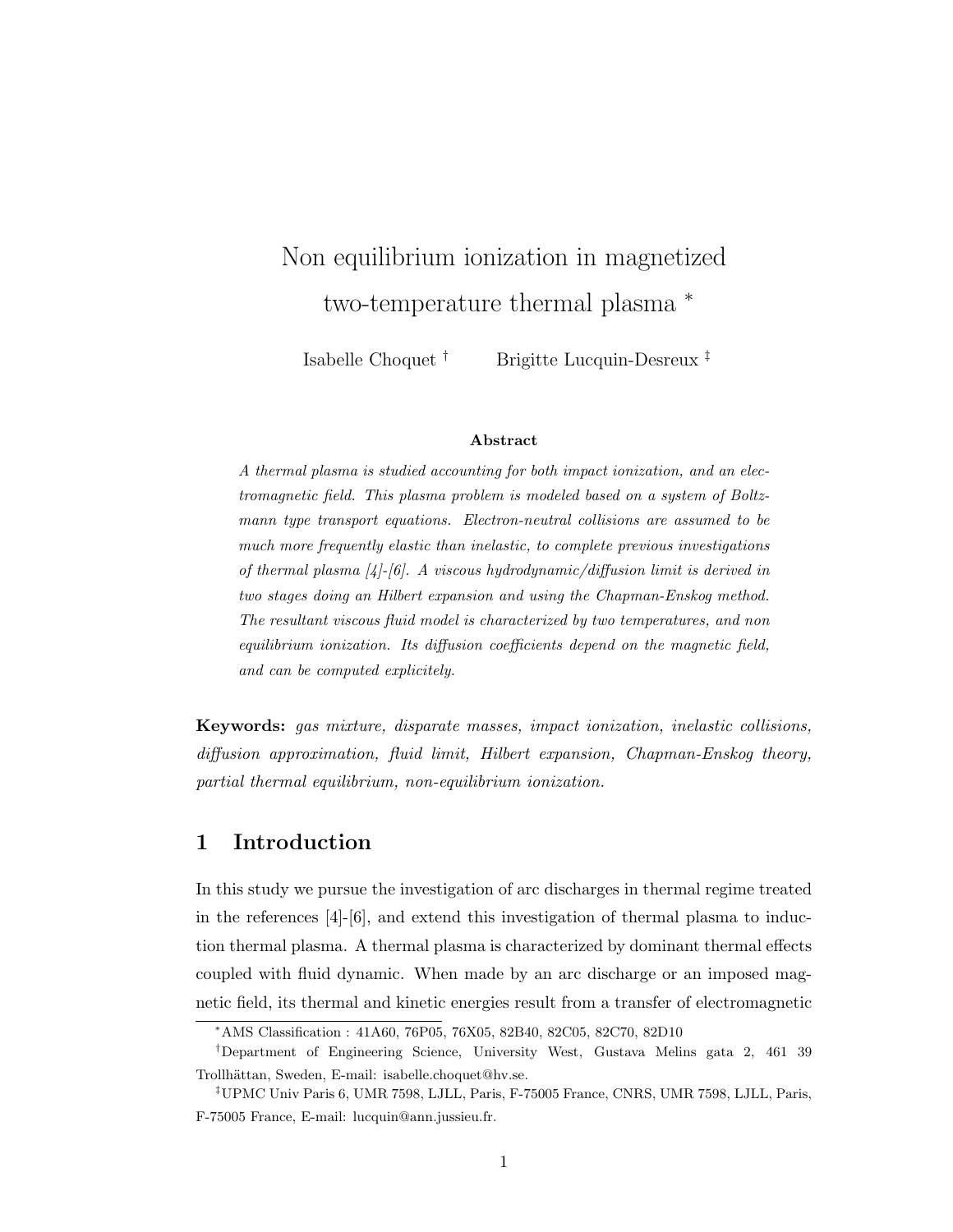energy. Examples of applications of thermal plasma concern  $i$ ) material processing based on thermal energy transfer [10]: cutting, melting, welding, plasma spraying and vitrification, and  $ii)$  propulsion with electrothermal thrusters [15]. Material processing generally makes a direct use of the thermal energy, while electrothermal thrusters further convert it into directed kinetic energy.

Plasma with a lower ionization degree than a thermal plasma, or glow plasma, was studied by Degond et al. in [8], and by Choquet et al. in [6] accounting for impact ionization. On the other hand, the case of a fully ionized plasma was investigated by Degond et al. in [7], [9], and by Lucquin-Desreux in [18] for multicharged ions and in [17] in the presence of a magnetic field.

The remaining part of this introduction is organized as follows: we first recall some properties of thermal plasma usefull for setting the problem, the scaling, and discussing the results. Next we do summarize specificities of previous studies on thermal plasma modelling  $[4]-[6]$ , to underline the new aspects of the present study. Then we do present some of the main results of this paper. Based on reference models available in the literature, we discuss the inviscid fluid model obtained in this study. Finaly we outline the steps of the model derivation, which are further developed in the rest of this paper.

Physical properties of thermal plasma - A thermal plasma can be made in different ways. A traditional way consists in forming an arc dicharge by applying a potential difference between electrodes separated by a neutral gas, as in [12], [14], [26], and [29]. More details about arc discharges and comparisons with other electric discharges can be found in [5]. The structure of a thermal plasma arc is not homogeneous. For this reason it is usually modeled by doing a splitting into different sub-regions: the main core or plasma column, and the thin electrode layers (made of an ionization zone or presheath and a space charge layer or sheath). A further detailed description of these sub-regions can be found in [4]. A thermal plasma can also be made applying instead a magnetic field to a neutral gas, to form a so-called induction thermal plasma as in [30], [31]. It can as well result from the interaction of a glow discharge (cold, luminous and self-sustained electric arc) with an electron beam for instance, as modeled in [6]. Or it can result from a very strong compression wave, as in hypersonic flow. In the sequel we focus on the first cases, cases in which an external electric or magnetic field is imposed. From now on we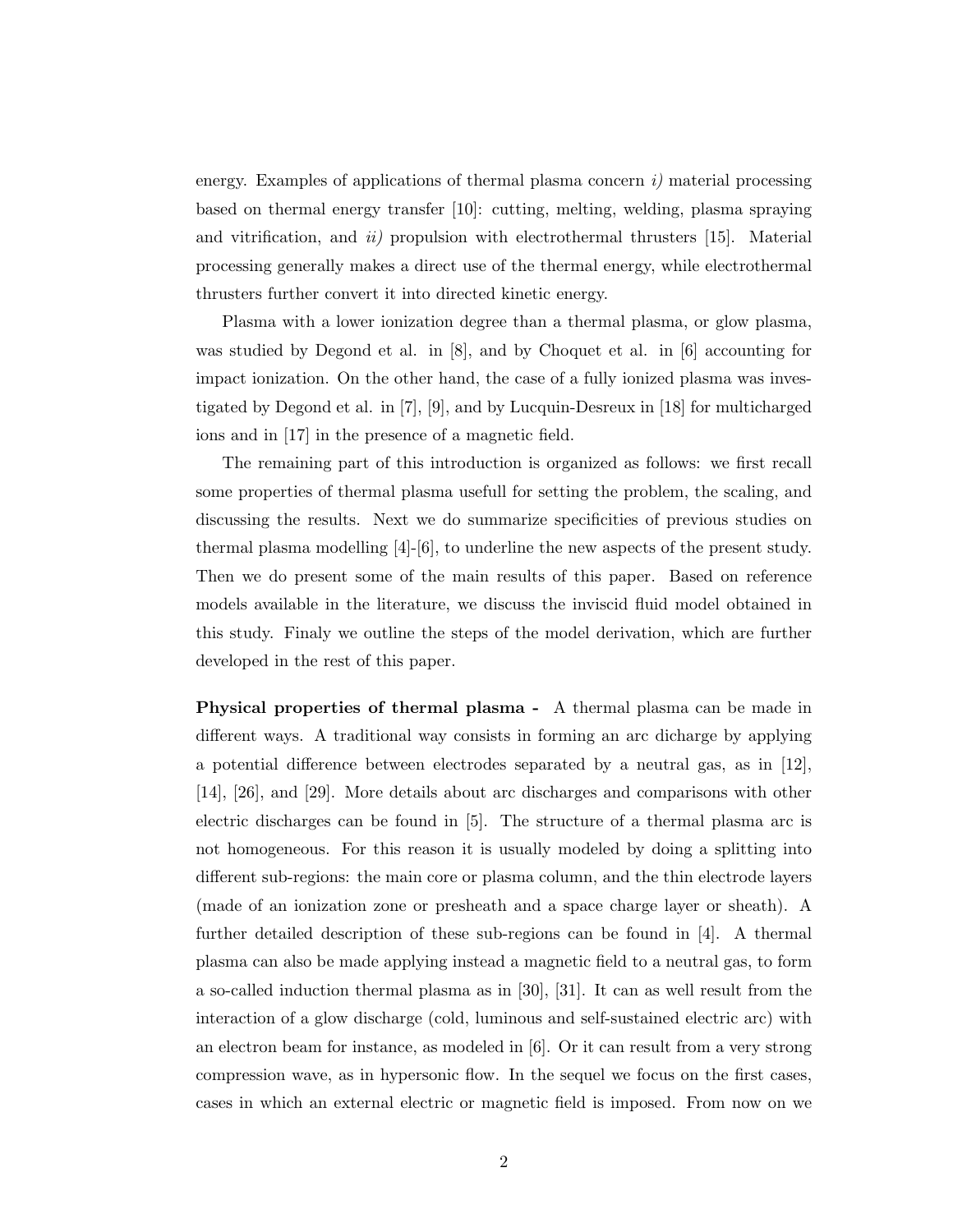will simply call them thermal plasma.

Two important physical characteristics specific to thermal plasma (except in an arc sheath), and useful for the present study are [22], [27] :

i) a weak ionization degree  $\delta$  of the order of  $10^{-3}$  to  $10^{-1}$ , and

ii) a moderate electromagnetic field.

The ionization degree  $\delta$  is defined as the ratio of the electron number density  $\rho_e$  to the neutral number density  $\rho_n$ :  $\delta = \rho_e/\rho_n$ . The electromagnetic field comprises the imposed electric or magnetic field and the resultant induced field. This last one can be obtained based on the Maxwell equations. A moderate electromagnetic field means here a field large enough to promote impact ionization but small enough to avoid runaway electrons.

In this context neutrals, ions and electrons coexist. The numerical density of neutrals is much larger than the numerical density of any charged particle, so that collisions between neutral particles are the most frequent. These neutral-neutral collisions define in the sequel the smallest time scale for collisions. They govern the velocity of neutral particles, which is random.

Charged particles are also subject to collisions (mostly with neutrals) that govern the random component of their velocity. They do have an additional velocity component: the drift velocity induced by the electromagnetic field. The proportionality factor between drift velocity and electromagnetic field, or mobility, is inversely proportional to the mass of the charged particle. Because of a much lower mobility, the drift velocity of an ion is at least two orders of magnitude lower than the drift velocity of an electron. In the context of a moderate field, the drift velocity is then negligible for ions while significant for electrons. Furthermore, the characteristic drift velocity of electrons does not exceed their characteristic random velocity (no runaway). This last property dictates in the sequel the scaling of the electromagnetic forces.

If the thermal plasma is locally neutral, the electric current only results from the drift motion of charged particles. It is then mainly due to electron drift. The electron drift is damped by the electron collisions resulting in a loss of electron momentum along the electromagnetic field. Electron-electron and electron-ion collisions do not produce any significant resistance to electron drift. The former because it conserves the total current of the pair, and the later because it happens too rarely in a weakly ionized plasma. Electron-neutral collision is here the most frequent type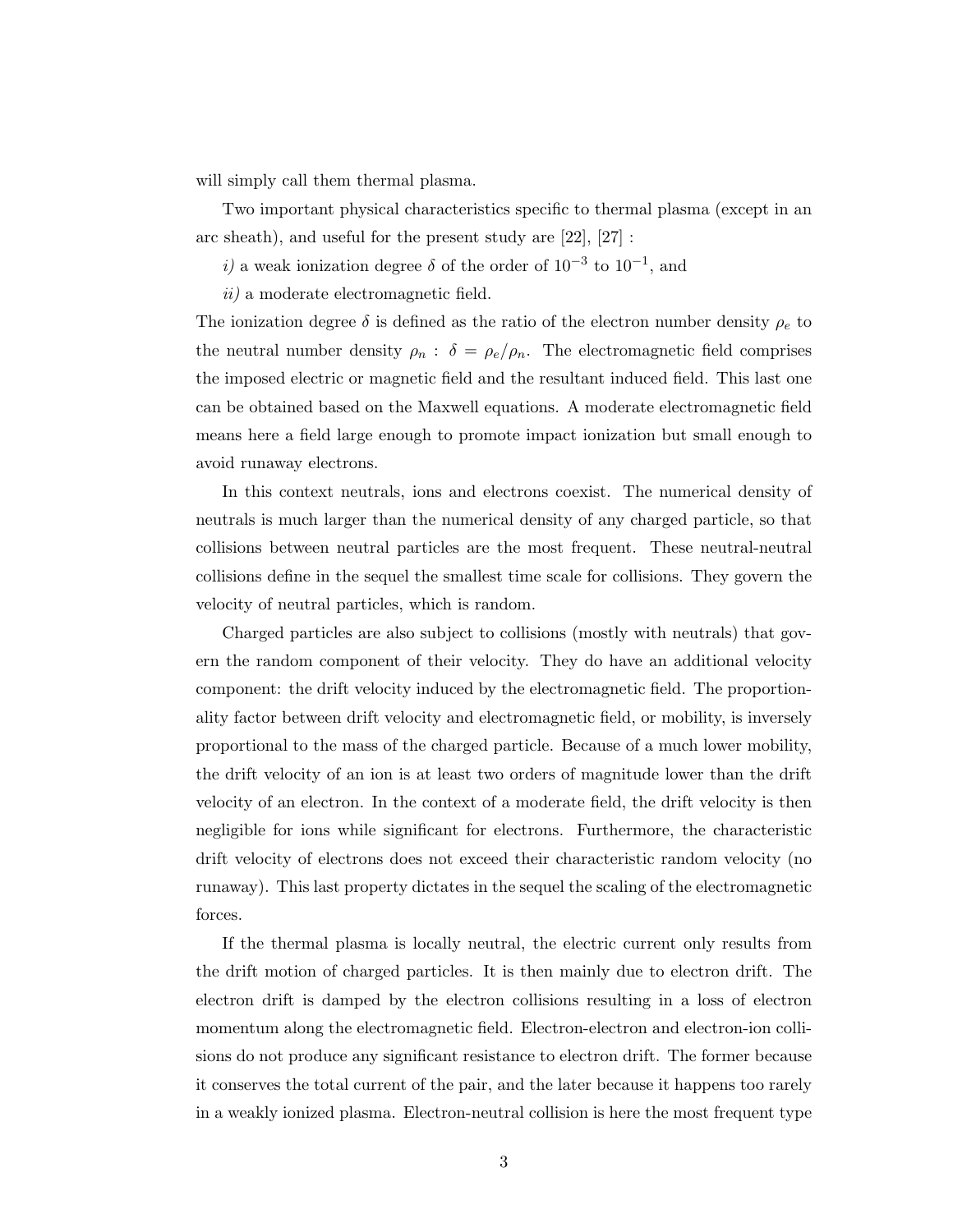of collision for electrons. When elastic, it can allow transferring to a neutral the momentum and energy gained by an electron from the electromagnetic field along its free flight. Electron-neutral collisions can thereby significantly impede the electron drift along the field. This mechanism is also the basic principle of operation of thermal plasma used for propulsion and material processing : the plasma ability to transfer electromagnetic energy into thermal energy (via Joule heating).

The thermal energy is distributed among the particles via various elastic and inelastic collision processes. The elastic ones include:  $i$ ) collisions between charged particles, governed by long range Coulomb interaction (modeled by Fokker-Planck-Landau operator), and  $ii$ ) binary collisions involving at least one neutral particle (modeled by Boltzmann operator). The inelastic collision retained here is the impact ionization and its reverse recombination, where the ionization energy is provided by an electron. We thus consider a plasma pressure of the order of the atmospheric pressure, so that radiative ionization and recombination are negligible compared with impact ionization and recombination. In addition we do the usual assumption of optically thin plasma, implying that the emitted radiation is not reabsorbed and radiative phenomena can be neglected compared with collision phenomena. Notice that in practice thermal plasmas are often optically thick to some wavelength [27].

The efficiency of energy transfer by elastic collision is proportional to the mass ratio of the colliding particles. This may lead to differences in thermal equilibrium for the various types of species present in the plasma. The energy transfer between heavy particles (neutrals, ions) is indeed much more efficient than the energy transfer between heavy particle and electron. As a result, the heavy particles can tend towards the same thermal equilibrium. In contrast, electrons may have a larger temperature (assuming that they do reach a thermal equilibrium) in regions where their frequency of elastic collision with heavy particles is low, such as in the presheath of and arc. In a similar way, in regions where the frequency of inelastic collision between electron and neutral is low, the ionization balance (also called Saha balance) is not reached. These two types of deviations from equilibrium (thermal and Saha) can decisively determine the thermal plasma behavior. They do increase when the electron density decreases, such as in the outer regions of the plasma. The density threshold below which thermal and Saha deviation appears is not strictly the same. The characteristic frequency of both elastic and inelastic collisions between electrons and neutrals are thus important parameters that dictate the order of magnitude of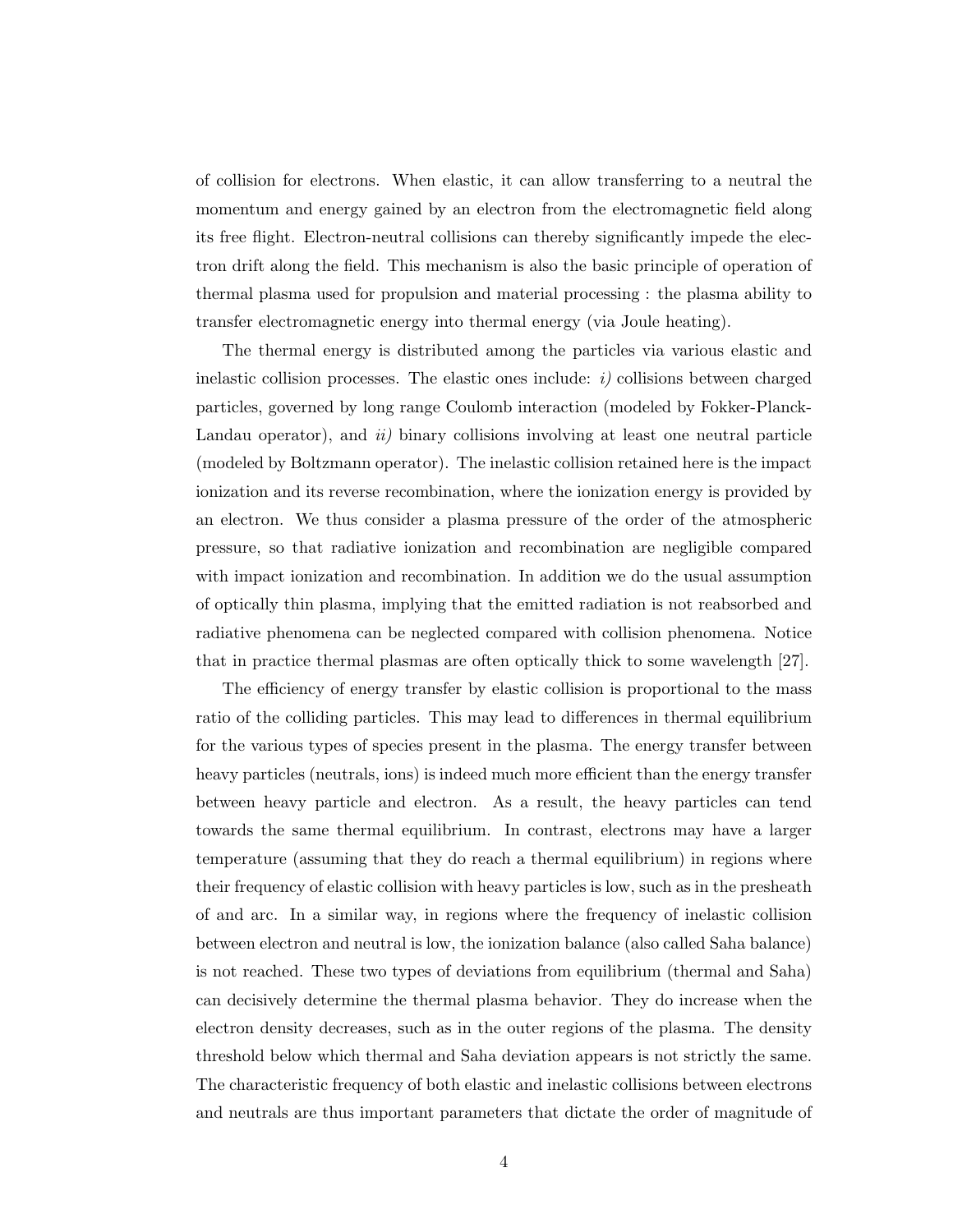collision operators and in turn govern the behavior of the macroscopic limit.

Context of this study - Thermal plasmas were previously studied in [4]-[6] in the presence of an electric field (but no magnetic field) and accounting for impact ionization. These studies share a common point with the present work: the small parameters defined by the ionisation degree  $\delta$  and the mass ratio of electron to neutral  $\varepsilon = \sqrt{m_e/m_n}$  are in all cases of same order,  $\delta = \varepsilon$ . The developments done below thus involve only one small parameter, namely  $\varepsilon$ . The basic difference lies in the ordering of the elastic and inelastic collision frequencies between electrons and neutrals,  $\nu_{el} \propto \tau_{en}^{-1}$  and  $\nu_{inel} \propto \tau_{ir}^{-1}$ , respectively.

• Thermal plasma with strong ionisation ( $\nu_{inel} = \nu_{el}$ ) is treated in [6]. The impact ionization is then a leading collisional process for both ions and electrons. As a main consequence, the equilibrium distribution function of electrons is a Maxwellian, ionization equilibrium is satisfied (Saha balance), and the diffusion coefficients of the fluid model derived for electrons depend on the ionization process. These coefficients are defined implicitely as functions of the first order correction of the electron distribution function.

• Thermal plasma with moderate ionisation ( $\nu_{inel} = \varepsilon \nu_{el}$ ) is investigated in [4]-[5]. The impact ionization is then a leading collisional process for ions, but no longer for electrons. The equilibrium distribution function of electrons is still Maxwellian, ionization equilibrium is also satisfied (Saha balance), but the diffusion coefficients of the fluid model derived for electrons do not depend on the ionization process. These coefficients are again defined implicitely as functions of the first order correction of the electron distribution function.

• The case of thermal plasma with weak ionization  $(\nu_{inel} = \varepsilon^2 \nu_{el})$  is investigated in the present study.

Results of this study - Some of the main results of this paper are now summarized and discussed. In the frame of a thermal plasma with  $\nu_{inel} = \varepsilon^2 \nu_{el}$ , the impact ionization is no longer a leading order collisional process.

The equilibrium states obtained for neutral particles and ions are Maxwellians characterized by the same mean velocity  $u$  and temperature  $T$ . As expected at the order  $\varepsilon^0$  and for low concentrations of charged particles, electrons do not affect the heavy particle distributions, ions do not affect the neutrals, and the energy gained by ion drift along the electric field is negligible (a higher order development is needed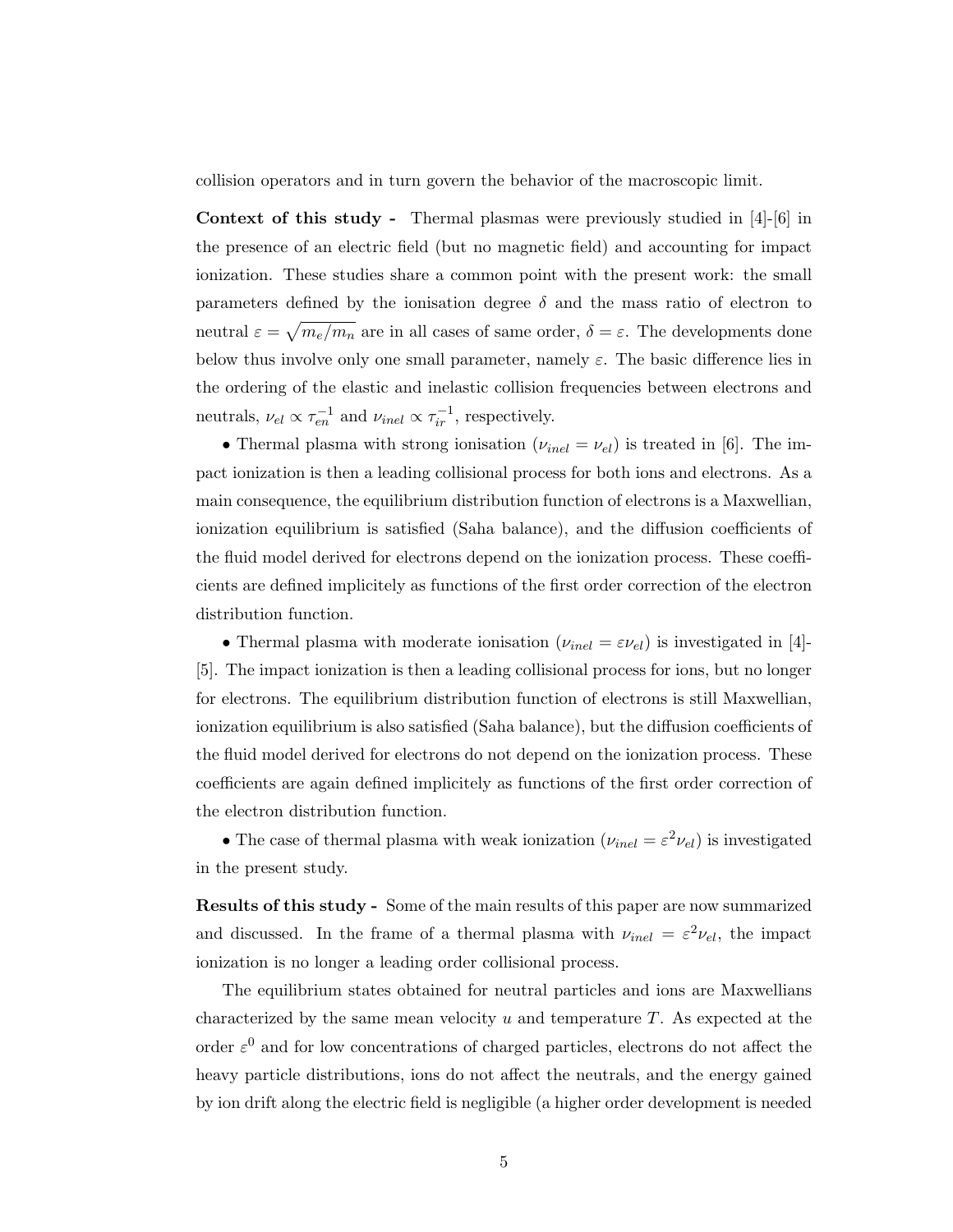to observe it). The resultant Euler system governing the density, momentum and energy of the neutral species is thus totally independant of the other species.

The equilibrium distribution obtained for the electrons is a centered Maxwellian at temperature  $T_e$ . The electrons mean velocity thus differs from the mean velocity of the whole fluid. The partial local thermal equilibrium  $(T_e \neq T)$  expresses the poor efficiency of energy transfer in collisions between particles of disparate masses. During elastic light-heavy collisions, the velocity of the heavy particle is indeed almost unchanged, the velocity norm of the electron is also almost unchanged, only its velocity direction is changed. The energy relaxation occurs at the higher order in the developments. Ionization is not at equilibrium (no Saha balance) so that the density of electrons is governed by a continuity equation, instead of being defined from the electron temperature and the densities of the heavy particles via a generalized Saha law as in  $[4]-[6]$ . The electron density and temperature satisfy an energy-transport model in which electrons gain energy by drift along the electric field, and the diffusion matrix depends on the magnetic field B. Each submatrix of the diffusion matrix is anisotropic due to the presence of the magnetic field. It is moreover perfectly computable in terms of  $B$ , the neutral density, and the Boltzmann kernel.

The first order correction derived for the electron distribution function can be computed explicitely. This allows pushing further the developments to account for viscous effects, and deriving a macroscopic (hydrodynamic/diffusion) limit at a higher order than previously done in  $|4|$ - $|6|$ , using here the rigorous Chapman-Enskog theory. Notice that a particular attention to the scaling of the forces applied on the charge particles is then needed. Computing the corrective terms of higher order, we do obtain a viscous fluid model which is globally conservative, up to the second order. This system governs the number density of neutrals  $\rho_n$ , ions  $\rho_i$ , electrons  $\rho_e$ , the momentum  $\rho_n u$  and energy  $W_n$  of neutrals, and the electron energy. It is given in scaled form in theorem 6, section 5. The variables are now changed to the total density  $\varrho$ , the total charge  $\chi$ , the electron density, the heavy species momentum  $\varrho u$  and energy W, and the electron energy to facilitate the discussion. The scaled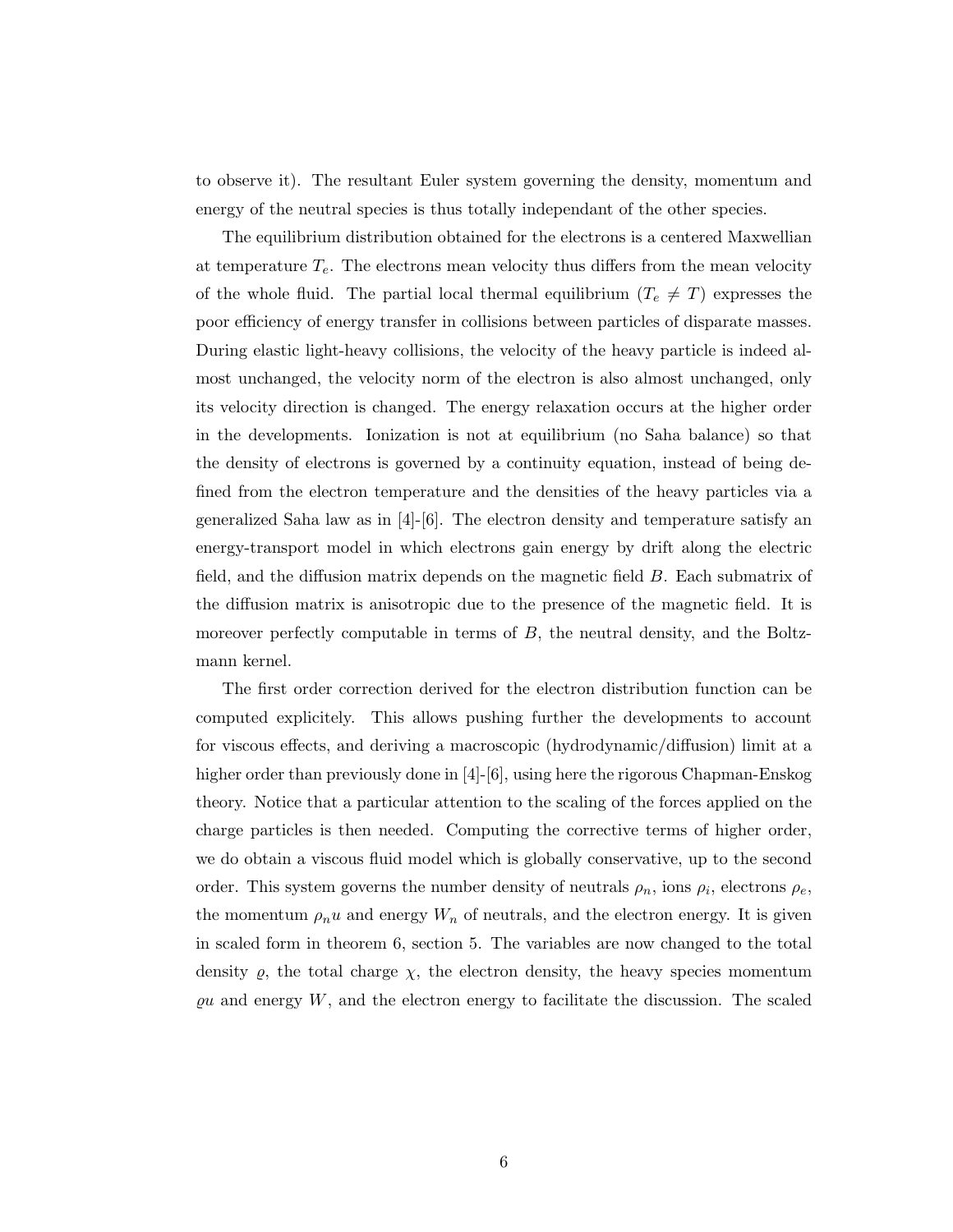system then reads, up to the second order  $\varepsilon^2$ :

$$
\partial_t \varrho + \text{div}(\varrho u) = 0,
$$
  
\n
$$
\partial_t \chi + \text{div}(j_{tot}) = 0,
$$
  
\n
$$
\partial_t \rho_e + \text{div}(j_{\rho_e}) = \dot{\rho}_e,
$$
  
\n
$$
\partial_t (\varrho u) + \text{div} [\varrho (u \otimes u)] + \nabla_x (\varrho T) - \varepsilon \text{div} [\mu_n(T) \sigma(u)]
$$
  
\n
$$
= -\varepsilon [\nabla_x (\rho_e T_e) - \chi (E + u \wedge B) + \rho_e u_J \wedge B],
$$
  
\n
$$
\partial_t W + \text{div} [u (W + \rho T)] - \varepsilon \text{div} [\mu_n(T) \sigma(u) u)] - \varepsilon \text{div} [\kappa(T) \nabla_x T]
$$
  
\n
$$
= \varepsilon \rho_i Z E \cdot u + \varepsilon \dot{W}_{ch},
$$
\n(1)

$$
\partial_t \left( \frac{3}{2} \rho_e T_e \right) + \text{div} \, j_{T_e} = -j_{\rho_e} \cdot E - \dot{W}_{ch} - \Delta \dot{\rho}_e,
$$

with

$$
\dot{W}_{ch} = -u \cdot [\nabla_x (\rho_e T_e) + \rho_e E + \rho_e u_J \wedge B + 3\lambda \rho_e \rho_n \frac{T - T_e}{T_e}] \tag{2}
$$

The density of electrons does not enter the total density  $\rho$ , as the fluid system  $(1)-(2)$ results from developments at the order  $\varepsilon$ .  $\rho = \sum_{\alpha} m_{\alpha} \rho_{\alpha}$  is thus the mass density of the mixture made of heavy species of mass  $m_{\alpha}$  and number density  $\rho_{\alpha}$ , and u is the plasma (also heavy particle) velocity.  $\chi = Z\rho_i - \rho_e$  is the charge number density of the plasma where Z denotes the ion charge number. From now on we will assume that  $Z = 1$ , to simplify the computations.  $j_{tot} = \chi u - \rho_e u_J$  is the total current density (per unit charge),  $j_{\rho_e} = \rho_e(u + u_J)$  is the electron current density (per unit charge) with  $u_J$  given in (38)-(39) and (43)-(45), and  $j_{\rho_T}$  is given in (51). The first term  $\chi u$  of the total current density,  $j_{tot}$ , represents charge conduction by the plasma flow. The second term  $\rho_e u_J$  contains the following contributions: the electron drift induced by the electric field, and the diffusion current. The diffusion current is induced by both the ordinary diffusion of electrons, and the thermal diffusion (Soret effect) resulting from electron temperature gradients. Notice that induction current and Hall current are not observed at this order  $(\varepsilon)$ . The diffusion coefficients, obtained from the explicit computation of the first order correction of the electron distribution function do depend on the magnetic field. They are given by  $(38)-(39)$  and  $(43)-(47)$ . In regions where local electroneutrality is satisfied (such as in the plasma core of an arc) the charge conservation equation reduces to the usual current continuity law (div  $j_{tot} = 0$ ) and the diffusion coefficients to ambipolar diffusion coefficients.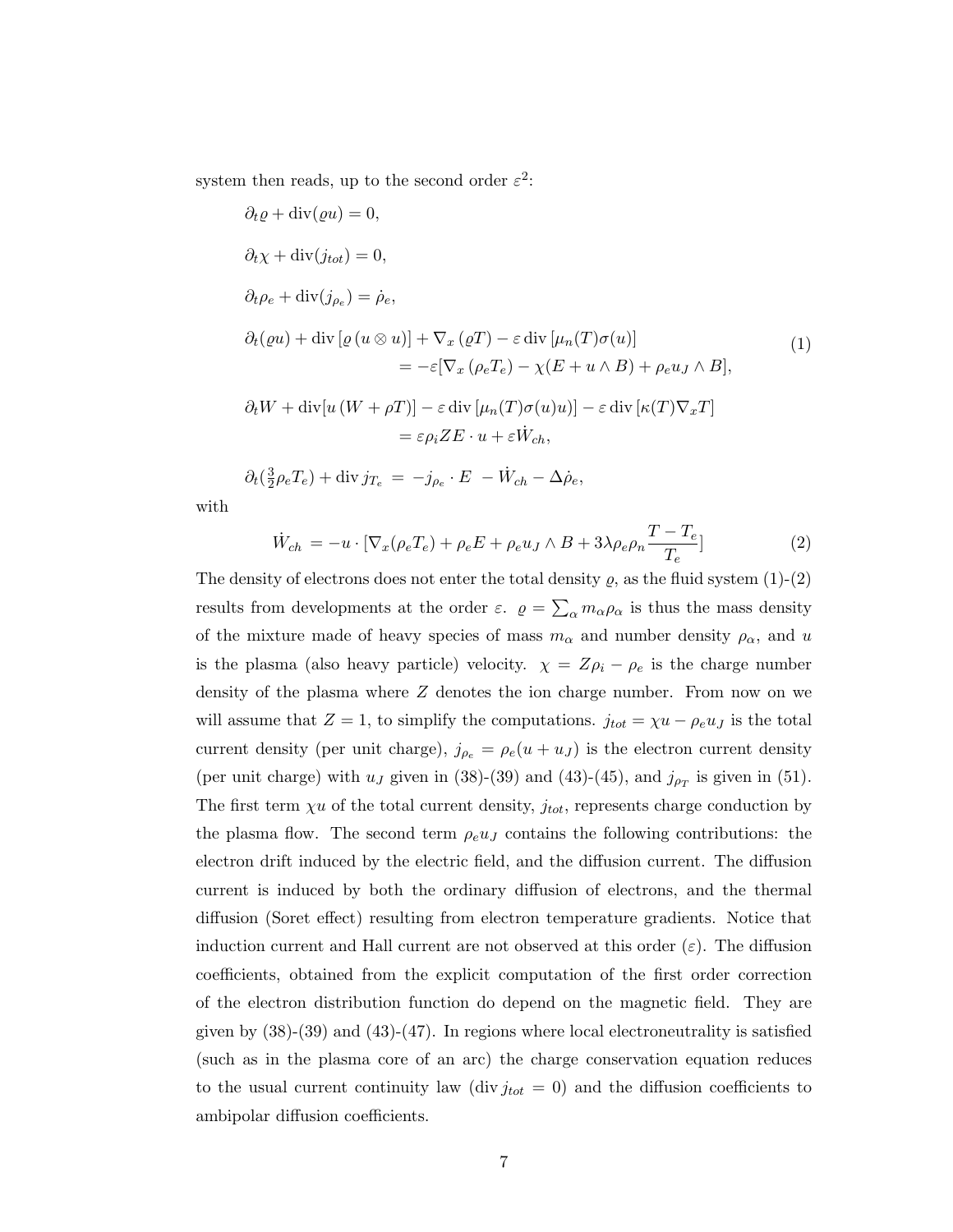The source term in the continuity equation governing the electron number density is the rate of change of number density due to impact ionization and its reverse recombination reaction. This source term  $\dot{\rho}_e = R_e$ , is given in (34), (40). It represents a relaxation term towards a generalized Saha law that depends on the electron temperature and not on the heavy particle temperature. This Saha law turns out to be a dimensionless version of Eindhoven's formulation [11], as previously underlined in [4]. This result thus supports previous argumentations, such as in [11], in favour of Eindhoven's generalization of the Saha law. Other generalized formulations, given by Potapov [21] and Van de Sanden [28], can depend on both the electron and the heavy particle temperature. In that case they do not seem to be consistent with the entropy inequality, which is needed to derive the macrosopic limit.

The heavy species energy is  $W = \frac{1}{2}$  $\frac{1}{2}\varrho|u|^2 + \frac{3}{2}$  $\frac{3}{2}\varrho T$ , and  $\sigma(u)$  is the traceless rate of strain tensor where  $(\sigma_{ij} = \frac{\partial u_i}{\partial x_i})$  $\frac{\partial u_i}{\partial x_j}+\frac{\partial u_j}{\partial x_i}$  $\frac{\partial u_j}{\partial x_i} - \frac{2}{3}$  $\frac{2}{3}$ divu $\delta_{ij}$ ).  $\mu_n(T)$  and  $\kappa_n(T)$  are the usual viscosity and thermal conductivity of neutrals ([2], [3]). At this order ( $\varepsilon$ ) the contribution of ions (and not only of electrons) to the viscosity and thermal conductivity of the plasma indeed turns out to be negligible.

The source terms of energy for the heavy species are at the order  $\varepsilon$ , and include the rate of drift energy gained by ions while moving along the electric field (first term) and the energy gained per unit time by neutrals during collisions with electrons (in  $\dot{W}_{ch}$ ). Notice that in regions where local electroneutrality is verified the energy gained by electrons and ions from the electric field do cancel each other. As expected,  $\dot{W}_{ch}$  also appears as a sink term in the equation governing the thermal energy of electrons.  $\dot{W}_{ch}$  consists of electron thermal diffusion (in the first term), energy flux due to electron concentration gradients (or Dufour effect, also in the first term), electron drift energy built up along the electric field (second term), induced magnetic energy (third term), and thermal relaxation due to cooling of electrons by neutrals (last term).

Comparison with models used for simulating thermal plasma - Models used for simulating thermal plasma often assume thermodynamic and chemical equilibrium. A model in chemical non-equilibrium and thermodynamic equilibrium proposed by Tanaka et al. for a pulsed arc can be found in [25]. The discussion will focus here on models accounting for partial thermodynamic equilibrium. Examples of such models have been proposed by Selezneva et al. for induction plasma [31],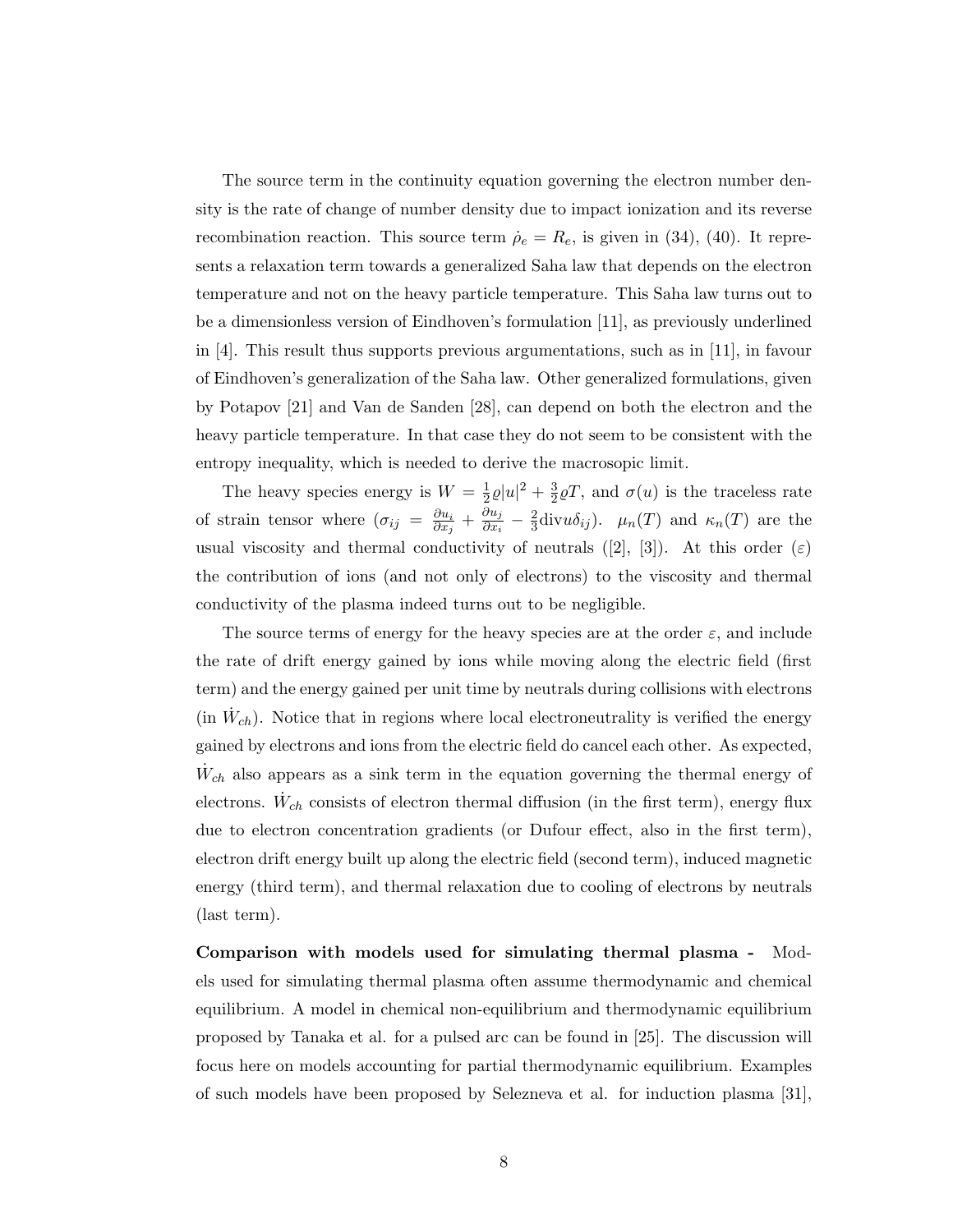by Ghorui et al. [12] to study oxygen-plasma arc cuting torches, by Gleizes et al. [14] to simulate a  $SF_6$  arc plasma, by Trelles et al. [26] to investigate arc plasma torches used in plasma spraying for instance, and by Wendelstorf [29] to study gas tugnsten arc welding. An important difference compared with the present study is that most of these models (except in [29]) are obtained assuming local electroneutrality, implying that  $\chi = 0$ . So the arc models above listed do apply to the plasma core and do not adress the presheath.

All these models generally assume that each species satisfy the ideal gas law. However, the closure equation is not yet specified in the fluid system  $(1)-(2)$ . An ideal gas law or a closure equation for thermaly expansible plasma could either be used. For consistency, the comparison with existing models is now done considering also the ideal gas model, and in the particular case  $\chi = 0$  (except for [29]). Then the main differences are the following:

- In the fluid system (1)-(2) derived here, ions do not contribute to the heavy species viscosity and thermal conductivity (simply as a result of the low ionization degree of a thermal plasma). This is a difference compared with models used in practice for simulating thermal plasma, where the viscosity and thermal conductivity are instead computed for the mixture of heavy species (so accounting for ions too, as clearly detailed in [29] for instance).

- A term of thermal diffusion of electrons is present in both the momentum and the energy equation for the heavy particles, in the system  $(1)-(2)$  derived here using the Chapman-Enskog method. This term is not accounted for in [31], [12], [14], [26], and [29].

- The magnetic induction is handled differently depending on the author. It is neglected in [14], and [29]. It is accounted for into the current in [12], and [26]. In the fluid model  $(1)-(2)$  derived here, the magnetic induction comes out at an intermediate order, through the term of energy exchange  $\dot{W}_{ch}$  between electrons and heavy particles.

- The diffusion matrix derived in this study depends on the magnetic field. On the contrary, the diffusion matrix used in [31] for an induction thermal plasma, for the thermal arc plasma of [12] and [26] based on Murphy's model [19], and [14] based on Gleize et al. model [11], and in [29], do not account for the magnetic field. The magnetic field should be significant when applied as external field, such as for induction thermal plasma [30], [31]. When the external field is electric, the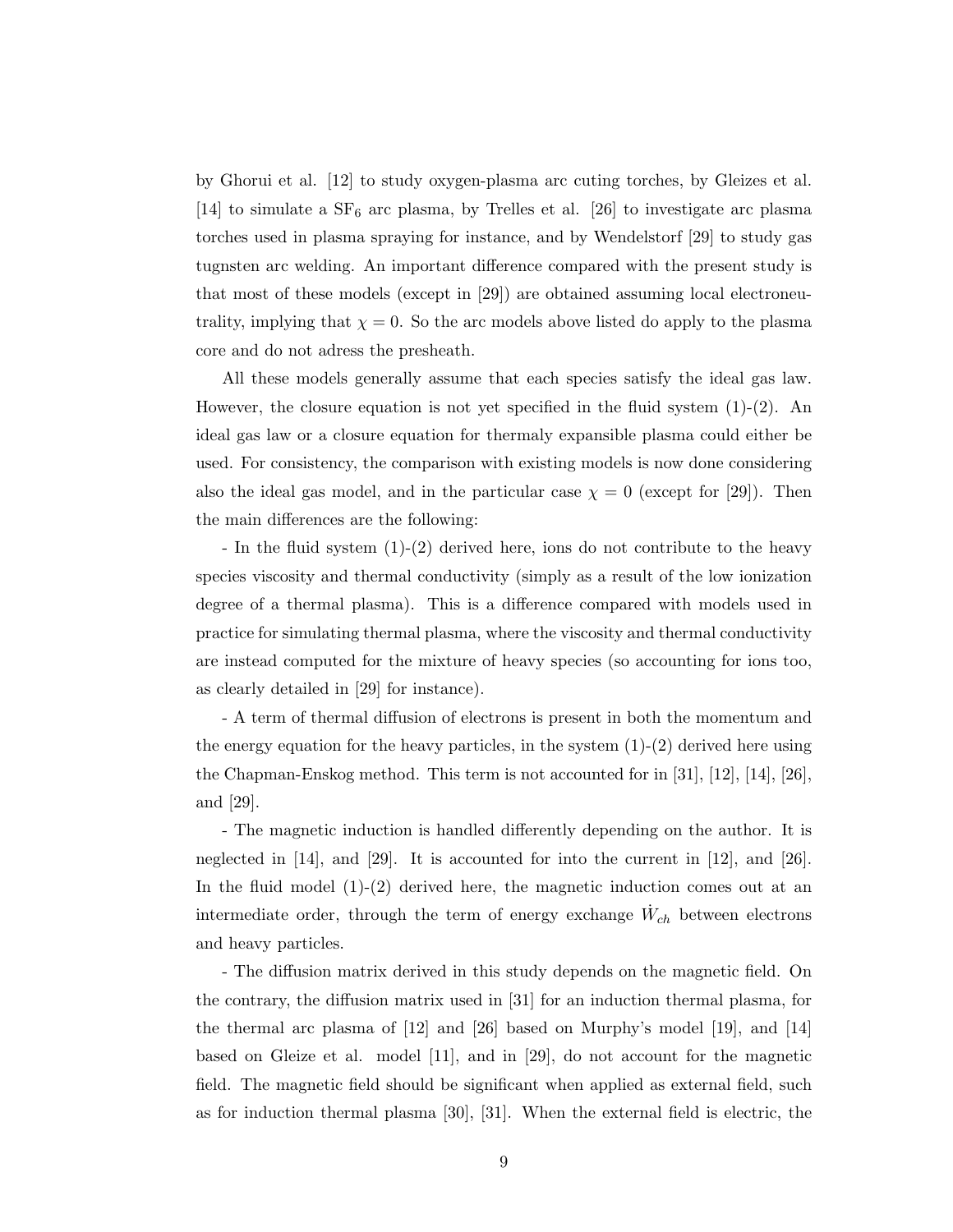magnetic field is induced. In regions of the plasma where local electroneutrality is not verified (such as in the presheath of an arc) the non-zero conductive current induces a magnetic field that should also be significant and could in turns influence the diffusion coefficients. In regions where local electroneutrality is satisfied, such as in most of the plasma core of a thermal arc, the induced magnetic field is generally rather small, and it could thus be neglected in the diffusion matrix. However, this simplification may not hold if the electric potential presents large gradients.

Notice that there exist studies focussing on the modeling of transport properties for a two-temperature thermal plasma, such as [24] and [23] for instance. Compared with the present work, the form of the first order perturbation function is presumed in [24] and [23], rather than derived. The expressions proposed in [24] and [23] differ from each other: the electron temperature is scaled by the heavy species temperature in [24] and not in [23]. On the other hand the diffusion coefficients account for the magnetic field in [23] and not in [24].

**Outline** - To obtain the fluid system  $(1)-(2)$  we start this study at the kinetic level, introducing in section 2 a system of Boltzmann type transport equations governing the distribution functions of electrons, ions and neutral molecules. This system is coupled through collision operators that involve three collision processes: i) elastic binary collisions where at least one particle is neutral (Boltzmann), ii) elastic binary collisions between charged particles (Fokker-Planck), and iii) inelastic collisions with impact ionization and its reverse recombination. This system is scaled in section 3. The system involves two small parameters: the ionization level of the plasma,  $\delta$ , and the relative smallness of the electron mass with respect to the neutral particles,  $\varepsilon^2$ . Within the frame of thermal plasma these parameters are of same order [5]:  $\delta \approx \varepsilon$ , so that the scaling is done as function of  $\varepsilon$  alone. An inviscid fluid limit is then derived rigorously in section 5, doing a first order Hilbert expansion at the electron diffusion scale. For readability purpose, preparatory results concerning some properties of the collision operators, and conservation relations of the collision terms, as well as proofs of the inviscid fluid limit, are postponed to appendix A (in section 7), appendix B (in section 8), and section 6, respectively. The higher order (or viscous) fluid limit discussed above is derived rigorously in section 6, doing a Chapman Enskog expansion. The entropy of this system is also determined in view of a forthcoming numerical study.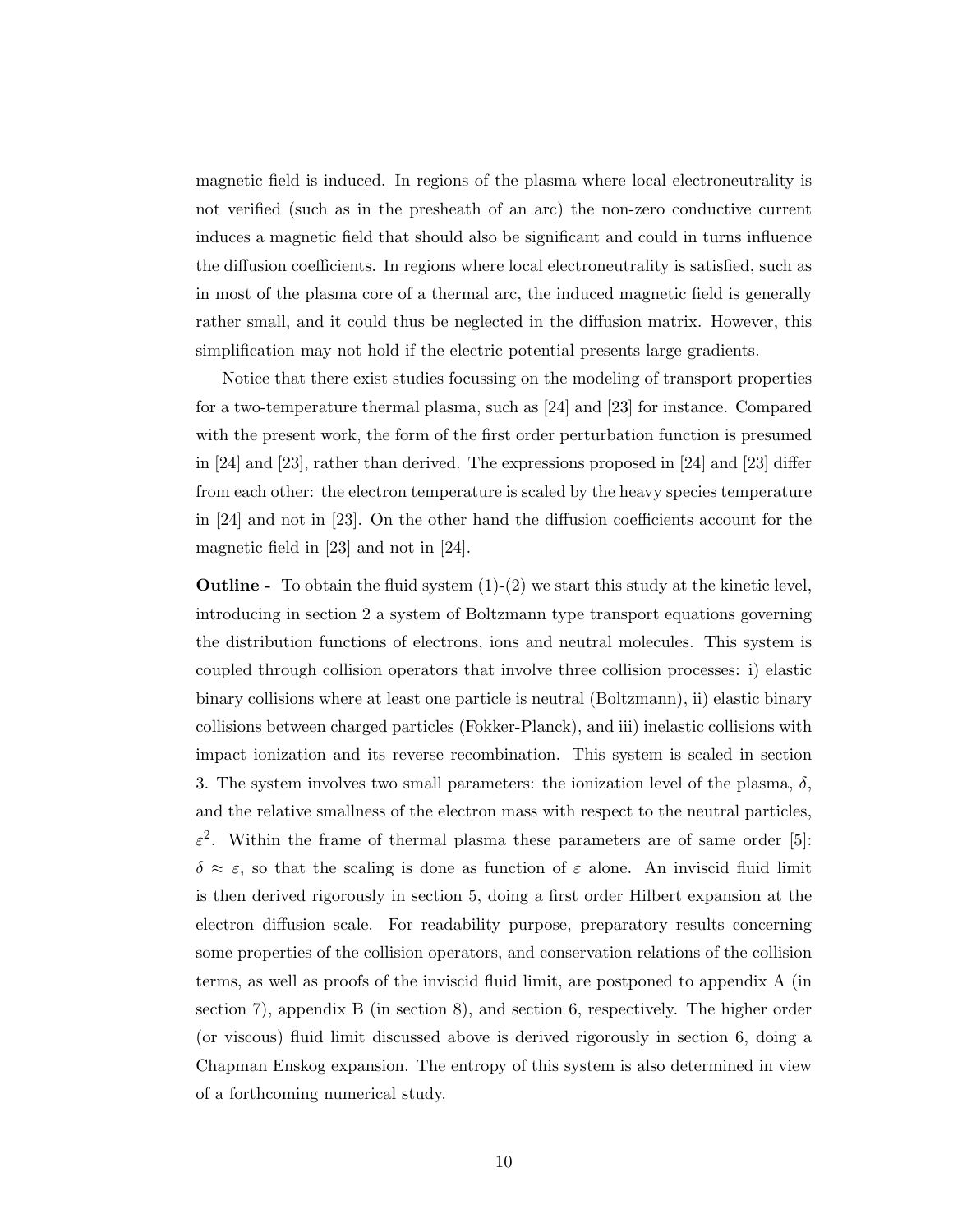#### 2 The kinetic model

We consider a magnetized plasma made of electrons  $(e)$ , ions  $(i)$  and neutrals  $(n)$ , which interact all together, through elastic and inelastic collisions. The inelastic collision processes is related to ionization and its reverse recombination. Denoting by  $f_{\alpha}$  ( $\alpha = e, i, n$ ) the distribution function of the  $\alpha$  species (of mass  $m_{\alpha}$  and charge  $q_{\alpha}$ ), the kinetic system modeling this mixture is given by [4]:

$$
\partial_t f_\alpha + v_\alpha \cdot \nabla_x f_\alpha + \frac{F_\alpha}{m_\alpha} \cdot \nabla_{v_\alpha} f_\alpha = (\partial_t f_\alpha)_c,\tag{3}
$$

where  $F_{\alpha}$  denotes the Lorentz force given in terms of the electric field E and the magnetic field B by :  $F_{\alpha} = q_{\alpha} (E + v_{\alpha} \wedge B)$ . We suppose that the charges are of the same order of magnitude, more precisely that  $q_i = -Zq_e = Ze$ , where e is the elementary charge of an electron and  $Z = 0(1)$ . For simplificity, we will suppose from now on that  $Z = 1$ . The notation  $(\partial_t f_n)_c$  stands for the collision terms which are given by:

$$
(\partial_t f_\alpha)_c = Q_{\alpha\alpha}(f_\alpha, f_\alpha) + Q_{\alpha\beta}(f_\alpha, f_\beta) + Q_{\alpha\gamma}(f_\alpha, f_\gamma) + Q_{\alpha,ir}(f_\alpha, f_\beta, f_\gamma),\tag{4}
$$

where the superscript ir stands for ionization-recombination, and  $\alpha, \beta, \gamma = e, i, n$ with  $\alpha \neq \beta \neq \gamma \neq \alpha$ . We now recall the expressions of these different collision terms, starting with the elastic ones.

When at least one of the two particles  $\alpha$  or  $\beta$  is neutral, binary collisions are governed by short range forces and described by Boltzmann operators of the form:

$$
Q_{\alpha\beta}(f_{\alpha},f_{\beta})(v_{\alpha}) = \int_{I\!\!R^3 \times S_+^2} \sigma_{\alpha\beta}^{\mathcal{B}} |v_{\alpha} - v_{\beta\star}| \Big( f_{\alpha'} f_{\beta'_{\star}} - f_{\alpha} f_{\beta_{\star}} \Big) dv_{\beta_{\star}} d\Omega . \tag{5}
$$

In this expression,  $v_{\alpha}$  [resp.  $v_{\beta_{\star}}$ ] is the velocity of particle  $\alpha$  [resp.  $\beta$ ] before collision, and  $f_{\alpha}$  [resp.  $f_{\beta_{\star}}$ ] denotes:  $f_{\alpha} = f_{\alpha}(t, x, v_{\alpha})$  [resp.  $f_{\beta_{\star}} = f_{\beta}(t, x, v_{\beta_{\star}})$ ]. The postcollisional velocities  $v_{\alpha}'$  and  $v_{\beta_{\star}}'$  are defined from the pre-collisional velocities  $v_{\alpha}$ and  $v_{\beta_{\star}}$  by:

$$
v_{\alpha}' = v_{\alpha} - 2 \frac{\mu_{\alpha\beta}}{m_{\alpha}} \Big( (v_{\alpha} - v_{\beta_{\star}}) \cdot \Omega \Big) \Omega \quad \text{and} \quad v_{\beta_{\star}}' = v_{\beta_{\star}} + 2 \frac{\mu_{\alpha\beta}}{m_{\beta}} \Big( (v_{\alpha} - v_{\beta_{\star}}) \cdot \Omega \Big) \Omega, \tag{6}
$$

where  $\mu_{\alpha\beta} = m_{\alpha} m_{\beta} / (m_{\alpha} + m_{\beta})$  is the reduced mass, and  $\Omega \in S^2_+$  denotes a unit vector of part of the unit sphere  $S^2$  of  $\mathbb{R}^3$  defined by:  $S^2_+ := \{ \Omega \in S^2; (v_\alpha$  $v_{\beta_{\star}}) \cdot \Omega > 0$ . The notations  $f_{\alpha'}$  and  $f_{\beta'_{\star}}$  stand for  $f_{\alpha}(t, x, v_{\alpha}')$  and  $f_{\beta}(t, x, v_{\beta_{\star}}')$ ,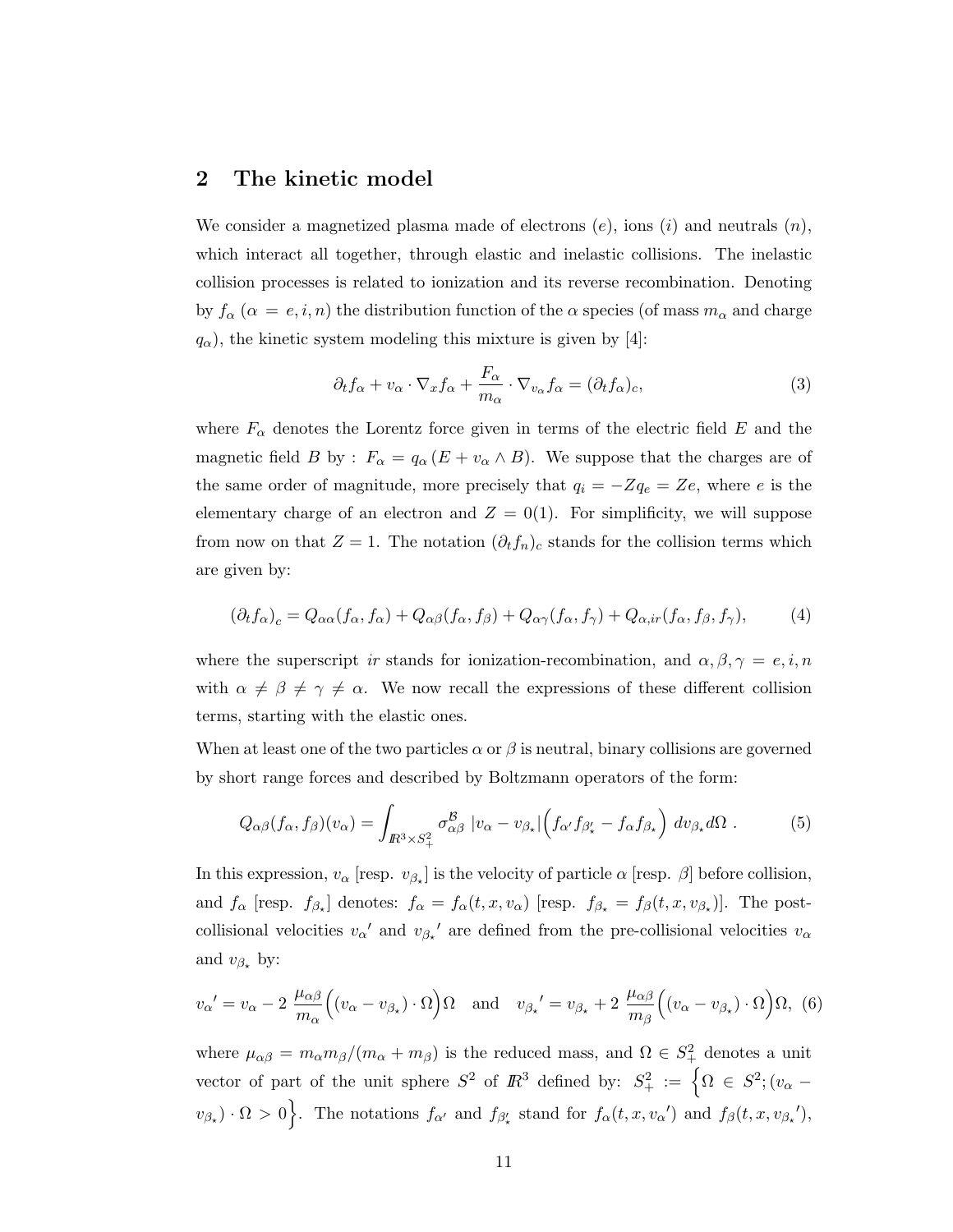respectively. The scattering cross section  $\sigma_{\alpha\beta}^{\mathcal{B}}$  is a function of the reduced kinetic energy  $\mathcal{E} = \mu_{\alpha\beta} |v_{\alpha} - v_{\beta\star}|^2$  and of the angle  $\left(\frac{v_{\alpha} - v_{\beta\star}}{v_{\alpha} - v_{\beta\star}}\right)$  $\frac{v_{\alpha}-v_{\beta_\star}}{|v_{\alpha}-v_{\beta_\star}|},\Omega\Big).$ 

Elastic collisions between two charged particles  $\alpha$  and  $\beta$  are conversely governed by long range Coulomb interactions ; they are modelled by Fokker-Planck-Landau operators:

$$
Q_{\alpha\beta}(f_{\alpha},f_{\beta})(v_{\alpha}) = \frac{\mu_{\alpha\beta}^2}{m_{\alpha}} \nabla_{v_{\alpha}} \cdot \left[ \int_{\mathbb{R}^3} \sigma_{\alpha\beta}^{\mathcal{F}} |v_{\alpha} - v_{\beta_{\star}}|^3 S(v_{\alpha} - v_{\beta_{\star}}) \times \left( \frac{1}{m_{\alpha}} \nabla_{v_{\alpha}} f_{\alpha} S_{\beta_{\star}} - \frac{1}{m_{\beta}} \nabla_{v_{\beta_{\star}}} f_{\beta_{\star}} S_{\alpha} \right) dv_{\beta_{\star}} \right],
$$

where  $\alpha, \beta = e, i$  and  $\nabla_{v_\alpha} f_\alpha = (\nabla f_\alpha)(v_\alpha)$ , while  $S(w)$  denotes the matrix  $S(w)$ Id –  $\frac{w\otimes w}{|w|^2}$  $\frac{w \otimes w}{|w|^2}$ , Id being the identity matrix. Here, the scattering cross section for grazing collisions  $\sigma_{\alpha\beta}^{\mathcal{F}}$  only depends on the reduced kinetic energy.

Radiative ionization and recombination are supposed to be negligible; the ionization process we consider is thus impact ionization. As  $Z = 1$ , its mechanism can be schematized by the following direct and reverse reactions:

$$
e + A \xrightarrow{\sigma d} e + e + A^{+}
$$
 and  $e + A \xleftarrow{\sigma^{r}} e + e + A^{+}$ , (7)

where e represents an electron,  $A^+$  a single charged ion, and A the related neutral atom or molecule, while  $\sigma^d$  and  $\sigma^r$  (which are positive) stand for the direct and reverse reaction cross sections. Applying the principle of detailed balance, we assume in the sequel that these cross sections are linked through  $\sigma^d = \mathcal{F}_0 \sigma^r$ , where  $\mathcal{F}_0$  is a positive constant, which represents the efficiency of the dissociation with respect to the recombination. The ionization-recombination operators are then given by:

$$
Q_{e,ir}(f_e, f_i, f_n)(v_e) = \int_{\mathbb{R}^{12}} \sigma^r \, \delta_v \, \delta_{\mathcal{E}} \left( f_{e'} \, f_{e^{\star}} \, f_i - \mathcal{F}_0 \, f_e \, f_n \right) dv_e' \, dv_e^{\star} \, dv_i \, dv_n
$$
\n
$$
+ 2 \int_{\mathbb{R}^{12}} \sigma^{r'} \, \delta_{v'} \, \delta_{\mathcal{E}'} \left( \mathcal{F}_0 \, f_{e'} \, f_n - f_e \, f_{e^{\star}} \, f_i \right) dv_e' \, dv_e^{\star} \, dv_i \, dv_n,
$$
\n(8-a)

$$
Q_{i,ir}(f_e, f_i, f_n)(v_i) = \int_{\mathbb{R}^{12}} \sigma^r \, \delta_v \, \delta_{\mathcal{E}} (\mathcal{F}_0 \, f_e \, f_n - f_{e'} \, f_{e^{\star}} \, f_i) \, dv_e \, dv_e' \, dv_e^{\star} \, dv_n, \tag{8-b}
$$

$$
Q_{n,ir}(f_e, f_i, f_n)(v_n) = \int_{\mathbb{R}^{12}} \sigma^r \, \delta_v \, \delta_{\mathcal{E}} \left( f_{e'} \, f_{e^*} \, f_i - \mathcal{F}_0 \, f_e \, f_n \right) dv_e \, dv'_e \, dv'_e \, dv_i. \tag{8-c}
$$

We suppose that the activation energy of impact ionization reactions is given by the electron, so that  $\sigma^r = \sigma^r(v_e', v_e^{\star}; v_e)$ , and  $\sigma^{r'} = \sigma^r(v_e, v_e^{\star}; v_e')$ . The notations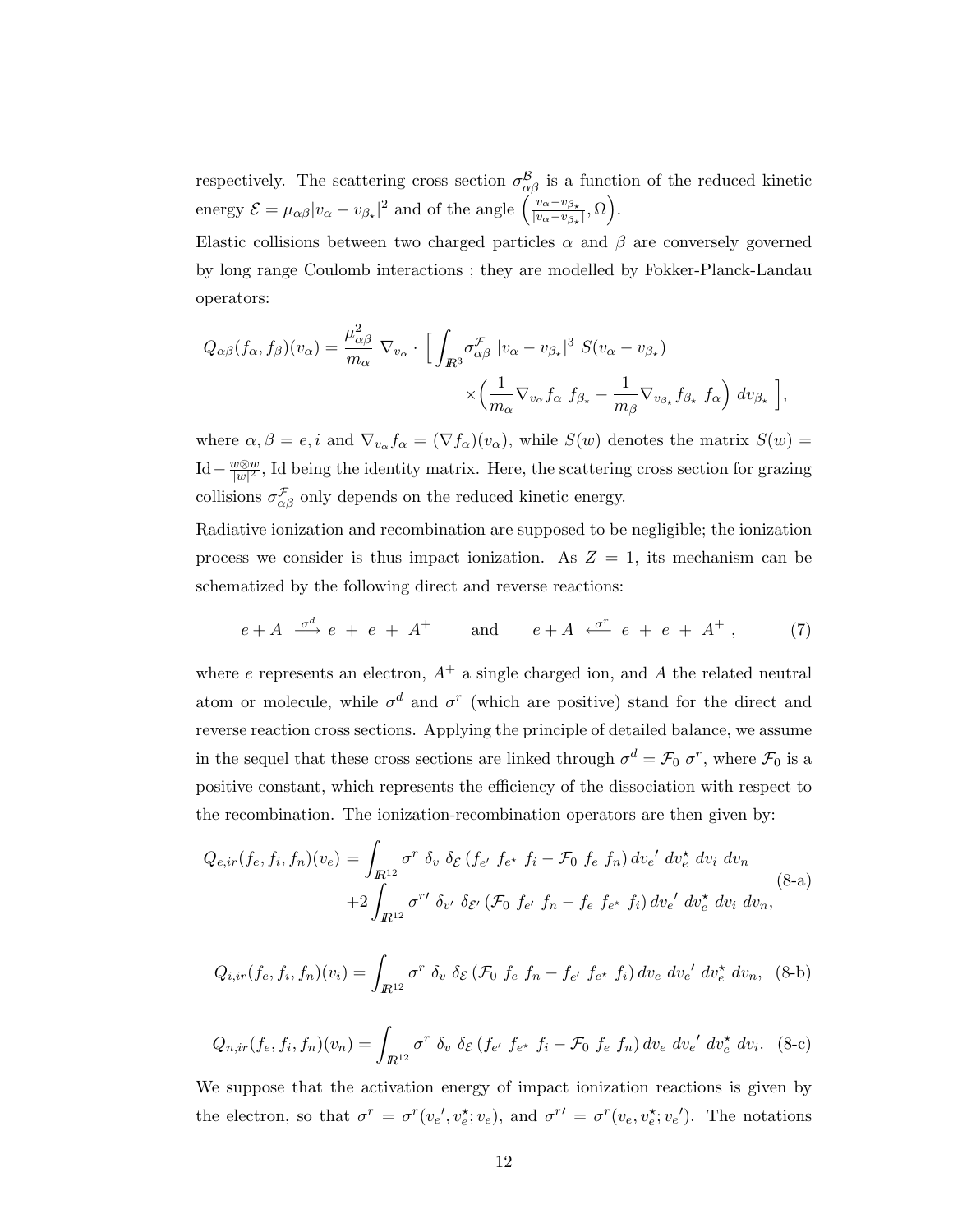$\delta_{\mathcal{E}}$  and  $\delta_{v}$  hold for the energy and momentum conservation during the ionizationrecombination process; more precisely, we have:

$$
\delta_{\mathcal{E}} = \delta \Big( m_e |v_e|^2 + m_n |v_n|^2 - [m_e(|v_e'|^2 + |v_e^{\star}|^2) + m_i |v_i|^2 + 2\Delta] \Big), \n\delta_v = \delta \Big( m_e v_e + m_n v_n - [m_e(v_e' + v_e^{\star}) + m_i v_i] \Big),
$$
\n(9)

where  $\delta$  denotes the Dirac measure, and  $\Delta$  the ionization energy (which is a constant). In the same way, the notations  $\delta_{\mathcal{E}'}$  and  $\delta_{v'}$  stand for:

$$
\delta_{\mathcal{E}'} = \delta \Big( m_e |v'_e|^2 + m_n |v_n|^2 - [m_e(|v_e|^2 + |v_e^{\star}|^2) + m_i |v_i|^2 + 2\Delta] \Big),
$$
\n
$$
\delta_{v'} = \delta \Big( m_e v'_e + m_n v_n - [m_e(v_e + v'_e) + m_i v_i] \Big). \tag{10}
$$

Notice that the indistinguishability of the two electrons in the right hand side of equations (7) and the principle of detailed balance imply that  $\sigma^r = \sigma^{r'}$ .

We now introduce the characteristic physical units of the problem, in order to scale the kinetic system (3).

#### 3 Scaling of the kinetic system

We first introduce the small parameter  $\varepsilon$  that represents the mass ratio between the electron and the neutral particles :

$$
\varepsilon = \sqrt{\frac{m_e}{m_n}} = \sqrt{\frac{m_e}{m_i + m_e}} << 1.
$$

We suppose that electrons, ions and neutral species have temperatures of same order of magnitude  $T_0$ . The characteristic velocities are the respective thermal velocities given by

$$
(v_{\alpha})_0 = \sqrt{\frac{k_B T_0}{m_{\alpha}}},
$$
 with  $\alpha = e, i, n,$ 

 $k_B$  being the Boltzmann constant. Consequently, these velocities only depend on the masses, and more precisely we have:

$$
(v_n)_0 = \sqrt{1 - \varepsilon^2} \ (v_i)_0 = \varepsilon \ (v_e)_0.
$$

We choose  $x_0 = t_0$   $(v_e)_0$  as reference length; the reference time  $t_0$  is specified latter on. Concerning the force fields, we choose the electric field unit  $E_0$  and the magnetic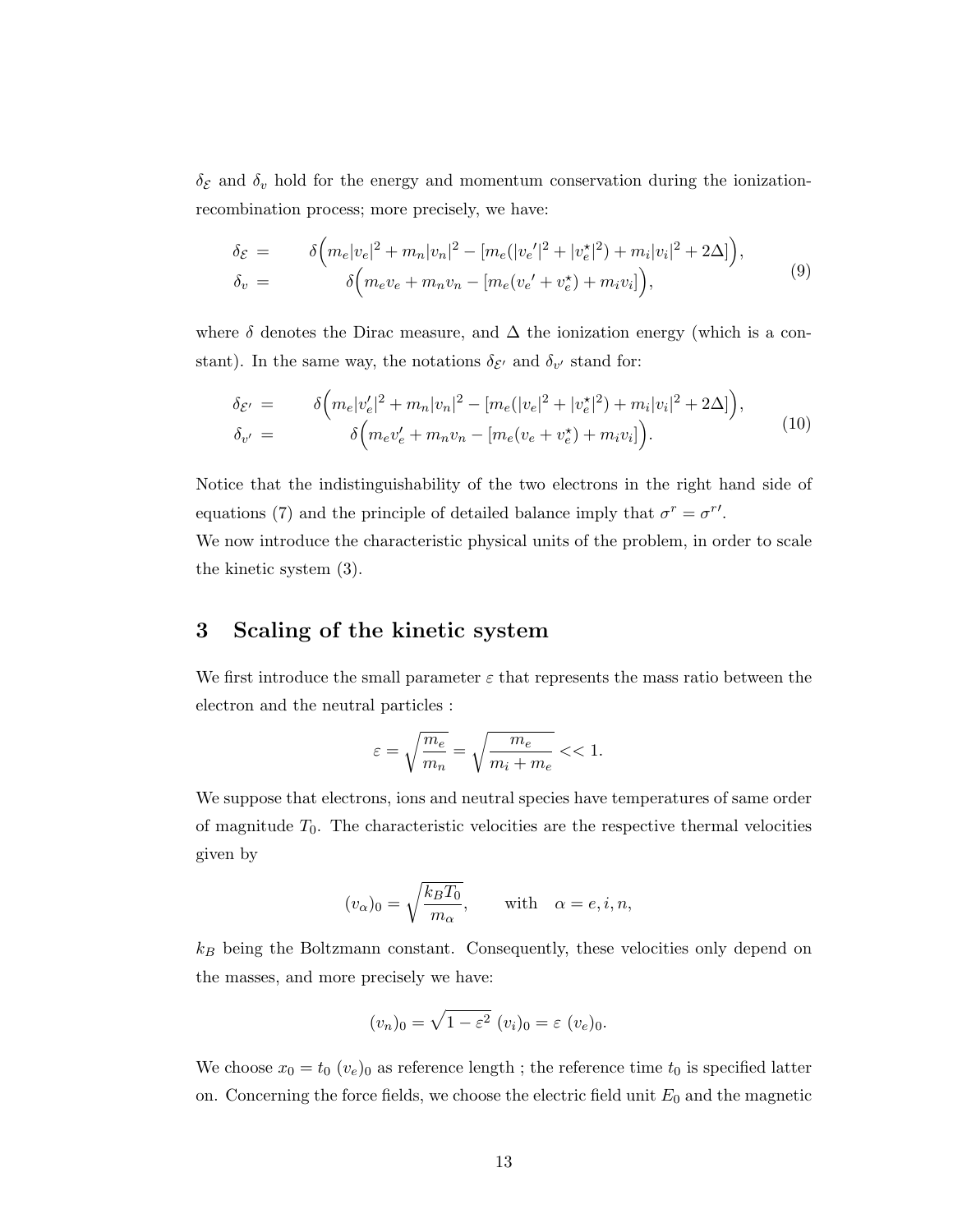one  $B_0$  such that the drift energy gained during a mean free path does not exceed the thermal energy:  $E_0ex_0=k_BT_0$  and  $B_0(v_e)_0=E_0$ .

We assume that the mean numerical densities of the charged particles  $(\rho_e)_0$  and  $(\rho_i)_0$ are both  $\varepsilon$  smaller than the typical numerical density  $(\rho_n)_0$  of the neutral particles, i.e. :

$$
\frac{(\rho_e)_0}{(\rho_n)_0} = \frac{(\rho_i)_0}{(\rho_n)_0} = \varepsilon.
$$

We then get the following orderings :

$$
\tau_{ee} = (1 - \varepsilon^2)^2 \tau_{ei} = \varepsilon (1 - \varepsilon^2)^{3/2} \tau_{ie} = \frac{\varepsilon}{\sqrt{1 - \varepsilon^2}} \tau_{ii},
$$

and:

$$
\tau_{en} = \frac{\varepsilon}{\sqrt{1 - \varepsilon^2}} \tau_{in} = \varepsilon \tau_{nn} = \varepsilon \tau_{ne} = \frac{\varepsilon^2}{\sqrt{1 - \varepsilon^2}} \tau_{ni}.
$$

All along the present study, we assume that the smallest time scale unit is the one related to the collisions with the neutrals, and more precisely that we set:

$$
t_0 = \tau_{en} \ll \tau_{ir} = \frac{\tau_{ee}}{\varepsilon} = \frac{\tau_{en}}{\varepsilon^2}.
$$
\n(11)

As underlined in the introduction (in the sub-section "Context of this study"), these orderings are completely new compared with previous ones [4], [5], [6]. The dimensionless kinetic equations then write:

$$
\partial_t f_e + v_e \cdot \nabla_x f_e - (E + v_e \wedge B) \cdot \nabla_{v_e} f_e = Q_e^{\varepsilon}(f_e, f_i, f_n),
$$
  
\n
$$
\partial_t f_i + \frac{\varepsilon}{\sqrt{1 - \varepsilon^2}} (v_i \cdot \nabla_x f_i + (E + \varepsilon v_i \wedge B) \cdot \nabla_{v_i} f_i) = Q_i^{\varepsilon}(f_e, f_i, f_n),
$$
  
\n
$$
\partial_t f_n + \varepsilon v_n \cdot \nabla_x f_n = Q_n^{\varepsilon}(f_e, f_i, f_n),
$$
\n(12)

where the collision terms have the following orderings :

$$
Q_e^{\varepsilon}(f_e, f_i, f_n) = Q_{en}^{\varepsilon}(f_e, f_n) + \varepsilon \left[ Q_{ee}(f_e, f_e) + Q_{ei}^{\varepsilon}(f_e, f_i) \right] + \varepsilon^2 Q_{e,ir}^{\varepsilon}(f_e, f_i, f_n),
$$
  
\n
$$
Q_i^{\varepsilon}(f_e, f_i, f_n) = \frac{\varepsilon}{\sqrt{1 - \varepsilon^2}} Q_{in}^{\varepsilon}(f_i, f_n)
$$
  
\n
$$
+ \varepsilon^2 \left[ \frac{1}{\sqrt{1 - \varepsilon^2}} Q_{ii}(f_i, f_i) + Q_{ie}^{\varepsilon}(f_i, f_e) + Q_{i,ir}^{\varepsilon}(f_e, f_i, f_n) \right],
$$
  
\n
$$
Q_n^{\varepsilon}(f_e, f_i, f_n) = \varepsilon Q_{nn}(f_n, f_n) + \varepsilon^2 \left[ Q_{ne}^{\varepsilon}(f_n, f_e) + \frac{1}{\sqrt{1 - \varepsilon^2}} Q_{ni}^{\varepsilon}(f_n, f_i) \right]
$$
  
\n
$$
+ \varepsilon^3 Q_{n,ir}^{\varepsilon}(f_e, f_i, f_n).
$$
  
\n(13)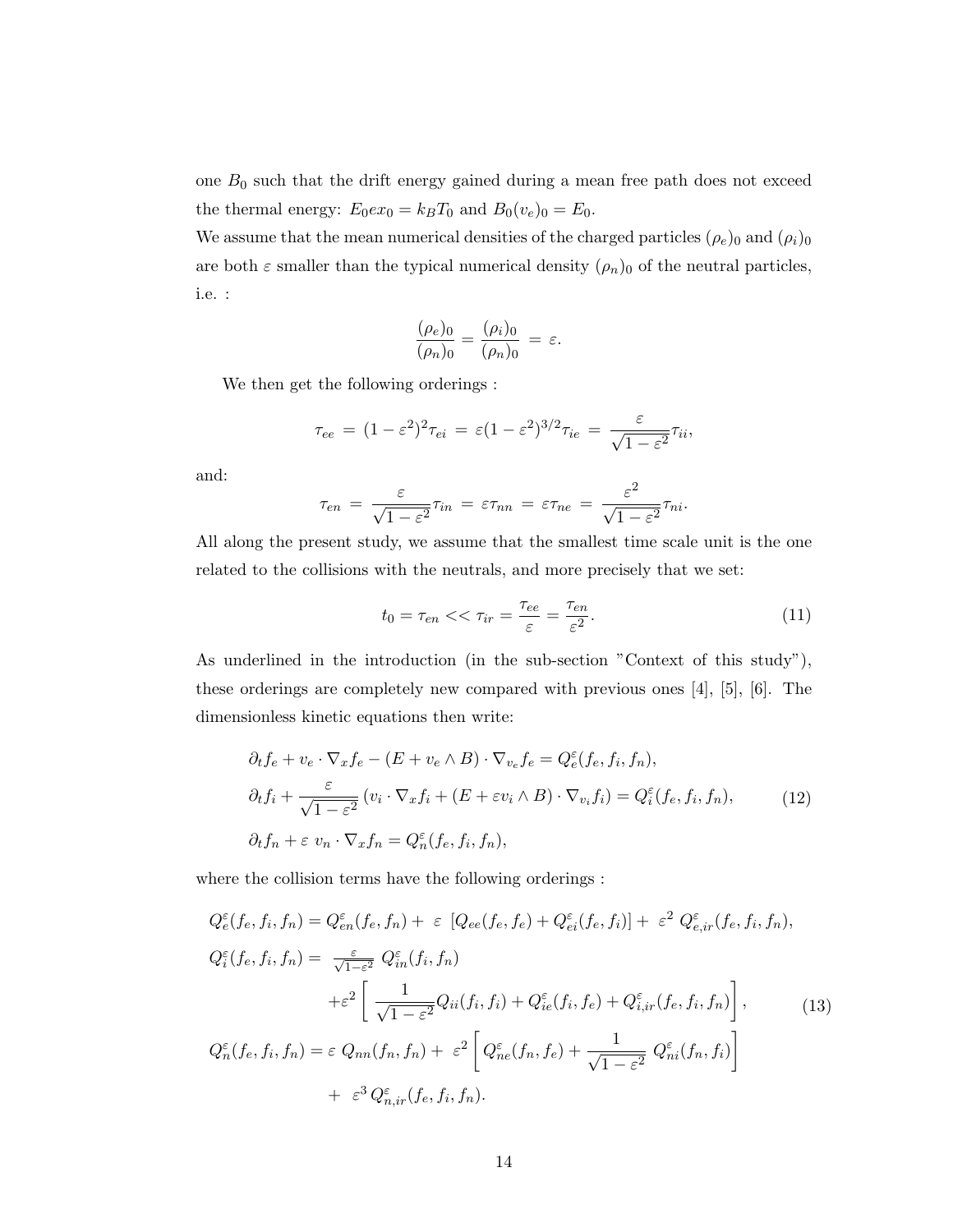The scaled collision operators are now detailed. In the Boltzmann case, we have (note that the factor  $1/\varepsilon$  just below is due to the fact that the integral term in the expression of  $Q_{ni}^{\varepsilon}$  is of order  $\varepsilon$ ; we refer to [7] for details, and to Lemma A.1):

$$
Q_{ne}^{\varepsilon}(f_n, f_e)(v_n) = \frac{\sqrt{1+\varepsilon^2}}{\varepsilon} \int_{\mathbb{R}^3 \times S^2} B^{\mathcal{B}}\left(\frac{\varepsilon v_n - v_e}{\sqrt{1+\varepsilon^2}}, \Omega\right) \left(f_{n'}^{\varepsilon} f_{e'}^{\varepsilon} - f_n f_e\right) dv_e d\Omega,
$$
  

$$
Q_{en}^{\varepsilon}(f_e, f_n)(v_e) = \sqrt{1+\varepsilon^2} \int_{\mathbb{R}^3 \times S^2} B^{\mathcal{B}}\left(\frac{v_e - \varepsilon v_n}{\sqrt{1+\varepsilon^2}}, \Omega\right) \left(f_{e'}^{\varepsilon} f_{n'}^{\varepsilon} - f_e f_n\right) dv_n d\Omega,
$$

$$
Q_{ni}^{\varepsilon}(f_n, f_i)(v_n) = \sqrt{1 - \frac{1}{2}\varepsilon^2} \int_{\mathbb{R}^3 \times S^2} B_{\star}^{\mathcal{B}}\left(\frac{\sqrt{1 - \varepsilon^2} v_n - v_i}{\sqrt{1 - \frac{1}{2}\varepsilon^2}}, \Omega\right) \left(f_{n'}^{\varepsilon} f_{i'}^{\varepsilon} - f_n f_i\right) dv_i d\Omega,
$$
  

$$
Q_{in}^{\varepsilon}(f_i, f_n)(v_i) = \sqrt{1 - \frac{1}{2}\varepsilon^2} \int_{\mathbb{R}^3 \times S^2} B_{\star}^{\mathcal{B}}\left(\frac{v_i - \sqrt{1 - \varepsilon^2} v_n}{\sqrt{1 - \frac{1}{2}\varepsilon^2}}, \Omega\right) \left(f_{i'}^{\varepsilon} f_{n'}^{\varepsilon} - f_i f_n\right) dv_n d\Omega,
$$

and

$$
Q_{nn}(f_n,f_n)(v_n) = \int_{\mathbb{R}^3 \times S^2} B^{\mathcal{B}}_{\star} (v_n - v_n^{\star}, \Omega) \left( f_n' f_n^{\star'} - f_n f_n^{\star} \right) dv_n^{\star} d\Omega.
$$

The scaled Fokker-Planck-Landau operators read  $(\alpha = e, i)$ :

$$
Q_{\alpha\alpha}(f_{\alpha},f_{\alpha})(v_{\alpha}) = \nabla_{v_{\alpha}} \cdot \int_{I\!\!R^3} B^{\mathcal{F}}_{\star} (v_{\alpha} - v_{\alpha}^{\star}) \ S(v_{\alpha} - v_{\alpha}^{\star}) \ \left(\nabla_{v_{\alpha}} f_{\alpha} f_{\alpha_{\star}} - \nabla_{v_{\alpha}^{\star}} f_{\alpha_{\star}} f_{\alpha}\right) dv_{\alpha}^{\star},
$$
  

$$
Q^{\varepsilon}_{ei}(f_e,f_i)(v_e) = \sqrt{1-\varepsilon^2} \ \nabla_{v_e} \cdot \int_{I\!\!R^3} B^{\mathcal{F}}\left(\sqrt{1-\varepsilon^2} \ v_e - \varepsilon \ v_i\right) \ S(v_e - \frac{\varepsilon}{\sqrt{1-\varepsilon^2}} \ v_i)
$$

$$
\times \left(\nabla_{v_e} f_e f_i - \frac{\varepsilon}{\sqrt{1-\varepsilon^2}} \ \nabla_{v_i} f_i f_e\right) \ dv_i,
$$

and

$$
Q_{ie}^{\varepsilon}(f_i, f_e)(v_i) = -\nabla_{v_i} \cdot \int_{I\!\!R^3} B^{\mathcal{F}} \left(\varepsilon v_i - \sqrt{1 - \varepsilon^2} v_e\right) S\left(\frac{\varepsilon}{\sqrt{1 - \varepsilon^2}} v_i - v_e\right) \times \left(\nabla_{v_e} f_e f_i - \frac{\varepsilon}{\sqrt{1 - \varepsilon^2}} \nabla_{v_i} f_i f_e\right) dv_e.
$$

We refer to Lemma A.1 and A.2 for a precise expansion, in terms of the small parameter  $\varepsilon$ , of these elastic inter species collision operators. Let us finally consider the inelastic collision operators. The scaled conservation equations (9) are written:

$$
\delta_{\mathcal{E}} = \delta\left(|v_e|^2 + |v_n|^2 - (|v_e'|^2 + |v_e^*|^2 + |v_i|^2 + 2\Delta)\right),
$$
\n
$$
\delta_v = \delta\left(\varepsilon v_e + v_n - \left[\varepsilon (v_e' + v_e^*) + \sqrt{1 - \varepsilon^2} v_i\right]\right),
$$
\n(14)

where  $\Delta$  holds for the ionization energy scaled by the thermal energy  $k_BT_0$ , so that these operators also depend on  $\varepsilon$ . Moreover, the factor  $\mathcal{F}_0$  has to be rescaled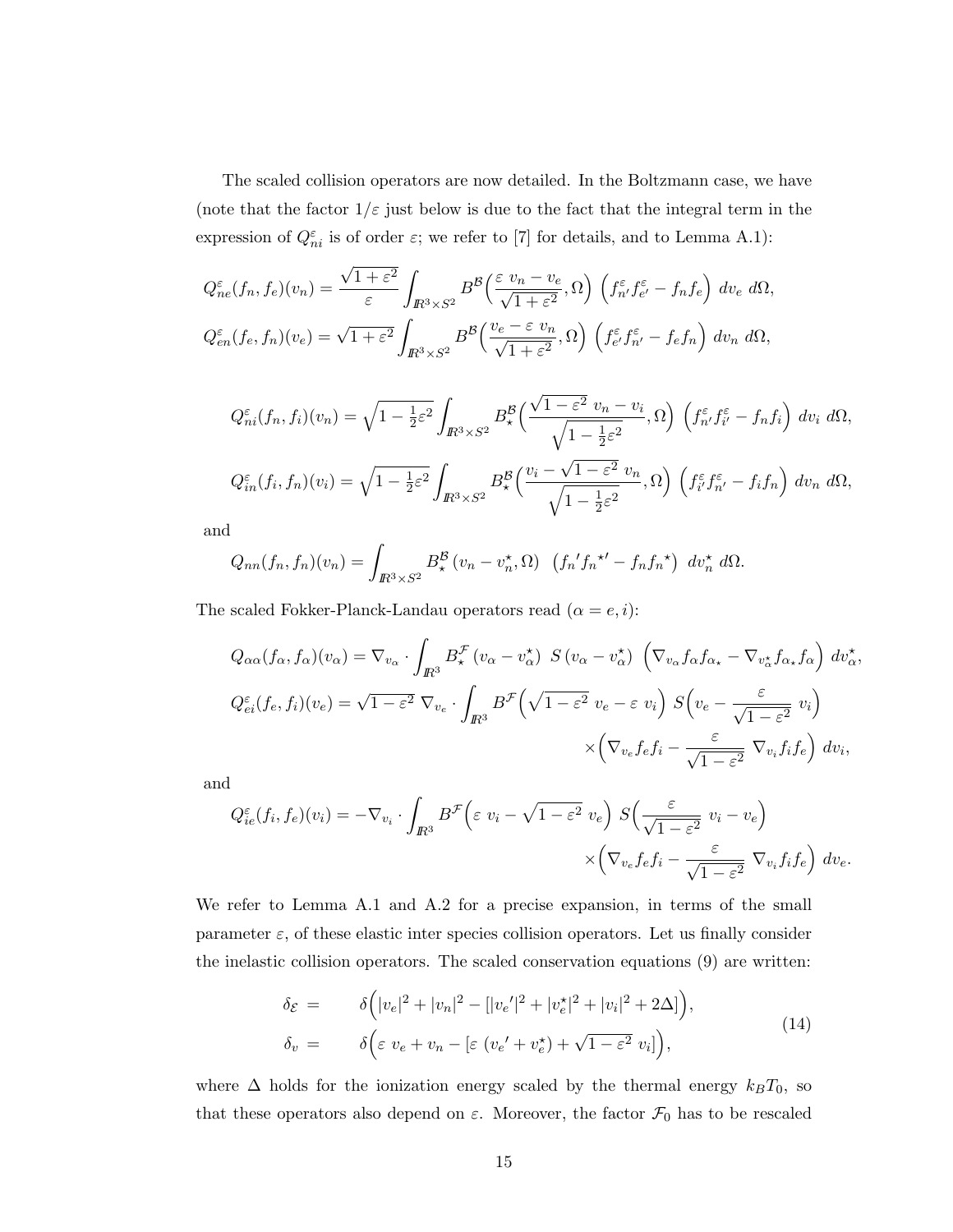according to the relation:

$$
\mathcal{F}_0 = \delta_e \delta_i(\rho_n)_0 \left(\frac{m_e}{kT_0}\right)^{3/2} \mathcal{F}'_0,
$$

where  $\mathcal{F}'_0$  (which will be later simply denoted by  $\mathcal{F}_0$ ) is of order one. We refer to Lemma A.5 for a development of these operators in terms of  $\varepsilon$  and also to some properties (weak formulation, entropy, ...) of their leading order terms.

Within this framework, we remark that impact ionization is no longer a leading order collisional process, compared with references [4], [5], [6]. As a consequence, the fluid model we will derive at the macroscopic scale will no longer contain any Saha law, like in previous works. The "Saha" law will just appear here as a relaxation term in the right hand side of the equations (see Proposition 3 below).

In order to derive a fluid model, we first consider the above kinetic system at the macroscopic level, more precisely at the electron diffusion scale, and then use a classical Hilbert method : this is the object of the following paragraph.

#### 4 Hilbert expansion at the electron diffusion scaling

We start from the scaled system of kinetic equations (12) with the collision terms given by (13), and rewrite it at the most relevant macroscopic scale, which is the electron diffusion scale  $(t_0/\varepsilon^2, x_0/\varepsilon, \varepsilon E_0, B_0)$ . At this scale, the equations write :

$$
\partial_t f_e^{\varepsilon} + \frac{1}{\varepsilon} \left( v_e \cdot \nabla_x f_e^{\varepsilon} - E \cdot \nabla_{v_e} f_e^{\varepsilon} \right) = \frac{1}{\varepsilon^2} \left[ Q_e^{\varepsilon} (f_e^{\varepsilon}, f_i^{\varepsilon}, f_n^{\varepsilon}) + (v_e \wedge B) \cdot \nabla_{v_e} f_e^{\varepsilon} \right], \tag{15}
$$

$$
\partial_t f_i^{\varepsilon} + v_i \cdot \nabla_x f_i^{\varepsilon} + (E + \varepsilon v_i \wedge B) \cdot \nabla_{v_i} f_i^{\varepsilon} = \frac{1}{\varepsilon^2} Q_i^{\varepsilon} (f_e^{\varepsilon}, f_i^{\varepsilon}, f_n^{\varepsilon}), \tag{16}
$$

$$
\partial_t f_n^{\varepsilon} + v_n \cdot \nabla_x f_n^{\varepsilon} = \frac{1}{\varepsilon^2} \ Q_n^{\varepsilon} (f_e^{\varepsilon}, f_i^{\varepsilon}, f_n^{\varepsilon}), \tag{17}
$$

showing in particular that the magnetic field is a leading order term for the dynamic of the electrons, like in [17], [18]. We point out that the source terms in (16) and (17) are in fact of order  $\frac{1}{\varepsilon}$  because  $Q_i^{\varepsilon}$  and  $Q_n^{\varepsilon}$  are both of order  $\varepsilon$ .

The aim is now to look for the limit  $\varepsilon \to 0$  in this microscopic system, in order to derive a macroscopic model. We first replace in (13) the collision operators by their expansions in terms of  $\varepsilon$  (see Lemma A.1, A.2 and A.5). Then we expand the solutions in powers of  $\varepsilon$  according to:

$$
f_{\alpha}^{\varepsilon} = f_{\alpha}^{0} + \varepsilon f_{\alpha}^{1} + \mathcal{O}(\varepsilon^{2}), \quad \alpha = e, i, n,
$$
\n(18)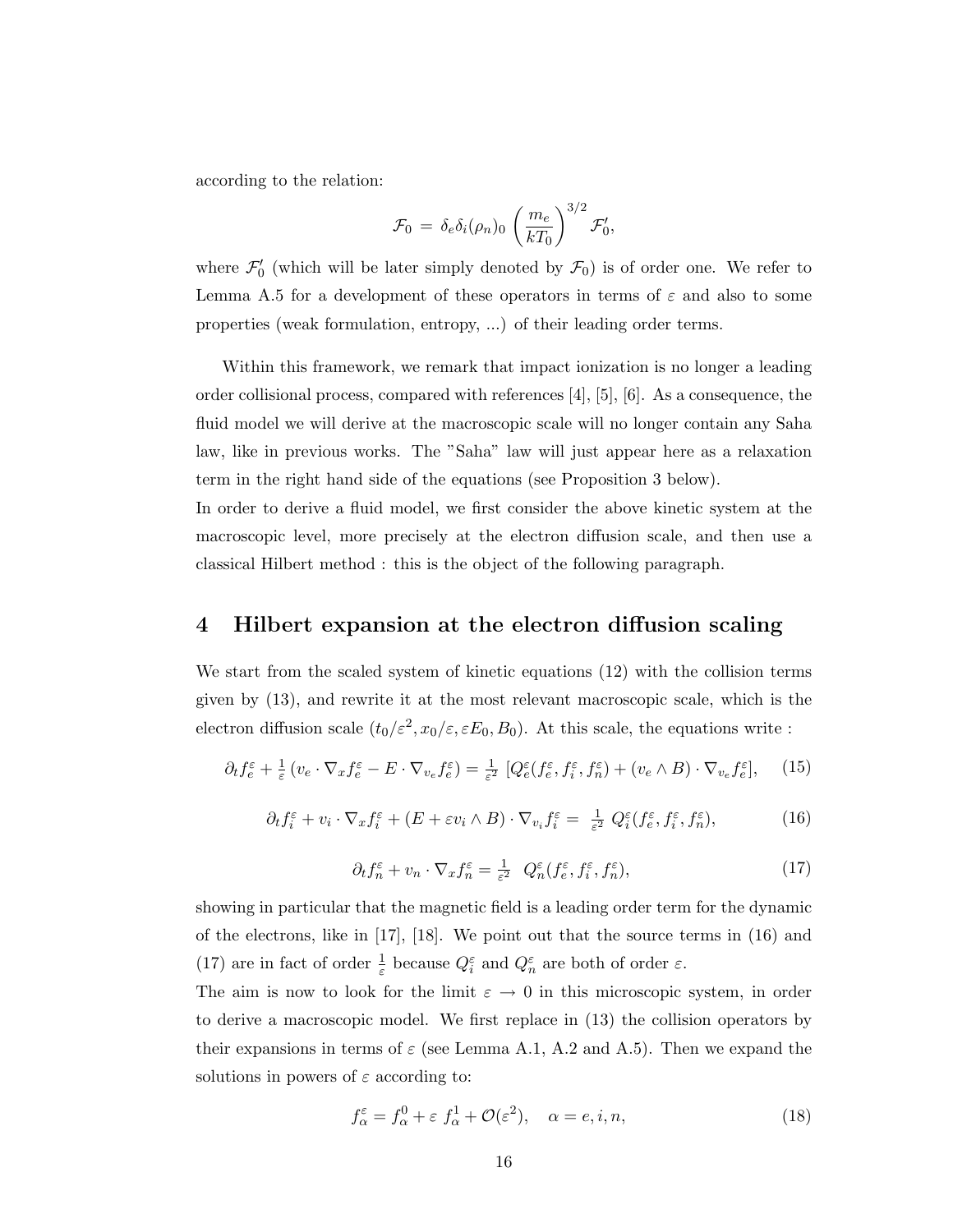and insert these expansions in the system  $(15)-(17)$ . Finally, we identify terms of equal powers of  $\varepsilon$ , starting with the lowest order terms, which are of order  $\varepsilon^{-2}$  for the electrons (in equation (15)) and  $\varepsilon^{-1}$  for the other species (*i.e.* in equations (16) (17)). We get:

$$
Q_{en}^{0}(f_{e}^{0}, f_{n}^{0})(v_{e}) + (v_{e} \wedge B) \cdot \nabla_{v_{e}} f_{e}^{0} = 0, \qquad (19)
$$

$$
Q_{nn}\left(f_n^0, f_n^0\right)(v_n) = 0,\t\t(20)
$$

$$
Q_{in}^{0}\left(f_{i}^{0},f_{n}^{0}\right)(v_{i})=0.
$$
\n(21)

Concerning the first equation, we deduce, thanks to Lemma A.3, that  $f_e^0$  is an isotropic function (with respect to the velocity variable). Then, using the classical mono-species theory [2], we get from (31) that  $f_n^0$  is a standard Maxwellian. Last, Lemma A.4 shows that the solution of equation (21) (that we can write as  $f_i^0$  =  $M_{u,T}\phi_i^0$ , with  $\phi_i^0$  unknown) is the same Maxwellian, up to a multiplicative constant. We then deduce the

**Lemma 1**: The equilibrium states for neutral particles  $(f_n^0)$  and ions  $(f_i^0)$  are Maxwellians characterized by the same mean velocity  $u$  and temperature  $T$ :

$$
f_{\alpha}^{0}(v_{\alpha}) = \rho_{\alpha} M_{\mathbf{u},T}(v_{\alpha}) = \frac{\rho_{\alpha}}{(2\pi T)^{3/2}} \exp\left(-\frac{|v_{\alpha} - \mathbf{u}|^{2}}{2T}\right), \quad \text{with} \quad \alpha = i, n,
$$
 (22)

while  $f_e^0$  is an isotropic function.

We remark that, at this stage, the electrons do not seem to have reached their local thermodynamic equilibrium; they will however reach it, as now shown by looking at higher order terms. Identifying terms of order  $\varepsilon^{-1}$  in equation (15), and recalling that  $Q_{ei}^0(f_e^0,.) = Q_{en}^0(f_e^0,.) = 0$  because  $f_e^0$  is isotropic, we indeed get :

$$
- v_e \cdot \nabla_x f_e^0(v_e) + E \cdot \nabla_{v_e} f_e^0(v_e) + Q_{en}^0(f_e^1, f_n^0)(v_e) + (v_e \wedge B) \cdot \nabla_{v_e} f_e^1(v_e) + Q_{en}^1(f_e^0, f_n^0)(v_e) + Q_{ee}(f_e^0, f_e^0)(v_e) = 0.
$$
\n(23)

The solvability condition for this equation of unknown  $f_e^1$  specifies the equilibrium state for the electrons. We find that the isotropic function  $f_e^0$  is actually at local thermodynamic equilibrium, so that it is a centered Maxwellian (see Proposition 2 below, which proof is postponed to section 6). Moreover, it is possible to compute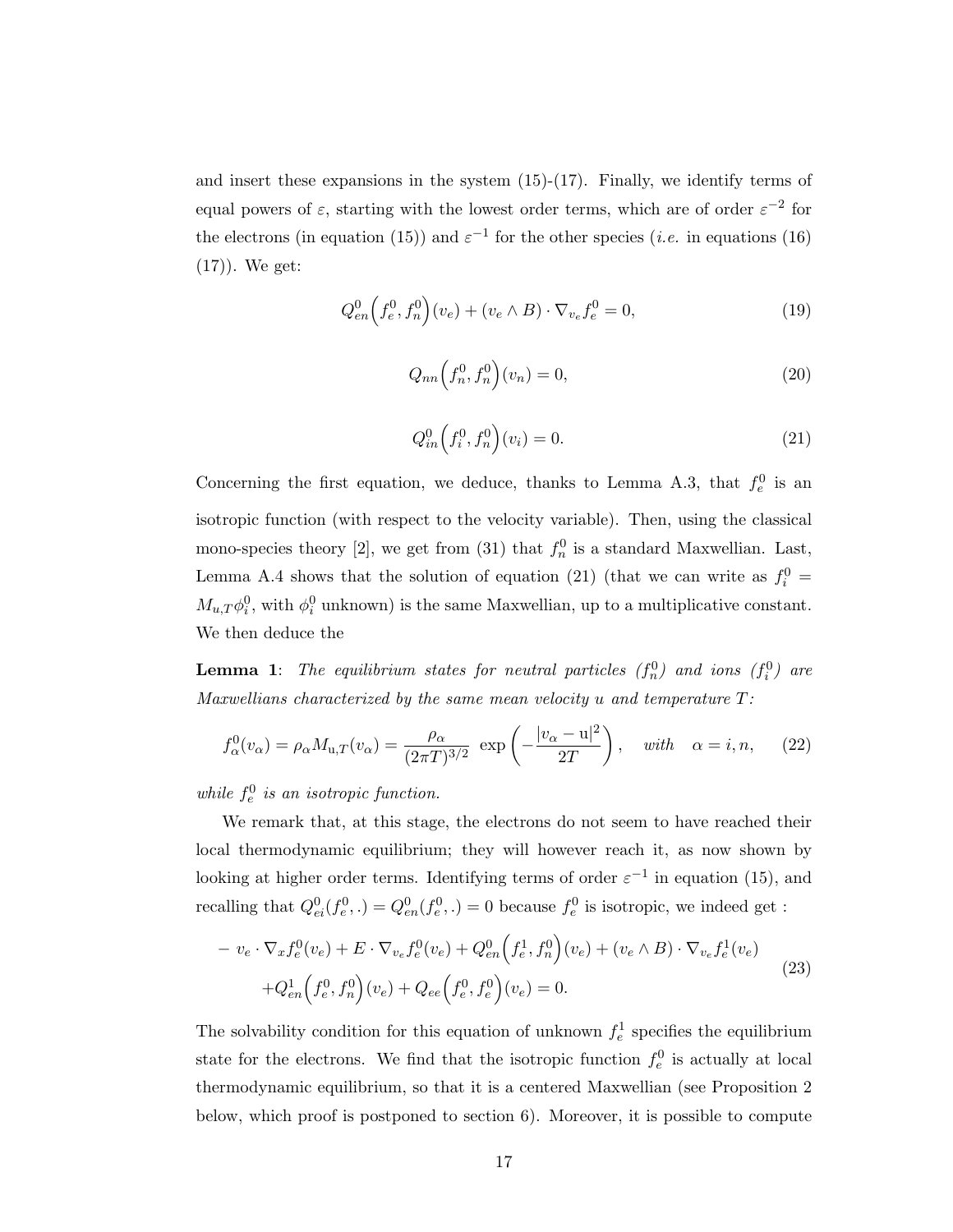explicitely the first order correction  $f_e^1$  (up to the addition of an arbitrary isotropic function), which is specific to Lorentz operators (see also [18] in the Fokker-Planck context).

**Proposition 2**: The distribution function  $f_e^0$  is a centered Maxwellian, i.e. of the following form:

$$
f_e^0(v_e) = \rho_e M_{0,T_e}(v_e) = \frac{\rho_e}{(2\pi T_e)^{3/2}} \exp\left(-\frac{|v_e|^2}{2T_e}\right). \tag{24}
$$

Introducing the entropic variables  $(\frac{\mu_e}{T})$  $\frac{\mu_e}{T_e}, -\frac{1}{T_e}$  $\frac{1}{T_e}$ ), where  $\mu_e$  is the chemical potential defined by:

$$
\frac{\mu_e}{T_e} = \text{Log}\left(\frac{\rho_e}{T_e^{3/2}}\right),\tag{25}
$$

the general solution of equation (23) writes:

 $f_e^1 = f_e^{1,o} + f_e^{1,e}$ , with  $f_e^{1,e}$  isotropic and  $f_e^{1,o} = f_e^0 \phi_e^{1,o}$  $(26)$ 

where  $\phi_e^{1,o}$  is the odd function given by:

$$
\phi_e^{1, o}(v_e) = v_e \cdot \frac{u}{T_e} - \Phi_e^1(v_e) \left[ \nabla_x \left( \frac{\mu_e}{T_e} \right) + \frac{|v_e|^2}{2} \nabla_x \left( -\frac{1}{T_e} \right) + \frac{E + u \wedge B}{T_e} \right], \tag{27}
$$

with (see  $\vert 18 \vert$ ) :

$$
\Phi_e^1(v_e) = \frac{1}{2\alpha(v_e)\rho_n + \frac{|B|^2}{2\alpha(v_e)\rho_n}} \left[ v_e + \frac{1}{2\alpha(v_e)\rho_n} v_e \wedge B + \frac{1}{(2\alpha(v_e)\rho_n)^2} (v_e \cdot B) B \right].
$$
 (28)

In this expression,  $\alpha$  is the isotropic function defined by:

$$
\alpha(v) = \alpha(|v|) = \int_{S_+^2} B^{\mathcal{B}}(v, \Omega) \frac{(v, \Omega)^2}{|v|^2} d\Omega.
$$
 (29)

Remark. As expected, we recover that the velocity vector of an electron after collision is of average zero, so completely randomized. During its free flight, the electron builds up the drift momentum and the related drift kinetic energy along the electromagnetic field. In the next collision, this gained momentum and energy is transferred from drift to random part.

Identifying terms of order  $\varepsilon^0$  in equation (17), and remarking that  $Q_{ni}^0(f_n^0, f_i^0) =$ 0 and  $Q_{ne}^0(., f_e^0) = 0$  because  $f_e^0$  is an even function, we get the following equation of unknown  $f_n^1$ :

$$
-\partial_t f_n^0(v_n) - v_n \cdot \nabla_x f_n^0(v_n) + 2Q_{nn}\Big(f_n^1, f_n^0\Big)(v_n) = 0,
$$
\n(30)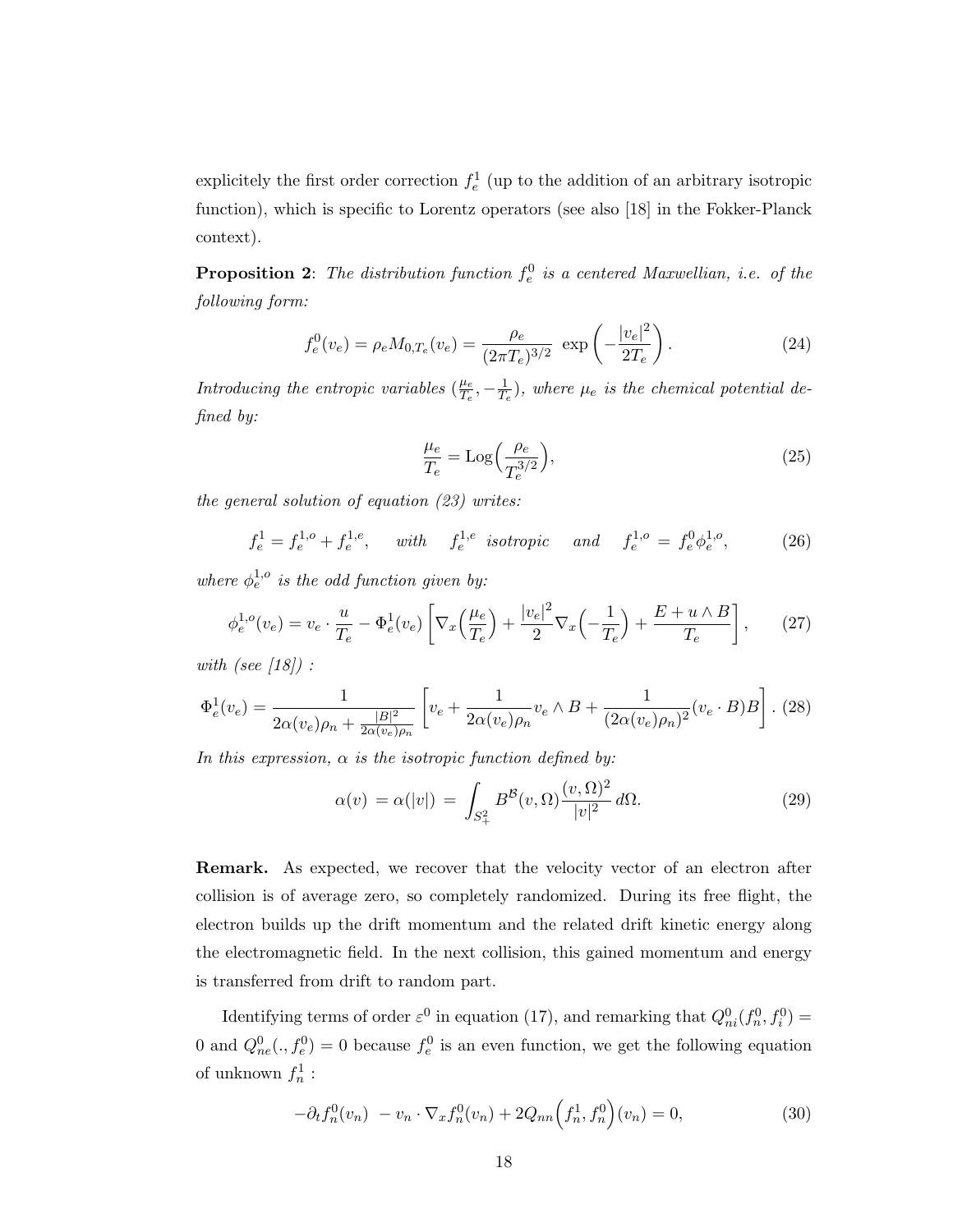which does not depend on the other species. Thanks to the classical mono-species Boltzmann theory [2], the solvability conditions for this equation give a classical Euler system for the density, mean velocity and temperature of the neutral species, which is totally independant on the other species (see Proposition 3 below).

Let us now look for the ion order one correction  $f_i^1$ , by identifying terms of order  $\varepsilon^0$  in equation (16). Noting that  $Q_{ii}^0(f_i^0, f_i^0) = 0$  and  $Q_{ie}^0(., f_e^0) = 0$  still because  $f_e^0$ is even, we get the following equation :

$$
-\partial_t f_i^0(v_i) - v_i \cdot \nabla_x f_i^0(v_i) - E \cdot \nabla_{v_i} f_i^0(v_i) + Q_{in}^0 \left( f_i^1, f_n^0 \right)(v_i) + Q_{in}^0 \left( f_i^0, f_n^1 \right)(v_i) + Q_{i,ir}^0 \left( f_e^0, f_i^0, f_n^0 \right)(v_i) = 0.
$$
\n(31)

Again, we look for  $f_i^1 = M_{u,T} \phi_i^1$ , with  $\phi_i^1$  unknown. Thanks to Lemma A.4, the solvability condition reduces to one equation on the ion density, with a source term which is directly linked to the non-conservative property of the ionization-recombination operator  $Q_{i,ir}^0$ . On the contrary, this source term does not depend on the operator  $Q_{in}^0,$  as this last one conserves mass. We then deduce the forthcoming result :

**Proposition 3:** The density  $\rho_n$  of neutral particles, their velocity u and their temperature T are governed by the following fluid system  $(t > 0, x \in \mathbb{R}^3)$ 

$$
\partial_t \rho_n + \text{div}(\rho_n u) = 0,
$$
  
\n
$$
\partial_t (\rho_n u) + \text{div} [\rho_n (u \otimes u)] + \nabla_x (\rho_n T) = 0,
$$
  
\n
$$
\partial_t W_n + \text{div} [u (W_n + \rho_n T)] = 0,
$$
\n(32)

where  $W_n = \frac{1}{2}$  $\frac{1}{2}\rho_n|u|^2+\frac{3}{2}$  $\frac{3}{2}\rho_nT$ . The ion density  $\rho_i$  satisfies the following equation :

$$
\partial_t \rho_i + \text{div}(\rho_i u) = R_i,\tag{33}
$$

with :

$$
R_i = \int_{\mathbb{R}^3} Q_{i,ir} (f_e^0, f_i^0, f_n^0) dv_i = A_1(f_e^0) \rho_n - A(f_e^0) \rho_i,
$$
  
=  $a_0 \left[ \mathcal{F}_0 \rho_n - \frac{\rho_i \rho_e}{(2\pi T_e)^{3/2}} \exp\left(\frac{\Delta}{T_e}\right) \right],$  (34)

with  $A_1$  and  $A$  defined in Lemma  $A.5$  and the constant  $a_0$  given by :

$$
a_0 = \int_{I\!\!R^9} \sigma^r \; \delta_{\mathcal{E}}^0 \; f_e(v_e) \; dv_e \; dv_e' \; dv_{e}^*.
$$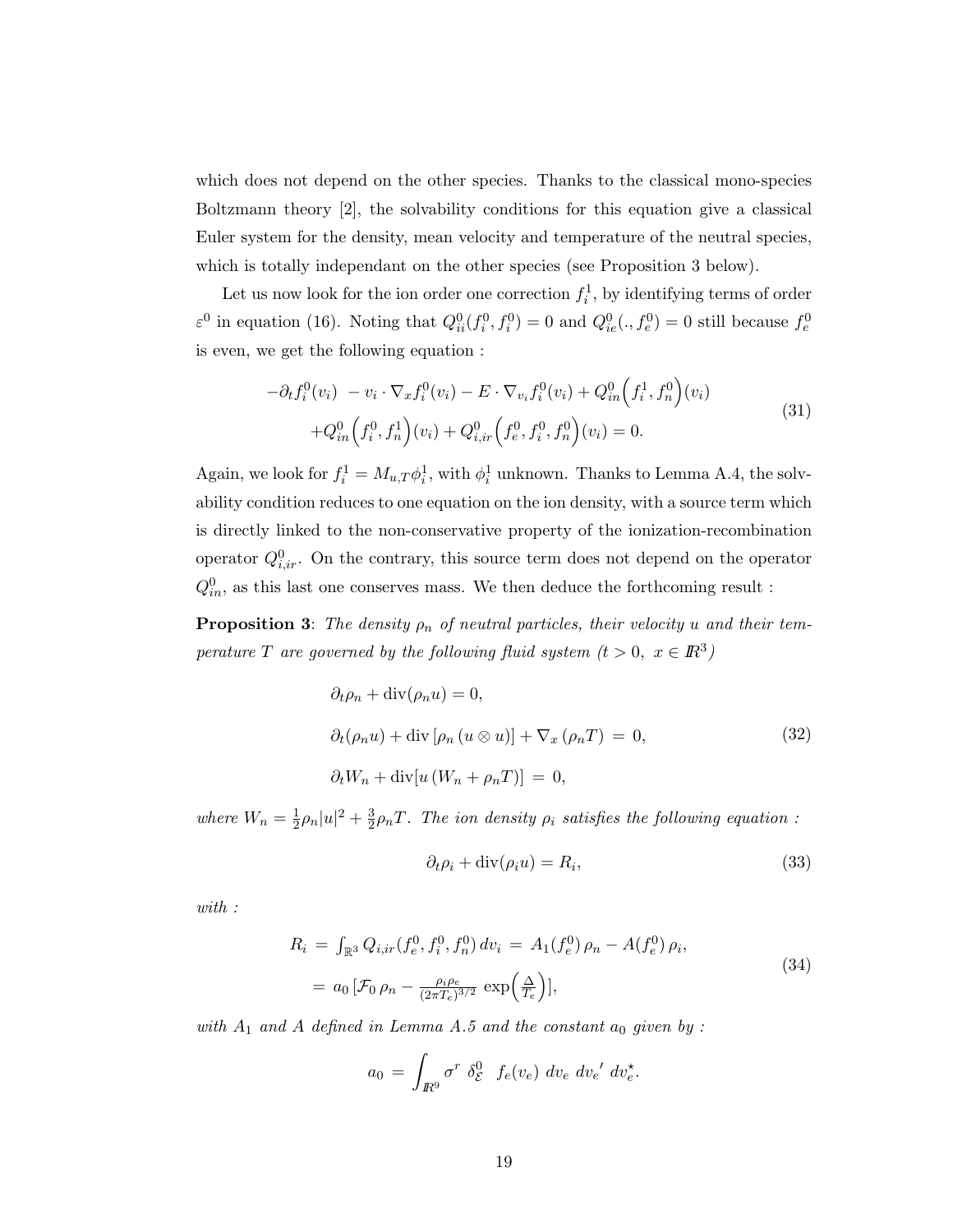**Remark.** The relation  $R_i = 0$ , or equivalently

$$
\rho_e = \frac{\mathcal{F}_0 \ \rho_n}{\rho_i} \ (2\pi T_e)^{3/2} \ \exp\left(-\frac{\Delta}{T_e}\right),\tag{35}
$$

is called "Saha law" (see [4], [5]). In the general case, the source term  $R_i$  is not equal to zero; it can thus be interpreted as a relaxation term to this Saha law.  $\blacksquare$ 

In order to derive a fluid model for the electrons, we have to go further and identify terms of order  $\varepsilon^0$  in the kinetic equation (15); this gives the following equation of unknown  $f_e^2$ :

$$
-\partial_t f_e^0 - \left[ v_e \cdot \nabla_x - E \cdot \nabla_{v_e} \right] f_e^1 + Q_{en}^0(f_e^2, f_n^0) + (v_e \wedge B) \cdot \nabla_{v_e} f_e^2
$$
  
+ $Q_{en}^0(f_e^1, f_n^1) + Q_{en}^1(f_e^1, f_n^0) + Q_{en}^1(f_e^0, f_n^1) + Q_{en}^2(f_e^0, f_n^0)$   
+ $2Q_{ee}(f_e^1, f_e^0) + Q_{ei}^0(f_e^1, f_i^0) + Q_{ei}^1(f_e^0, f_i^0) + Q_{e,ir}^0(f_e^0, f_i^0, f_n^0) = 0,$  (36)

as  $Q_{en}^0(f_e^0,.) = Q_{ei}^0(f_e^0,.) = 0$ . Establishing the solvability condition, we get (see section 6 for the proof) :

**Proposition 4:** The electron density  $\rho_e$  and the temperature  $T_e$  satisfy the following energy-transport model :

$$
\partial_t \rho_e + \text{div}(\rho_e(u+u_J)) = R_e,
$$
  
\n
$$
\partial_t(\frac{3}{2}\rho_e T_e) + \text{div}\left[\frac{5}{2}\rho_e u T_e + \rho_e v_J\right] + \rho_e(u+u_J) \cdot E = U_e.
$$
\n(37)

with:

$$
\begin{pmatrix} u_J \\ v_J \end{pmatrix} = -\mathbb{D} \begin{pmatrix} \nabla_x \left( \frac{\mu_e}{T_e} \right) + \frac{E}{T_e} \\ \nabla_x \left( -\frac{1}{T_e} \right) \end{pmatrix}, \tag{38}
$$

where the diffusion matrix

$$
\mathbb{D} = \begin{pmatrix} D_{11} & D_{12} \\ D_{21} & D_{22} \end{pmatrix} \tag{39}
$$

is a positive definite matrix which sub-blocks are given by:

$$
D_{ij} = \int_{\mathbb{R}^3} \psi_i \otimes \phi_j M_{0,T_e} dv, \text{ with } \psi_1 = v, \psi_2 = v \frac{|v|^2}{2}, \phi_1 = \Phi_e^1, \phi_2 = \Phi_e^1 \frac{|v|^2}{2}.
$$

Moreover, we have :

$$
R_e = R_i,\tag{40}
$$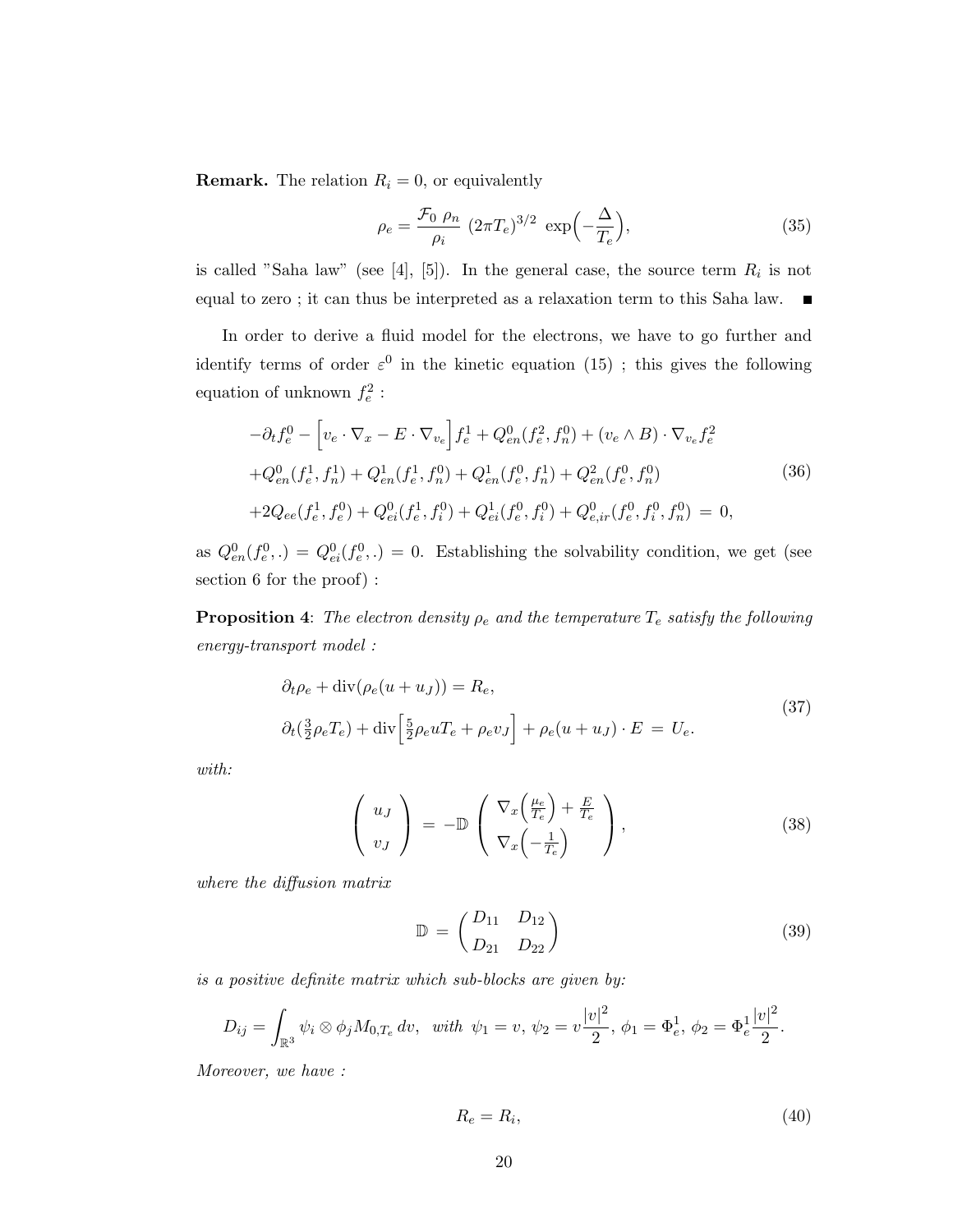and

$$
U_e = u \cdot [\nabla_x (\rho_e T_e) + \rho_e E + \rho_e u_J \wedge B] + 3\lambda \rho_e \rho_n \frac{T - T_e}{T_e} - \Delta R_e, \qquad (41)
$$

where the relaxation coefficient  $\lambda$  is defined by:

$$
\lambda = \frac{2}{3} \int_{\mathbb{R}^3} \alpha(|v|) |v|^2 M_{0, T_e}(v) dv. \tag{42}
$$

**Remark.** The matrix  $\mathbb{D} = \mathbb{D}(B)$  actually depends on the magnetic field B; it satisfies the relation  $D(B)^* = D(-B)$ , which represents the so called "Onsager" symmetry" [20].

Moreover, thanks to the explicit computation of  $\Phi_e^1$  done in Proposition 2, it is also possible to write each sub-block  $D_{ij}$  in the following form (with  $W = |v|^2/2$ ):

$$
D_{ij} = \int_0^{+\infty} D(W) \, W^{i+j-2} \, M_{0,T_e}(W) \, dW,
$$

where  $D(W)$  is an isotropic matrix. This matrix is obtained as in [18] but with the notations of Lemma A.3, and setting  $N(W) = \int_{S_W} dN(v) = 4\pi$ √ 2W). It is defined by:

$$
D(W) = \int_{S_W} (\Psi_1 \otimes \Phi_e^1)(v) dN(v) \tag{43}
$$

$$
= \frac{\frac{2W}{3}N(W)}{2\rho_n\alpha(W) + \frac{B^2}{2\rho_n\alpha(W)}}[\text{Id} + \frac{1}{2\rho_n\alpha(W)}B^{\wedge} + \frac{1}{[2\rho_n\alpha(W)]^2}B \otimes B], \quad (44)
$$

with the notation

$$
B^{\wedge} = \begin{pmatrix} 0 & -B_3 & B_2 \\ B_3 & 0 & -B_1 \\ -B_2 & B_1 & 0 \end{pmatrix}, \tag{45}
$$

 $(B_1, B_2, B_3)$  being the coordinates of the magnetic field B. We remark that each submatrix  $D_{ij}$  is anisotropic, due to the presence of the magnetic field. It is moreover perfectly computable in terms of the magnetic field  $B$  and of the Boltzmann kernel  $B^{\mathcal{B}}$  (via the isotropic function  $\alpha$ ). If we introduce for simplicity the three scalar isotropic functions defined by :

$$
d^{0}(W) = \frac{\frac{2W}{3}N(W)}{2\rho_{n}\alpha(W) + \frac{B^{2}}{2\rho_{n}\alpha(W)}} , d^{\wedge}(W) = \frac{1}{2\rho_{n}\alpha(W)}d^{0}(W), d^{\otimes}(W) = \frac{1}{[2\rho_{n}\alpha(W)]^{2}}d^{0}(W),
$$

so that :  $D(W) = d^0(W) \mathrm{Id} + d^{\wedge}(W) B^{\wedge} + d^{\otimes}(W) B \otimes B$ , we get :

$$
D_{ij} = d_{ij}^0 \operatorname{Id} + d_{ij}^{\wedge} B^{\wedge} + d_{ij}^{\otimes} B \otimes B,
$$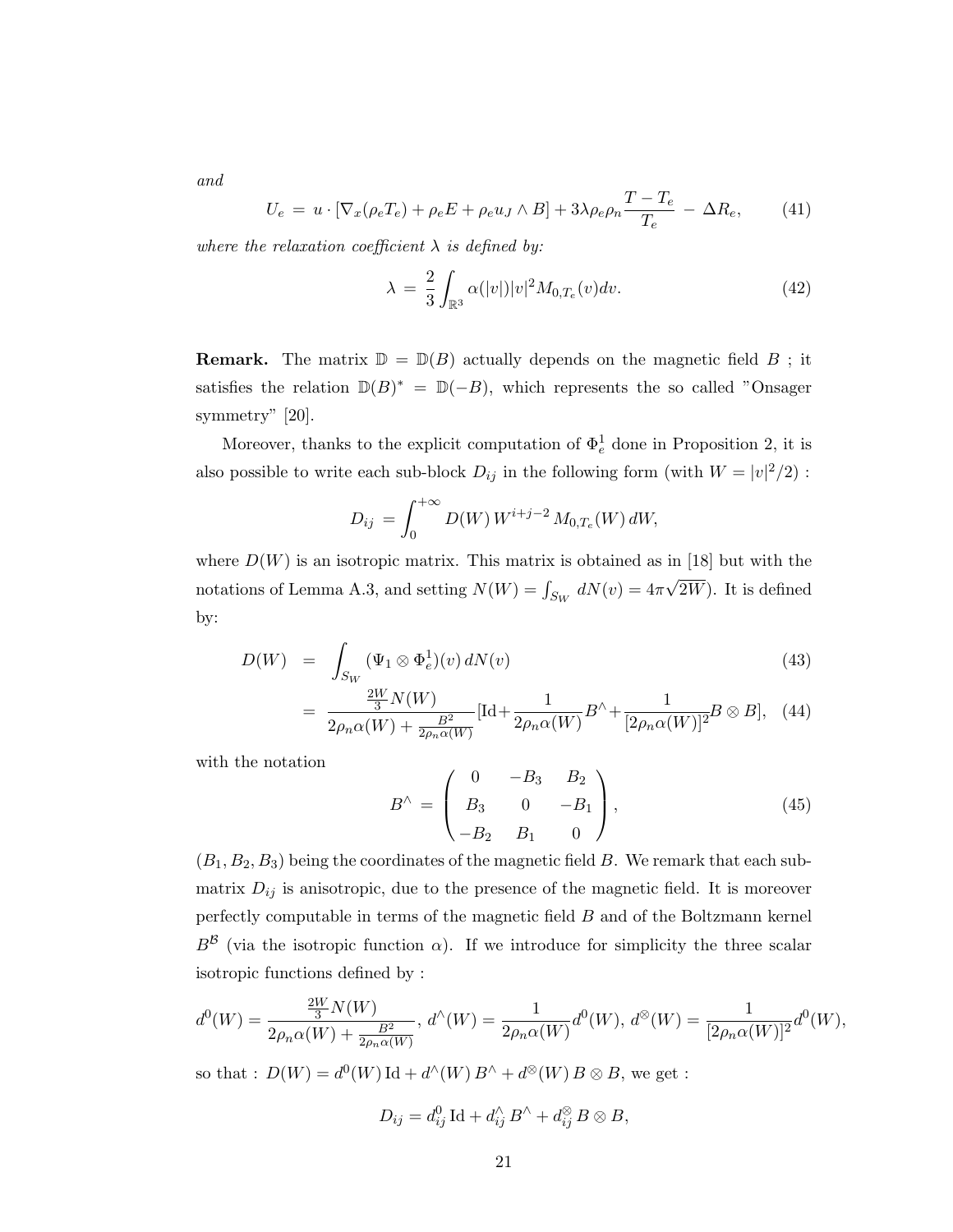where the different scalars are given by :

$$
d_{ij}^* = \int_0^{+\infty} d^*(W) \, W^{i+j-2} \, M_{0,T_e}(W) \, dW, \text{ with } * = 0, \wedge, \otimes. \tag{46}
$$

Note that these scalars are all computable in terms of the kernel  $B^{\mathcal{B}}$  ; they depend on the magnitude of the magnetic field B and also on the neutral density  $\rho_n$ . In the particular case  $B = 0$ , we have :  $D_{ij} = d_{ij}^0$  Id, i.e. each sub-matrix  $D_{ij}$  is scalar, and :

$$
d_{ij}^0 = \frac{1}{3\rho_n} \int_{\mathbb{R}^3} \frac{1}{\alpha(|v|)} \left(\frac{|v|^2}{2}\right)^{i+j-1} M_{0,T_e}(v) \, dv. \tag{47}
$$

In summary, we have shown that the discharge satisfies the following coupled fluid model :

**Theorem 5:** The equilibrium states for the heavy species, defined by (22), are characterized by the same mean velocity  $u$  and temperature  $T$ , while the electron distribution function  $f_e^0$  is the centered Maxwellian given by (24). The neutral particles satisfy an Euler system (setting  $W_n = \frac{1}{2}$  $\frac{1}{2}\rho_n|u|^2+\frac{3}{2}$  $\frac{3}{2}\rho_nT$ ):

$$
\partial_t \rho_n + \text{div}(\rho_n u) = 0,
$$
  
\n
$$
\partial_t (\rho_n u) + \text{div} [\rho_n (u \otimes u)] + \nabla_x (\rho_n T) = 0,
$$
  
\n
$$
\partial_t W_n + \text{div} [u (W_n + \rho_n T)] = 0,
$$
\n(48)

which is totally independant on the other species. The ion density  $\rho_i$  satisfies the following equation :

$$
\partial_t \rho_i + \text{div}(\rho_i u) = R_i,\tag{49}
$$

with  $R_i$  given by (34). Finally, the electron macroscopic quantities  $(\rho_e, T_e)$  satisfy the following modified energy-transport model:

$$
\partial_t \rho_e + \text{div } j_{\rho_e} = R_e,
$$
  
\n
$$
\partial_t (\frac{3}{2} \rho_e T_e) + \text{div } j_{T_e} + j_{\rho_e} \cdot E = U_e,
$$
\n(50)

with  $R_e$ ,  $U_e$  given by (40), (41) and where we have introduced, for simplicity:

$$
j_{\rho_e} = \rho_e(u + u_J), \quad j_{T_e} = \frac{5}{2}\rho_e u T_e + \rho_e v_J,
$$
\n(51)

with  $u_J$  and  $v_J$  defined by (38).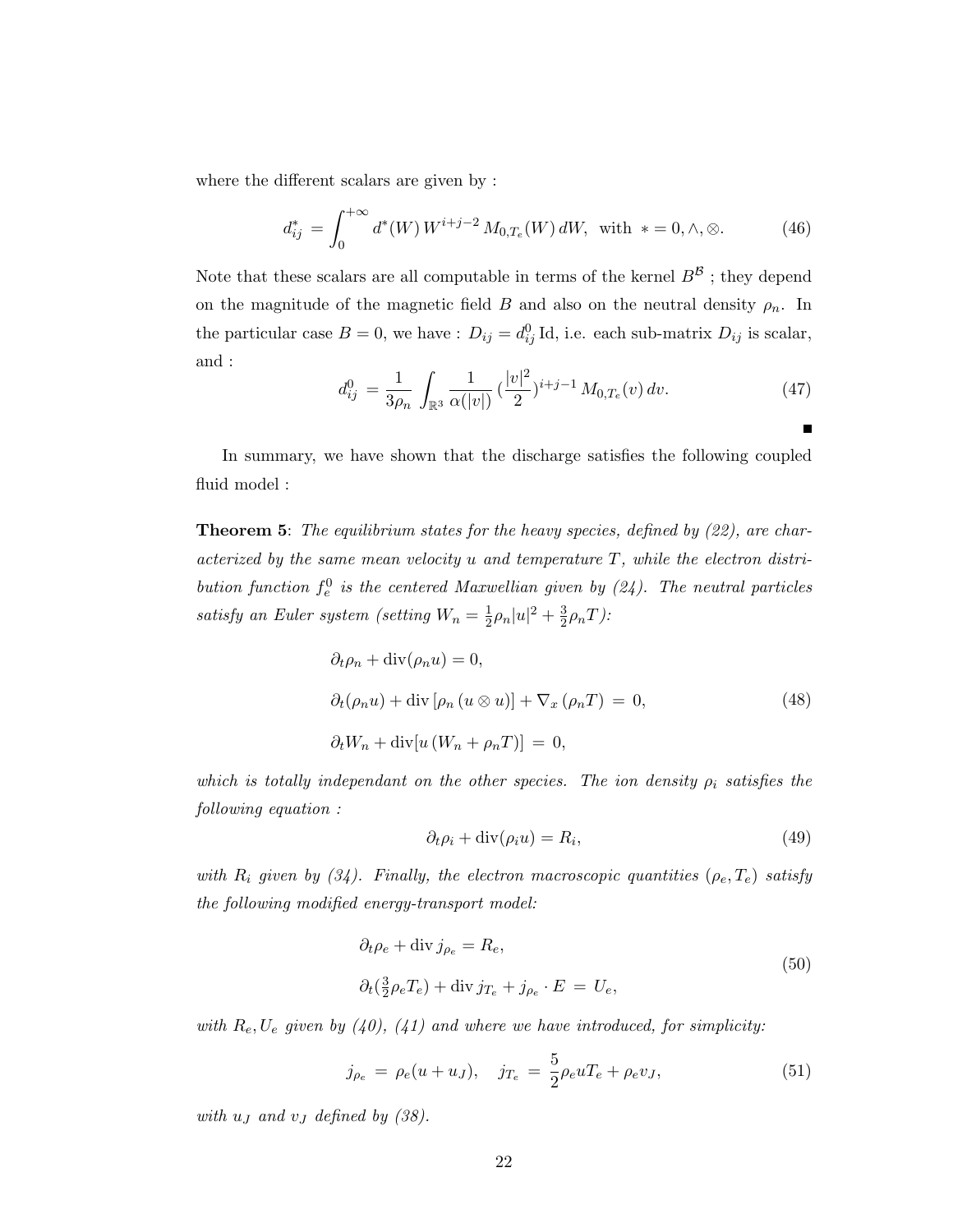Remark. The first equation in (48) corresponds, at the macroscopic level, to the conservation of the number of heavy particles. The two last ones represent the global momentum and energy conservation laws. The first equation in (50), coupled with (49) and the relation  $R_e = R_i$ , is linked to the charge conservation. The last equation in (50) reflects the balance-sheet of the electron energy.

## 5 A fully conservative fluid model

Starting from the inviscid fluid model derived in Theorem 5, the aim is now to take into account corrective terms of order  $\varepsilon$  in order to obtain a viscous fluid model which would be globally conservative up to the order  $\varepsilon^2$ . This can be achieved doing a classical Chapman Enskog expansion.

As the numerical densities of the two charged species are here  $\varepsilon$  smaller than the numerical density of neutrals, it is in fact sufficient to find corrective terms of order  $\varepsilon$  only for the neutral fluid system. We obtain the following globally conservative fluid system :

**Theorem 6:** The neutral particles satisfy the following Navier-Stokes system (setting  $W_n = \frac{1}{2}$  $\frac{1}{2}\rho_n|u|^2+\frac{3}{2}$  $\frac{3}{2}\rho_nT$ ):

$$
\partial_t \rho_n + \text{div}(\rho_n u) = \varepsilon R_n,
$$
  
\n
$$
\partial_t (\rho_n u) + \text{div} [\rho_n (u \otimes u)] + \nabla_x (\rho_n T) - \varepsilon \text{div} \pi = \varepsilon S_n,
$$
\n(52)  
\n
$$
\partial_t W_n + \text{div} [u (W_n + \rho_n T)] - \varepsilon \text{div} (\pi u) - \varepsilon \text{div} q = \varepsilon U_n,
$$

where  $\pi = \mu(T)\sigma(u)$ , with  $\sigma(u)$  the traceless rate of strain tensor  $(\sigma(u)_{ij} = \frac{\partial u_i}{\partial x_i})$  $\frac{\partial u_i}{\partial x_j} +$  $\partial u_j$  $\frac{\partial u_j}{\partial x_i} - \frac{2}{3}$  $\frac{2}{3}$ divu $\delta_{ij}$ ). q is the classical heat flux defined by :  $q = \kappa(T)\nabla_x T$  and  $\mu(T)$ and  $\kappa(T)$  are the usual viscosity and thermal conductivity of neutrals ([2], [3]). The source terms are given by :

$$
R_n = -R_i = -R_e,
$$
  
\n
$$
S_n = -R_i u + \rho_i \left[ (E + u \wedge B) - T \left( \frac{\nabla_x \rho_i}{\rho_i} - \frac{\nabla_x \rho_n}{\rho_n} \right) \right] - \left[ \nabla_x (\rho_e T_e) + \rho_e E + j_{\rho_e} \wedge B \right]
$$
  
\n
$$
U_n = -R_i \left( \frac{|u|^2}{2} + \frac{3T}{2} \right) + \rho_i u \cdot \left[ E - T \left( \frac{\nabla_x \rho_i}{\rho_i} - \frac{\nabla_x \rho_n}{\rho_n} \right) \right]
$$
  
\n
$$
-u \cdot \left[ \nabla_x (\rho_e T_e) + \rho_e E + \rho_e u_J \wedge B \right] - 3\lambda \rho_e \rho_n \frac{T - T_e}{T_e}
$$
\n(53)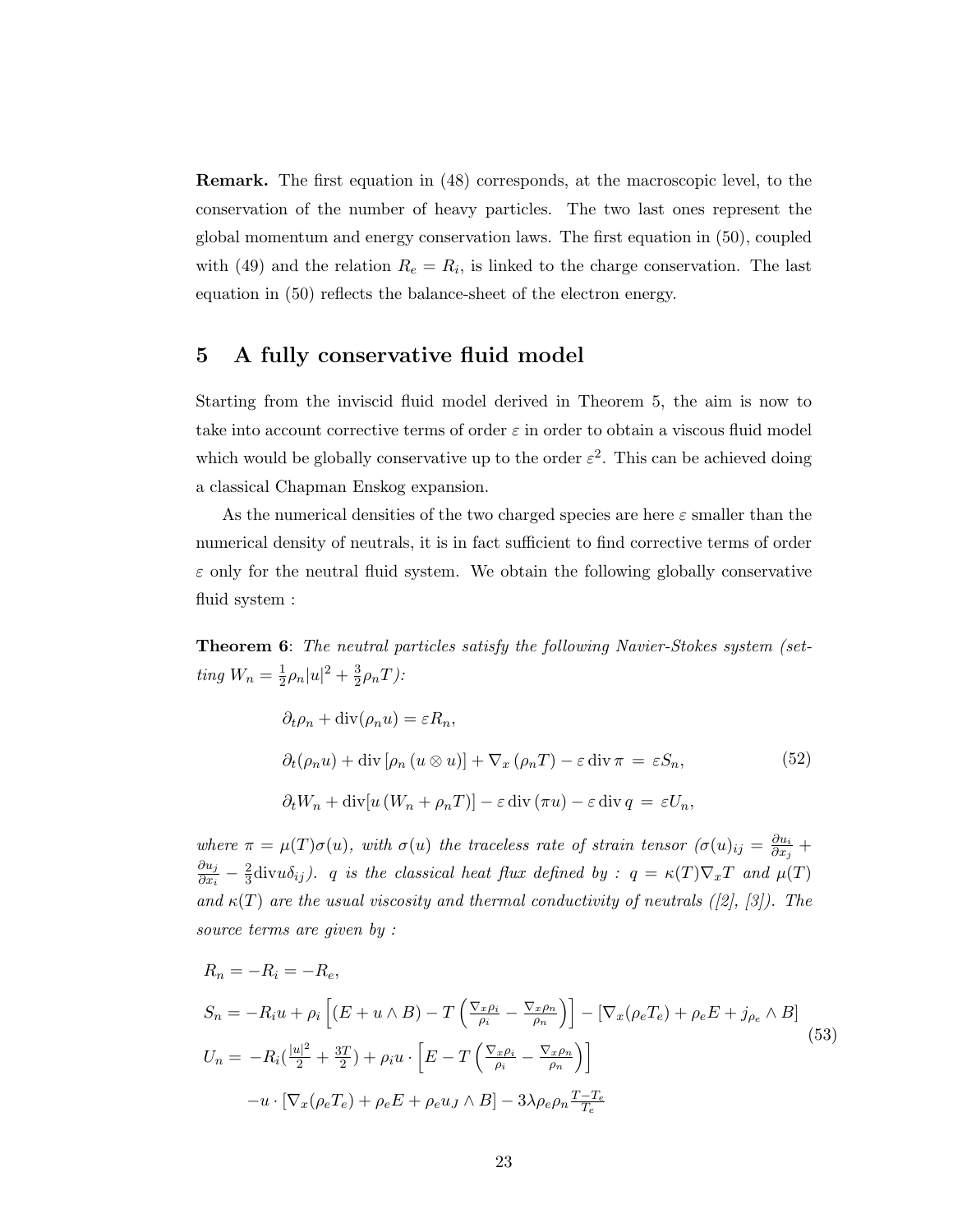with  $\lambda$  defined by (42). The two other species satisfy:

$$
\partial_t \rho_i + \text{div}(\rho_i u) = R_i,
$$
  
\n
$$
\partial_t \rho_e + \text{div} j_{\rho_e} = R_e,
$$
  
\n
$$
\partial_t (\frac{3}{2} \rho_e T_e) + \text{div} j_{T_e} + j_{\rho_e} \cdot E = U_e,
$$
\n(54)

with  $j_{\rho_e}, j_{T_e}$  given by (51), and the source terms  $R_i$ , and  $R_e$ ,  $U_e$  by (34), (40) and (41). Moreover, up to the order  $\varepsilon^2$ , this coupled fluid model globally conserves mass, momentum and energy.

**Proof**: The  $\varepsilon$  viscosity and heat flux terms in system (52) are quite classical (see [2], [3] and also [17], [18]). It thus remains to compute the corrective source terms, which are nothing but the three first moments of the term of order  $\varepsilon^3$  in the asymptotic expansion of  $Q_n^{\varepsilon}$ . As all the elastic collision terms conserve mass (see  $(100)$  and  $(101)$  below), we first have :

$$
R_n = \int_{\mathbb{R}^3} Q_{n,ir}^0(f_e^0, f_i^0, f_n^0) dv_n = -[A_1(f_e^0)\rho_n - A(f_e^0)\rho_i] = -R_i,
$$

according to (98). Let us now compute  $S_n$ . Using again (100), it remains :

$$
S_n = \int_{\mathbb{R}^3} Q_{n,ir}^0(f_e^0, f_i^0, f_n^0) v_n dv_n + \int_{\mathbb{R}^3} Q_{ne}^0(f_n^0, f_e^1) v_n dv_n
$$
  
+  $\int_{\mathbb{R}^3} Q_{ne}^1(f_n^0, f_e^0) v_n dv_n + \int_{\mathbb{R}^3} Q_{ni}^0(f_n^0, f_i^1) v_n dv_n + \int_{\mathbb{R}^3} Q_{ni}^0(f_n^1, f_i^0) v_n dv_n$  (55)

According to (98), we get for the first term on the right hand side:

$$
\int_{\mathbb{R}^3} Q_{n,ir}^0(f_e^0, f_i^0, f_n^0) v_n \, dv_n = R_n \cdot u = -R_i \cdot u. \tag{56}
$$

Then, easy computations show that :

$$
Q_{ne}^{1}(f_{n}^{0}, f_{e}^{0}) + Q_{ne}^{0}(f_{n}^{0}, f_{e}^{1}) = -M_{u,T}\Big( [\nabla_{x}(\rho_{e}T_{e}) + \rho_{e}E + j_{\rho_{e}} \wedge B] \cdot \frac{v-u}{T} + (\frac{|v-u|^{2}}{T} - 3)\lambda \rho_{e}\rho_{n} \frac{T-T_{e}}{T_{e}T}\Big), \tag{57}
$$

which gives :

$$
\int_{\mathbb{R}^3} \left[ Q_{ne}^1(f_n^0, f_e^0) + Q_{ne}^0(f_n^0, f_e^1) \right] v_n \, dv_n = -[\nabla_x(\rho_e T_e) + \rho_e E + j_{\rho_e} \wedge B],\tag{58}
$$

recalling that :

$$
\int_{\mathbb{R}^3} M_{u,T}(v) \, \frac{v-u}{T} \otimes v \, dv = \text{Id}, \quad \int_{\mathbb{R}^3} M_{u,T}(v) \, (\frac{|v-u|^2}{T} - 3) \, dv = 0.
$$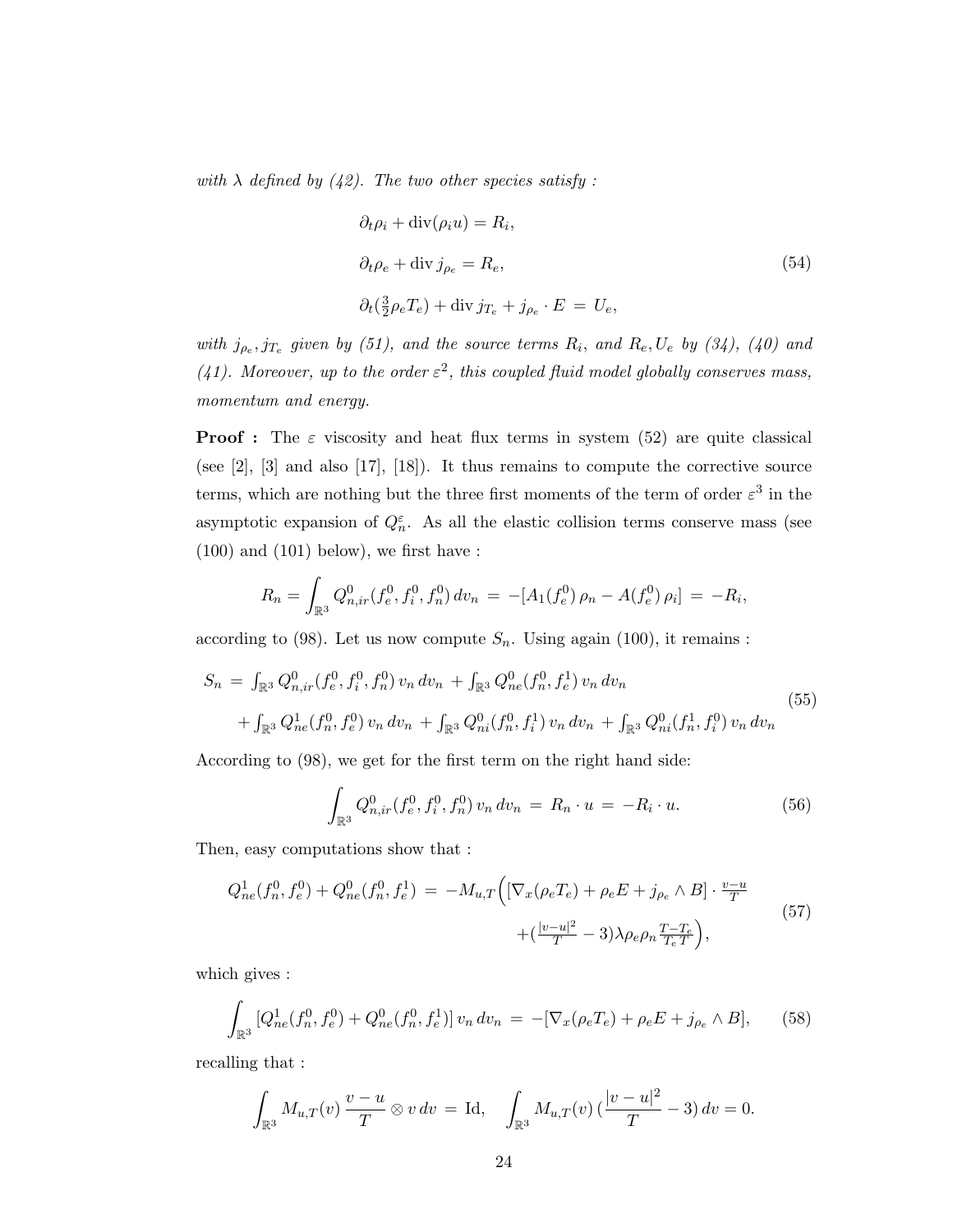The two last terms in  $S_n$  are finally computed using the conservation relation (104). It gives in particular, for the  $0(\varepsilon^0)$  term :

$$
\int_{\mathbb{R}^3} Q_{ni}^0(f_n^0, f_i^1) v_n dv_n + \int_{\mathbb{R}^3} Q_{ni}^0(f_n^1, f_i^0) v_n dv_n
$$
  
\n
$$
= -\left[ \int_{\mathbb{R}^3} Q_{in}^0(f_i^1, f_n^0) v_i dv_i + \int_{\mathbb{R}^3} Q_{in}^0(f_i^0, f_n^1) v_i dv_i \right]
$$
  
\n
$$
= -\int_{\mathbb{R}^3} [\partial_t f_i^0 + v_i \cdot \nabla_x f_i^0 + (E + v_i \wedge B) \cdot \nabla_{v_i} f_i^0 - Q_{i,ir}^0(f_e^0, f_i^0, f_n^0) \right] v_i dv_i \quad (59)
$$
  
\n
$$
= -\left[ \partial_t(\rho_i u) + \text{div} \left[ \rho_i (u \otimes u) \right] + \nabla_x (\rho_i T) - \rho_i (E + u \wedge B) - R_i \cdot u \right]
$$
  
\n
$$
= \rho_i \left[ (E + u \wedge B) - T \left( \frac{\nabla_x \rho_i}{\rho_i} - \frac{\nabla_x \rho_n}{\rho_n} \right) \right].
$$

where the second equality results from equation (31). The last equality arises from (49) and the second equation in (48). The following conservation for the ion momentum (up to the order  $0(\varepsilon)$ ) is then deduced from (59) :

$$
\partial_t(\rho_i u) + \text{div} [\rho_i (u \otimes u)] + \nabla_x (\rho_i T) - \rho_i (E + u \wedge B) = S_i,
$$
 (60)

with a source term which writes :

$$
S_i = R_i \cdot u - \rho_i \left[ (E + u \wedge B) - T \left( \frac{\nabla_x \rho_i}{\rho_i} - \frac{\nabla_x \rho_n}{\rho_n} \right) \right]. \tag{61}
$$

Gathering (56), (58) and (59), we get the expression given in (53) for  $S_n$ .

Let us now compute  $U_n$ . Following the same steps, we first have :

$$
\int_{\mathbb{R}^3} Q_{n,ir}^0(f_e^0, f_i^0, f_n^0) \frac{|v_n|^2}{2} dv_n = R_n(\frac{|u|^2}{2} + \frac{3T}{2}).
$$
\n(62)

From  $(57)$ , we get :

$$
\int_{\mathbb{R}^3} \left[ Q_{ne}^1(f_n^0, f_e^0) + Q_{ne}^0(f_n^0, f_e^1) \right] \frac{|v_n|^2}{2} \, dv_n = -u \cdot \left[ \nabla_x (\rho_e T_e) + \rho_e E + j_{\rho_e} \wedge B \right] - 3\lambda \rho_e \rho_n \frac{T - T_e}{T_e} \tag{63}
$$

recalling that :

$$
\int_{\mathbb{R}^3} M_{u,T}(v) \frac{v-u}{T} \frac{|v|^2}{2} dv = u, \quad \int_{\mathbb{R}^3} M_{u,T}(v) \frac{|v-u|^2}{T} \frac{|v|^2}{2} dv = \frac{3}{2} (5T + |u|^2),
$$

and

$$
\int_{\mathbb{R}^3} M_{u,T}(v) \frac{|v|^2}{2} dv = \frac{1}{2} (3T + |u|^2).
$$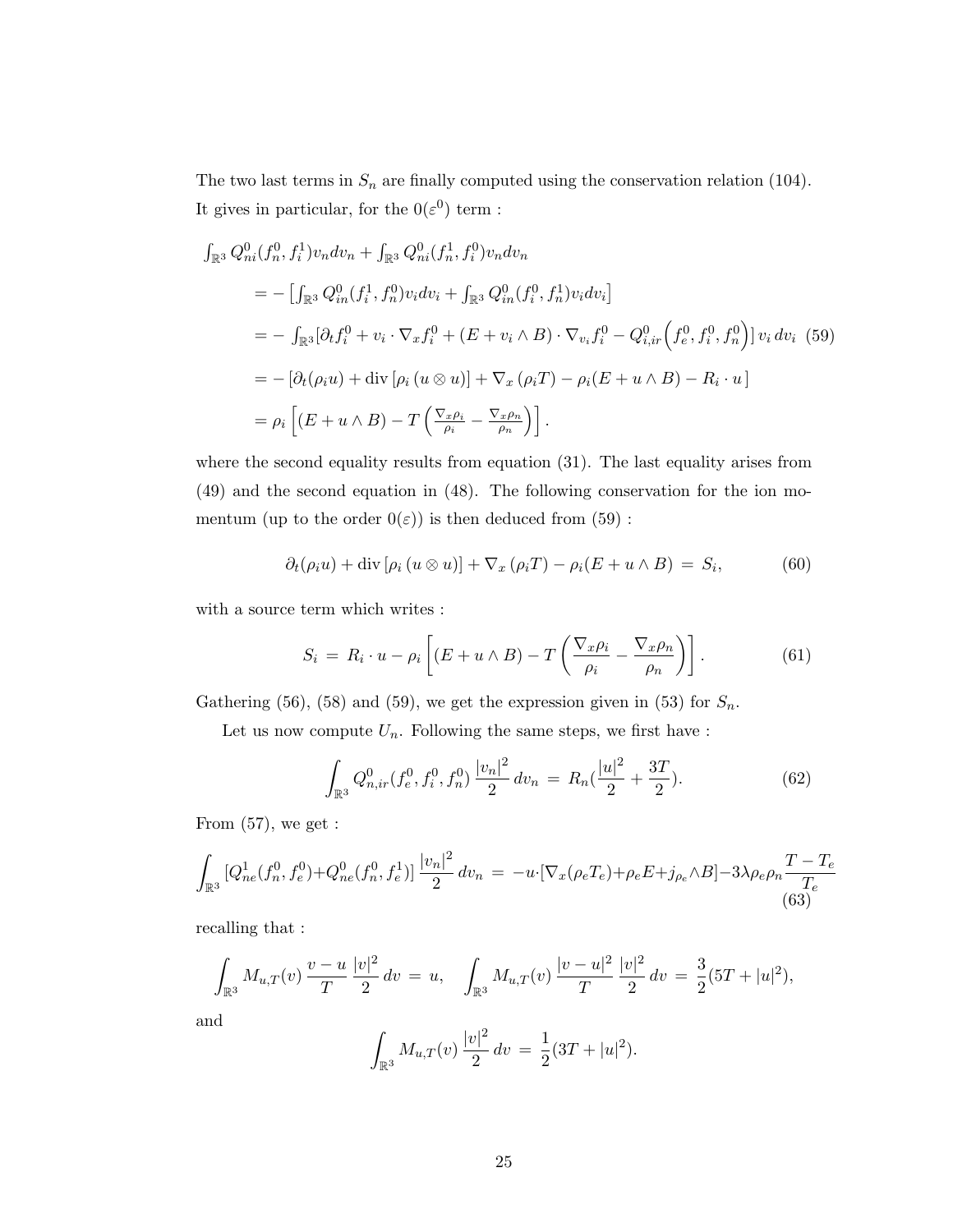Next, using the conservation relation (107), we successively get :

$$
\int_{\mathbb{R}^3} Q_{ni}^0(f_n^0, f_i^1) \frac{|v_n|^2}{2} dv_n + \int_{\mathbb{R}^3} Q_{ni}^0(f_n^1, f_i^0) \frac{|v_n|^2}{2} dv_n
$$
\n
$$
= -\left[ \int_{\mathbb{R}^3} Q_{in}^0(f_i^1, f_n^0) \frac{|v_i|^2}{2} dv_i + \int_{\mathbb{R}^3} Q_{in}^0(f_i^0, f_n^1) \frac{|v_i|^2}{2} dv_i \right]
$$
\n
$$
= -\int_{\mathbb{R}^3} [\partial_t f_i^0 + v_i \cdot \nabla_x f_i^0 + Z(E + v_i \wedge B) \cdot \nabla_{v_i} f_i^0 - Q_{i,ir}^0(f_e^0, f_i^0, f_n^0)] \frac{|v_i|^2}{2} dv_i
$$
\n
$$
= \rho_i u \cdot \left[ E - T \left( \frac{\nabla_x \rho_i}{\rho_i} - \frac{\nabla_x \rho_n}{\rho_n} \right) \right].
$$
\n(64)

The last equality results from the following conservation for the ion energy  $W_i =$ 1  $\frac{1}{2}\rho_i|u|^2+\frac{3}{2}$  $\frac{3}{2}\rho_i T$  (still up to the order  $0(\varepsilon)$ ):

$$
\partial_t W_i + \operatorname{div}[u(W_i + \rho_i T)] - \rho_i E \cdot u = U_i, \tag{65}
$$

where we have set for simplicity:

$$
U_i = R_i \left( \frac{|u|^2}{2} + \frac{3T}{2} \right) - \rho_i u \cdot \left[ E - T \left( \frac{\nabla_x \rho_i}{\rho_i} - \frac{\nabla_x \rho_n}{\rho_n} \right) \right]. \tag{66}
$$

The final expression of  $U_n$  then results from (62), (63) and (64).

To conclude, let us introduce the source term  $S_e$  given by :

$$
S_e = \int_{\mathbb{R}^3} Q_{en}^1(f_e^0, f_n^0) v_e dv_e + \int_{\mathbb{R}^3} Q_{en}^0(f_e^1, f_n^0) v_e dv_e
$$
  
= 
$$
- \left[ \int_{\mathbb{R}^3} Q_{ne}^1(f_n^0, f_e^0) v_n dv_n + \int_{\mathbb{R}^3} Q_{ne}^0(f_n^0, f_e^1) v_n dv_n \right]
$$
  
= 
$$
\left[ \nabla_x (\rho_e T_e) + \rho_e E + j_{\rho_e} \wedge B \right].
$$
 (67)

This is nothing but the momentum of the collisional term of order  $1/\varepsilon$  in the kinetic equation (15). The first equality results from the conservation relation (102) and the last one from (58). We then get from the above expressions of the different source terms the following relations :

$$
R_i + R_n = 0,
$$
  
\n
$$
S_e + S_i + S_n = 0,
$$
  
\n
$$
(U_e + \Delta R_e) + U_i + U_n = 0.
$$
\n(68)

This shows that, up to the order  $\varepsilon^2$ , our fluid model globally conserves mass (first equation), momentum (second one) and energy (last one), as the electron energy conserved at the microscopic level is  $|v|^2/2 + \Delta$ .  $\blacksquare$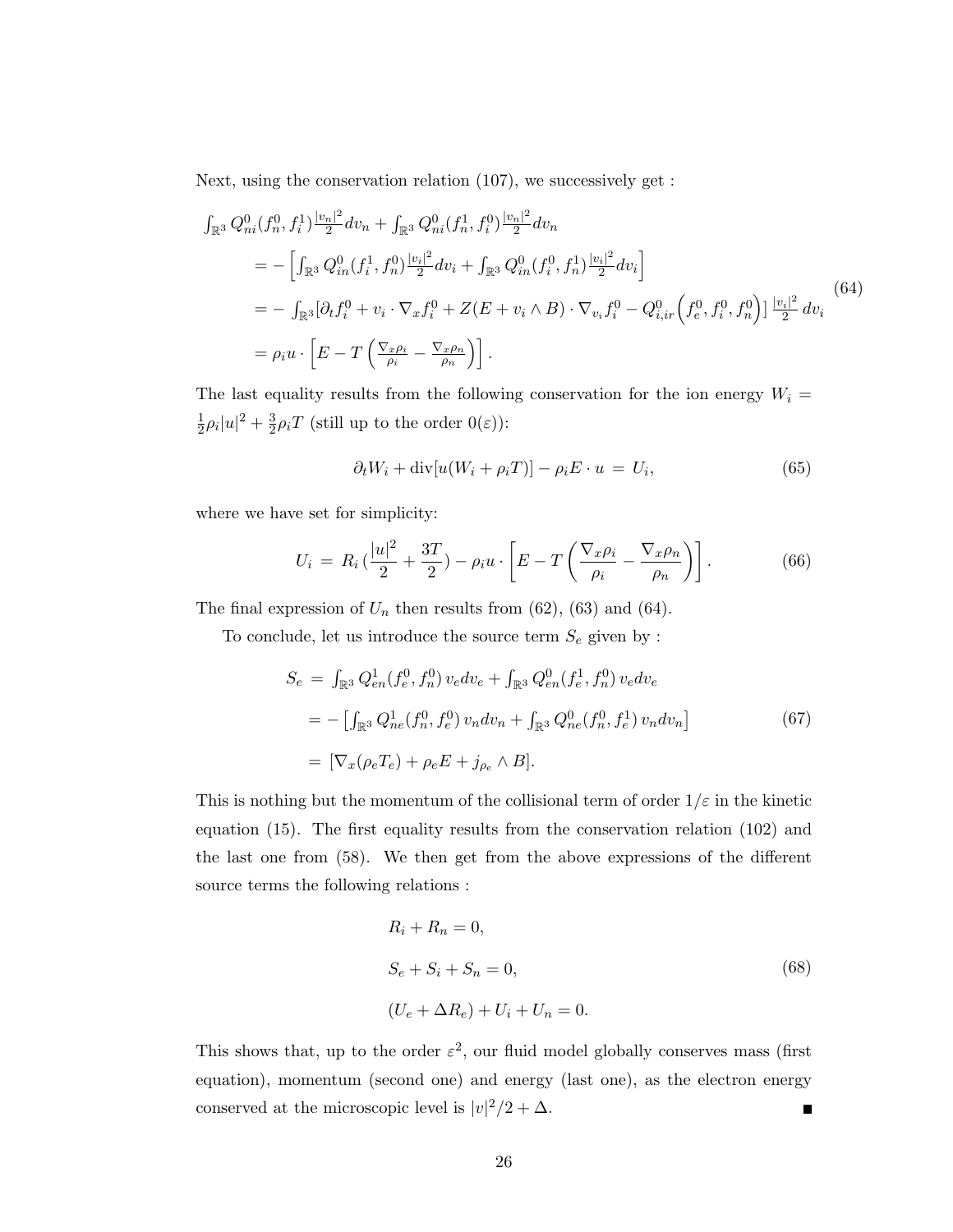Let us now determine an entropy for this system. We have :

Theorem 7: Let us set :

$$
H = H_n + \varepsilon (H_e + H_i), \quad \text{with} \quad H_n = \rho_n \left[ \text{Log} \left( \frac{\rho_n}{\mathcal{F}_0 T^{3/2}} \right) - 1 \right],
$$
  

$$
H_i = \rho_i \left[ \text{Log} \left( \frac{\rho_i}{T^{3/2}} \right) - 1 \right] \quad \text{and} \quad H_e = \rho_e \left[ \text{Log} \left( \frac{\rho_e}{2\pi T_e^{3/2}} \right) - 1 \right].
$$
 (69)

Then, if  $\varepsilon < \frac{2}{3}$  $\rho_n$  $\frac{\rho_n}{\rho_i},\,H$  is a strictly convex function with respect to  $(\rho_n,\rho_nu,W_n,\rho_i,\rho_e,W_e),$ which satisfies, up to the order  $\varepsilon^2$ , the following relation:

$$
\partial_t H + \text{div}(Hu) + \text{div}\left[ (\rho_e u_J) \text{Log}(\frac{\rho_e}{2\pi T_e^{3/2}}) + (\rho_e v_J)(-\frac{1}{T_e}) \right]
$$
  

$$
-\varepsilon \frac{\rho_e u_J}{T_e} \cdot (u \wedge B) + \varepsilon \text{div}\left[\frac{\kappa \nabla_x T}{T}\right] + \varepsilon P = 0,
$$
 (70)

where  $P$  is the non negative term given by :

$$
P = -R_e \left[ \text{Log} \left( \frac{\rho_e \rho_i}{2\pi T_e^{3/2} \mathcal{F}_{0}\rho_n} \right) + \frac{\Delta}{T_e} \right] + 3\lambda \rho_e \rho_n \frac{T - T_e}{T_e} \left( \frac{1}{T_e} - \frac{1}{T} \right)
$$
  
+ 
$$
\mathbb{D} \left( \nabla_x \left( \frac{\mu_e}{T_e} \right) + \frac{E}{T_e} \right) \cdot \left( \nabla_x \left( \frac{\mu_e}{T_e} \right) + \frac{E}{T_e} \right) + \frac{\kappa (\nabla_x T)^2}{T^2} + \frac{1}{T} \pi : \nabla_x u \right)
$$
(71)

The function H is thus an entropy for the whole system  $(52)-(54)$  which is compatible with both the diffusion and the source terms.

**Remark :** Let us remark that the unusual term  $\frac{\rho_e u_J}{T_e} \cdot (u \wedge B)$  is a function, so that it can be considered as a source term ; it does not load the shocks. The other terms in equation (70) are either non negative or conservative. Е

**Proof :** Let us first show (70), starting from system (52) which can be equivalently written :

$$
\partial_t \rho_n + u \cdot \nabla_x \rho_n + \rho_n \operatorname{div} u = \varepsilon R_n,
$$
  
\n
$$
\partial_t u + (u \cdot \nabla_x) u + \nabla_x T + T \frac{\nabla_x \rho_n}{\rho_n} = \varepsilon \frac{S_n + \operatorname{div} \pi - uR_n}{\rho_n},
$$
  
\n
$$
\partial_t T + u \cdot \nabla_x T + \frac{2}{3} T \operatorname{div} u = -\varepsilon 2\lambda \rho_e \frac{T - T_e}{T_e} + \varepsilon \frac{2}{3\rho_n} [\operatorname{div} q + \pi : \nabla_x u],
$$
\n(72)

remarking that :

$$
U_n = S_n \cdot u + R_i \left( \frac{|u|^2}{2} - \frac{3T}{2} \right) - 3\lambda \rho_e \rho_n \frac{T - T_e}{T_e}.
$$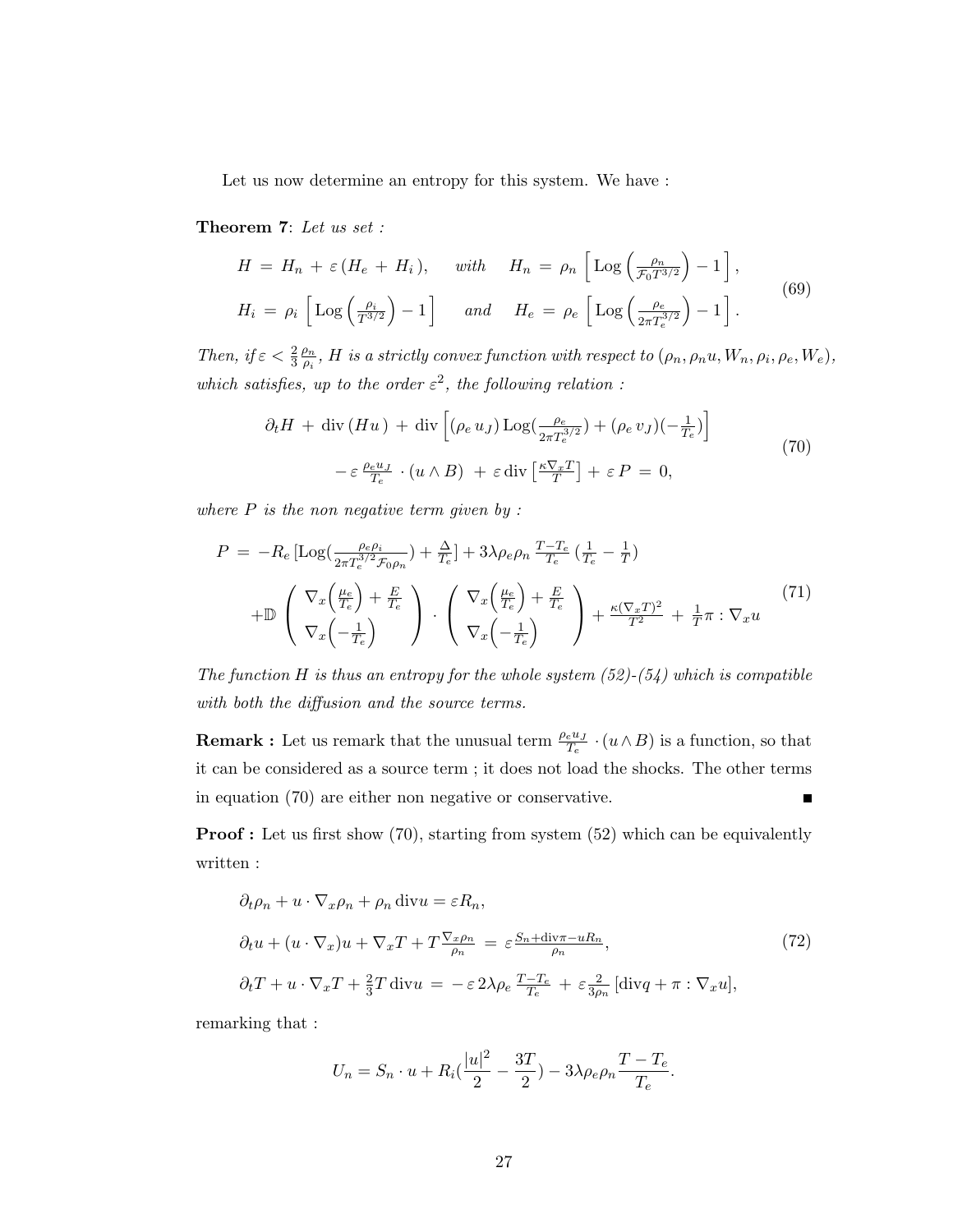We deduce from the first and the last equation that :

$$
\partial_t \text{Log}(\mathcal{F}_0 \rho_n) + u \cdot \nabla_x \text{Log}(\mathcal{F}_0 \rho_n) + \text{div} u = \varepsilon \frac{R_n}{\rho_n},
$$
  

$$
\partial_t \text{Log}(T^{3/2}) + u \cdot \nabla_x \text{Log}(T^{3/2}) + \text{div} u = -\varepsilon 3\lambda \rho_e \frac{T - T_e}{T_e T} + \varepsilon \frac{1}{\rho_n T} [\text{div} q + \pi : \nabla_x u],
$$
\n(73)

which gives by difference, as  $R_n = -R_i$ :

$$
\partial_t \text{Log}(\frac{\mathcal{F}_0 \rho_n}{T^{3/2}}) + u \cdot \nabla_x \text{Log}(\frac{\mathcal{F}_0 \rho_n}{T^{3/2}}) = \frac{\varepsilon}{\rho_n} \left[ -R_i + 3\lambda \rho_e \rho_n \frac{T - T_e}{T_e T} - \frac{1}{T} \left( \text{div} q + \pi : \nabla_x u \right) \right].
$$

Multiplying by  $\rho_n$ , we get :

$$
\partial_t[\rho_n \text{Log}(\frac{\mathcal{F}_0 \rho_n}{T^{3/2}})] + \text{div}[u\rho_n \text{Log}(\frac{\mathcal{F}_0 \rho_n}{T^{3/2}})] = -\varepsilon R_i[1 + \text{Log}(\frac{\mathcal{F}_0 \rho_n}{T^{3/2}})] + 3\varepsilon \lambda \rho_e \rho_n \frac{T - T_e}{T_e T}
$$

$$
-\varepsilon \frac{1}{T}(\text{div}q + \pi : \nabla_x u),
$$

from which we deduce that the function  $H_n$  given by (69) satisfies :

$$
\partial_t H_n + \text{div}(H_n u) = -\varepsilon R_i \text{Log}(\frac{\mathcal{F}_0 \rho_n}{T^{3/2}}) + 3\varepsilon \lambda \rho_e \rho_n \frac{T - T_e}{T_e T} - \varepsilon \frac{1}{T} (\text{div} q + \pi : \nabla_x u). \tag{74}
$$

Let us now find a similar equation for the ions, starting from the first equation in (54) which gives :

$$
\partial_t \rho_i + u \cdot \nabla_x \rho_i + \rho_i \operatorname{div} u = R_i.
$$

Following the same approach, we successively get :

$$
\partial_t \text{Log}(\frac{\rho_i}{T^{3/2}}) + u \cdot \nabla_x \text{Log}(\frac{\rho_i}{T^{3/2}}) = \frac{R_i}{\rho_i} + 0(\varepsilon),
$$

and

$$
\partial_t[\rho_i \text{Log}(\frac{\rho_i}{T^{3/2}})] + \text{div}[\bar{u}\rho_i \text{Log}(\frac{\rho_i}{T^{3/2}})] = R_i[1 + \text{Log}(\frac{\rho_i}{T^{3/2}})] + 0(\varepsilon).
$$

The function  $H_i$  defined in (69) thus satisfies:

$$
\partial_t H_i + \text{div}(H_i u) = R_i \text{Log}(\frac{\rho_i}{T^{3/2}}) + 0(\varepsilon). \tag{75}
$$

Let us finally consider the electrons. The two last equations in (54) give :

$$
\partial_t \rho_e + u \cdot \nabla_x \rho_e + \rho_e \operatorname{div} u = R_e - \operatorname{div}(\rho_e u_J),
$$
  

$$
\partial_t T_e + u \cdot \nabla_x T_e + \frac{2}{3} T \operatorname{div} u = -\frac{R_e}{\rho_e} (\frac{2}{3} \Delta + T_e) + \frac{T_e}{\rho_e} \operatorname{div}(\rho_e u_J) - \frac{2}{3\rho_e} \operatorname{div}(\rho_e v_J) \quad (76)
$$
  

$$
+ 2\lambda \rho_n \frac{T - T_e}{T_e} - \frac{2}{3} u_J \cdot (E + u \wedge B).
$$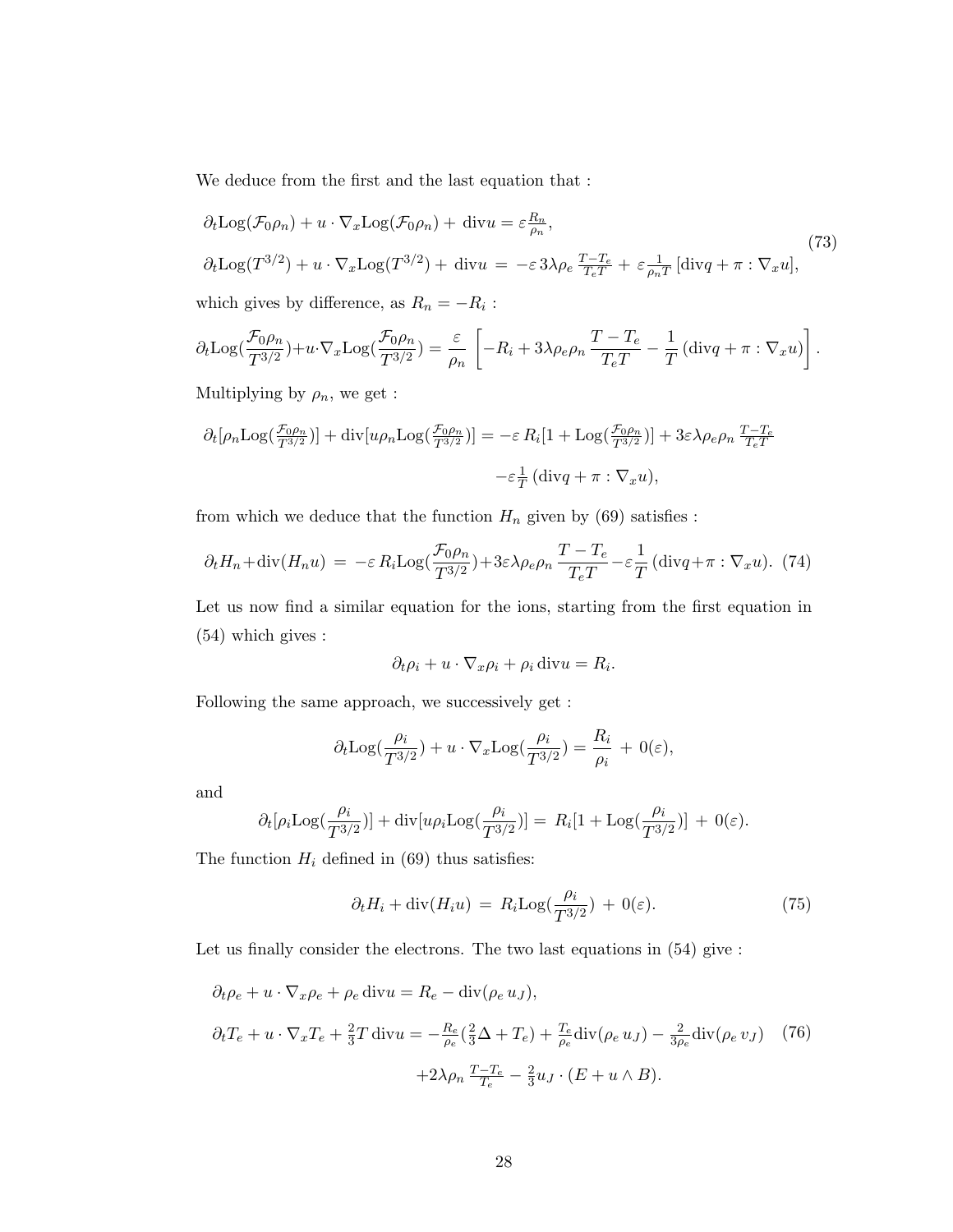Arguing like before, we deduce that :

$$
\partial_t \text{Log}(\frac{\rho_e}{T_e^{3/2}}) + u \cdot \nabla_x \text{Log}(\frac{\rho_e}{T_e^{3/2}}) = \frac{R_e}{\rho_e}(\frac{\Delta}{T_e} + \frac{5}{2}) - \frac{5}{2} \frac{\text{div}(\rho_e u_J)}{\rho_e} + \frac{1}{\rho_e T_e} \text{div}(\rho_e v_J)
$$

$$
-3\lambda \rho_n \frac{T - T_e}{T_e^2} + \frac{1}{T_e} u_J \cdot (E + u \wedge B).
$$

Last, multiplying by  $\rho_e$ , we get :

$$
\partial_t [\rho_e \text{Log}(\frac{\rho_e}{T_e^{3/2}})] + \text{div} [u \rho_e \text{Log}(\frac{\rho_e}{T_e^{3/2}})] = R_e [\text{Log}(\frac{\rho_e}{T_e^{3/2}}) + \frac{\Delta}{T_e} + \frac{5}{2}]
$$
  

$$
-\text{div}(\rho_e u_J) [\text{Log}(\frac{\rho_e}{T_e^{3/2}}) + \frac{5}{2}] + \frac{1}{T_e} \text{div}(\rho_e v_J) - 3\lambda \rho_e \rho_n \frac{T - T_e}{T_e^2} + \frac{\rho_e}{T_e} u_J \cdot (E + u \wedge B),
$$

from which we deduce that :

$$
\partial_t H_e + \text{div}(H_e u) = R_e \left[ \text{Log}(\frac{\rho_e}{2\pi T_e^{3/2}}) + \frac{\Delta}{T_e} \right] - \text{div}(\rho_e u_J) \text{Log}(\frac{\rho_e}{2\pi T_e^{3/2}}) + \frac{1}{T_e} \text{div}(\rho_e v_J) + \frac{\rho_e}{T_e} u_J \cdot (E + u \wedge B) - 3\lambda \rho_e \rho_n \frac{T - T_e}{T_e^2}.
$$
\n(77)

Gathering (74), (75) and (77), and neglecting the terms of order  $\varepsilon^2$ , we get :

$$
\partial_t H + \text{div}(Hu) + \varepsilon \frac{1}{T} \left( \text{div} q + \pi : \nabla_x u \right) - \varepsilon \frac{\rho_e}{T_e} u_J \cdot \left( u \wedge B \right) =
$$
  

$$
\varepsilon R_e \left[ \text{Log} \left( \frac{\rho_e \rho_i}{2\pi T_e^{3/2} \mathcal{F}_{0}\rho_n} \right) + \frac{\Delta}{T_e} \right] - \varepsilon \text{div} \left( \rho_e u_J \right) \text{Log} \left( \frac{\rho_e}{2\pi T_e^{3/2}} \right) \tag{78}
$$
  

$$
+ \varepsilon \frac{1}{T_e} \text{div} \left( \rho_e v_J \right) + \varepsilon \frac{\rho_e}{T_e} u_J \cdot E - 3\varepsilon \lambda \rho_e \rho_n \frac{T - T_e}{T_e} \left( \frac{1}{T_e} - \frac{1}{T} \right).
$$

We now consider each term on the right hand side. The last term is clearly non positive; the first one is also. This indeed results from the definition (34) of  $R_e = R_i$ , and the monotonicity of the Logarithm. Now, thanks to (38), the sum of the three terms in the middle writes, up to the factor  $\varepsilon$ :

$$
-\text{div}(\rho_e u_J) \text{Log}(\frac{\rho_e}{2\pi T_e^{3/2}}) + \frac{1}{T_e} \text{div}(\rho_e v_J) + \frac{\rho_e}{T_e} u_J \cdot E =
$$

$$
-\text{div}\left[ (\rho_e u_J) \text{Log}(\frac{\rho_e}{2\pi T_e^{3/2}}) + (\rho_e v_J)(-\frac{1}{T_e}) \right]
$$

$$
-\mathbb{D}\left(\nabla_x \left(\frac{\mu_e}{T_e}\right) + \frac{E}{T_e}\right) \cdot \left(\nabla_x \left(\frac{\mu_e}{T_e}\right) + \frac{E}{T_e}\right).
$$
(79)

So that, up to the first term which is conservative, the sum of these three terms is also non positive. We then get (70)-(71), using the definition  $q = \kappa \nabla_x T$  given in Theorem 6.

Let us end with the convexity of  $H$ . Using classical arguments [13], we can do the proof in the case  $u = 0$ . Moreover, as  $H_e$  does not depend on the neutrals, it is sufficient to show that the two following mappings are strictly convex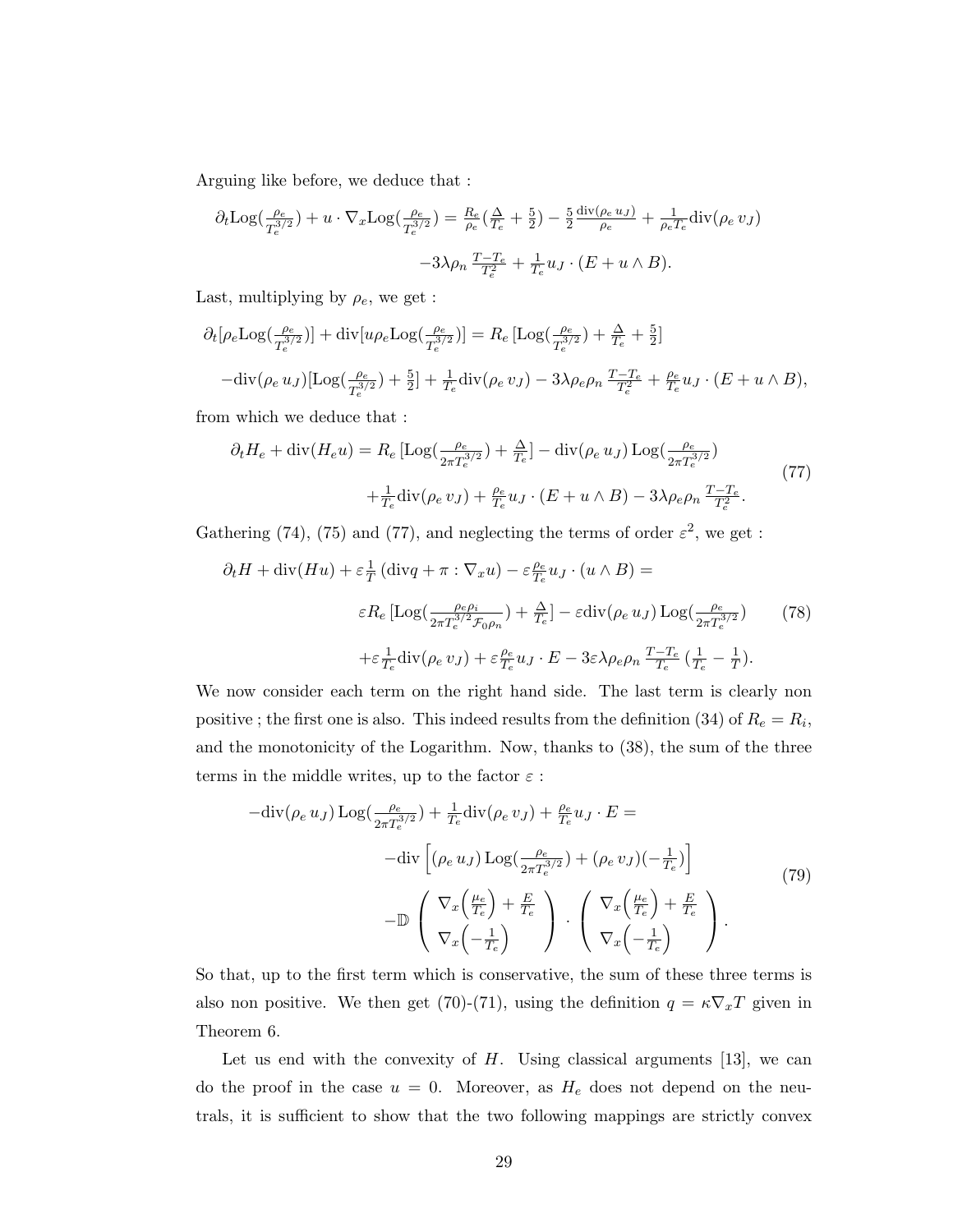:  $(\rho_n, W_n, \rho_i) \to H_n + \varepsilon H_i$  and  $(\rho_e, W_e) \to H_e$ . Concerning the second one, easy computations show that the Hessian matrix writes :

$$
\frac{D^2H_e}{D(\rho_e,W_e)}\,=\,\left(\begin{array}{cc} \frac{5}{2\rho_e} & -\frac{3}{2W_e} \\ -\frac{3}{2W_e} & \frac{3\rho_e}{2W_e^2} \end{array}\right).
$$

Its two diagonal minors, respectively given by  $D_1 = \frac{5}{2a}$  $\frac{5}{2\rho_e}$ , and  $D_2 = \frac{3}{2W_e^2}$ , are both positive. We thus deduce that this Hessian matrix is positive definite, so that the mapping  $(\rho_e, W_e) \to H_e$  is strictly convex. Let us now consider the mapping  $(\rho_n, W_n, \rho_i) \to H_n + \varepsilon H_i$ , which Hessian matrix is given by :

$$
\frac{D^2(H_n + \varepsilon H_i)}{D(\rho_n, W_n, \rho_i)} = \begin{pmatrix} \frac{5}{2\rho_n} - \varepsilon \frac{3}{2} \frac{\rho_i}{\rho_n^2} & -\frac{3}{2W_n} & \varepsilon \frac{3}{2\rho_n} \\ -\frac{3}{2W_n} & \frac{3}{2} \frac{\rho_n}{W_n^2} + \varepsilon \frac{3\rho_i}{2W_n^2} & -\varepsilon \frac{3}{2W_n} \\ \varepsilon \frac{3}{2\rho_n} & -\varepsilon \frac{3}{2W_n} & \frac{\varepsilon}{\rho_i} \end{pmatrix}.
$$

The three diagonal minors, respectively denoted by  $D'_1, D'_2, D'_3$ , are now computed. We first have :  $D'_1 = \frac{1}{2\rho}$  $\frac{1}{2\rho_n^2}$  [5 $\rho_n - 3\varepsilon \rho_i$ ], which shows that this minor is positive for  $\varepsilon < \frac{5}{3}$  $\rho_n$  $\frac{\rho_n}{\rho_i}$ . The second one writes :

$$
D_2' = \frac{3}{2W_n^2} + \varepsilon \frac{3\rho_i}{2\rho_n W_n^2} (1 - \varepsilon \frac{3\rho_i}{2\rho_n}),
$$

so that this minor is positive if  $\varepsilon \leq \frac{2}{3}$ 3  $\rho_n$  $\frac{\rho_n}{\rho_i}$ . The third minor is given by

$$
D_3' = \frac{3\rho_i}{4\rho_n W_n^2} \left[ 2(\frac{\rho_n}{\rho_i})^2 - \varepsilon(\frac{\rho_n}{\rho_i}) - 3\varepsilon^2 \right].
$$

The roots of the second polynomial inside the brackets are :  $3/2\varepsilon$  and  $-\varepsilon$ . We deduce that, if  $\varepsilon < \frac{2}{3}$  $\rho_n$  $\frac{\rho_n}{\rho_i}$ , this polynomial, and thus  $D'_3$ , is positive, which ends the proof.

#### 6 Proofs of parts 4

**Proof of Proposition 2 :** Let us set  $f_e^1 = f_e^0 \phi_e^1$ , with  $\phi_e^1$  unknown. Equation (23) writes  $L_{en} \phi_e^1 = S_e^1$ , where  $L_{en}$  is defined by (93) and:

$$
S_e^1 = (f_e^0)^{-1} \Big[ v_e \cdot \nabla_x f_e^0 - E \cdot \nabla_{v_e} f_e^0 - Q_{en}^1(f_e^0, f_n^0) - Q_{ee}(f_e^0, f_e^0) \Big]. \tag{80}
$$

With the notations of Lemma A.3, the solvability condition (94) for this equation writes :

$$
\forall W > 0, \quad \int_{S_W} S_e^1(v) dN(v) = 0.
$$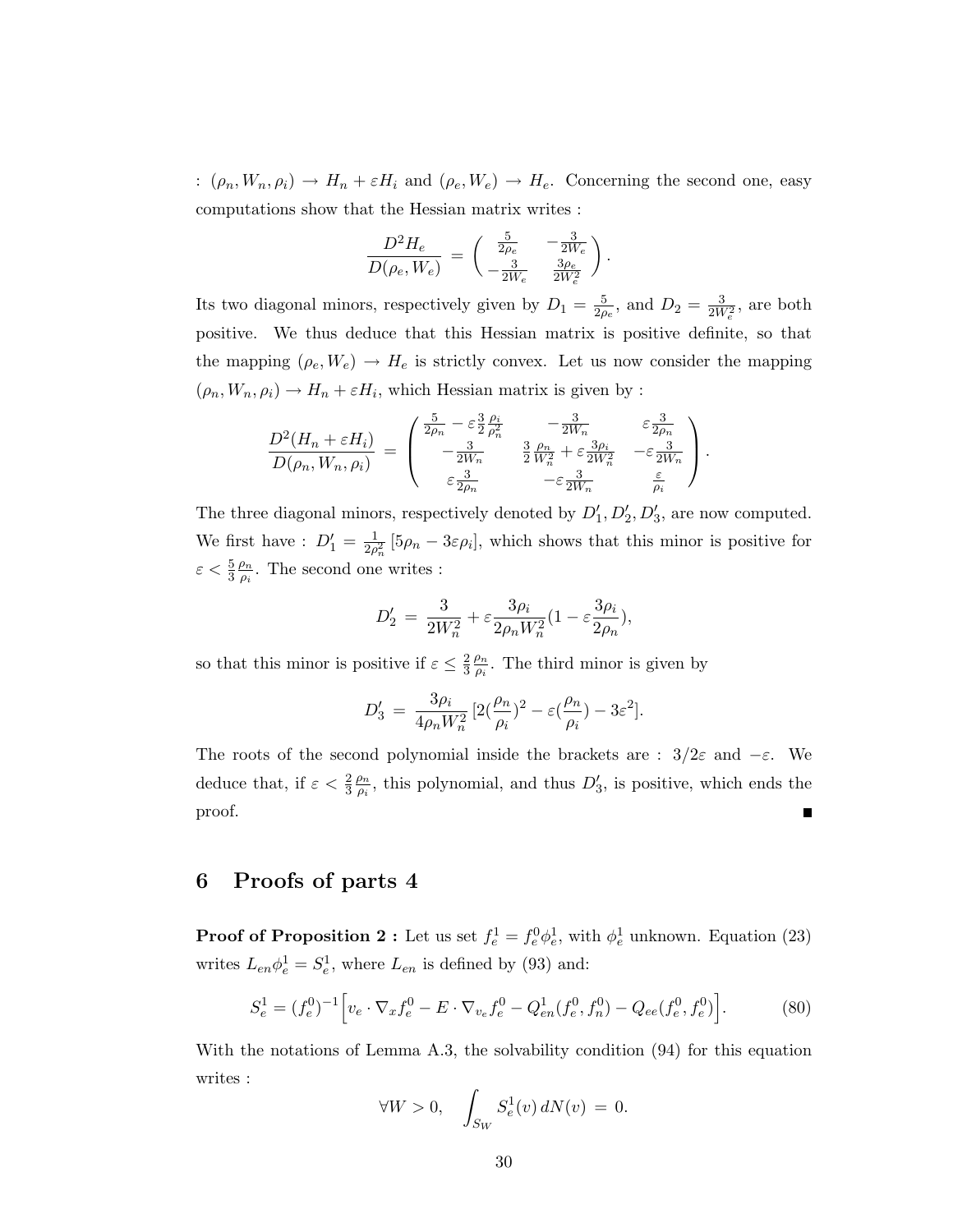As  $f_e^0$  is an even function of the velocity variable  $v_e$ , we know from Lemma A.1 iii) that  $Q_{en}^1(f_e^0, f_n^0)$  is an odd function of  $v_e$ . Remarking that  $v_e \cdot \nabla_x f_e^0 - E \cdot \nabla_{v_e} f_e^0$  is also odd, the above relation then reduces to :

$$
\forall W > 0, \quad \int_{S_W} Q_{ee}(f_e^0, f_e^0)(v) \, dN(v) = 0. \tag{81}
$$

Next, multiplying by the isotropic function  $\text{Log}(f_e^0)$  and integrating with respect to the energy variable  $W$ , we get :

$$
\int_{\mathbb{R}^3} Q_{ee}(f_e^0, f_e^0)(v) \log(f_e^0)(v) dv = 0.
$$
\n(82)

Thanks to the classical H-theorem, we deduce that  $f_e^0$  is a Maxwellian. This Maxwellian is necessarely centered, i.e. of the form (24), because it is isotropic. The converse is straightforward.

The precise expression of the order one correction  $f_e^1$  is a simple adaptation, in the Boltzmann case, of the computation done in reference [18] (see expression (2.58)) for the Fokker-Planck case. The only difference lies in the definition of the isotropic function  $\alpha$ . П

**Proof of Proposition 4:** Let us look for :  $f_e^2 = f_e^0 \phi_e^2$ , with  $\phi_e^2$  unknown. Equation (36) writes  $L_{en} \phi_e^2 = S_e^2$ , with :

$$
f_e^0 S_e^2 = \partial_t f_e^0 + (v_e \cdot \nabla_x - E \cdot \nabla_{v_e}) f_e^1 + Q_{en}^0 \left( f_e^1, f_n^1 \right)
$$
  
+ 
$$
Q_{en}^1 \left( f_e^1, f_n^0 \right) + Q_{en}^1 \left( f_e^0, f_n^1 \right) + Q_{en}^2 \left( f_e^0, f_n^0 \right) + 2Q_{ee} \left( f_e^1, f_e^0 \right)
$$
  
+ 
$$
Q_{ei}^0 \left( f_e^1, f_i^0 \right) + Q_{ei}^1 \left( f_e^0, f_i^0 \right) + Q_{e,ir}^0 \left( f_e^0, f_i^0, f_n^0 \right).
$$
 (83)

With the notations of Lemma A.3, the solvability condition (94) for this equation writes :

$$
\forall W > 0, \quad \int_{S_W} S_e^2(v) dN(v) = 0.
$$

As  $Q_{en}^1(f_e^{1,e}, f_n^0)$ ,  $Q_{ee}(f_e^{1,o}, f_0^e)$ ,  $Q_{ei}^0(f_e^{1,o}, f_i^0)$  and  $Q_{ei}^1(f_e^0, f_i^0)$  are odd functions of the velocity variable (and  $Q_{ei}^0(f_e^{1,e}, f_i^0) = 0$ ), it remains:

$$
\forall W > 0, \quad \int_{S_W} \tilde{S}_e^2(v) dN(v) = 0,\tag{84}
$$

with :

$$
f_e^0 \tilde{S}_e^2 = \partial_t f_e^0 + (v_e \cdot \nabla_x - E \cdot \nabla_{v_e}) f_e^{1,o} + Q_{en}^0 \left( f_e^{1,o}, f_n^1 \right)
$$
  
+  $Q_{en}^1 \left( f_e^{1,o}, f_n^0 \right) + Q_{en}^1 \left( f_e^0, f_n^1 \right) + Q_{en}^2 \left( f_e^0, f_n^0 \right) + 2Q_{ee} \left( f_e^{1,e}, f_e^0 \right)$   
+  $Q_{e,ir}^0 \left( f_e^0, f_i^0, f_n^0 \right).$  (85)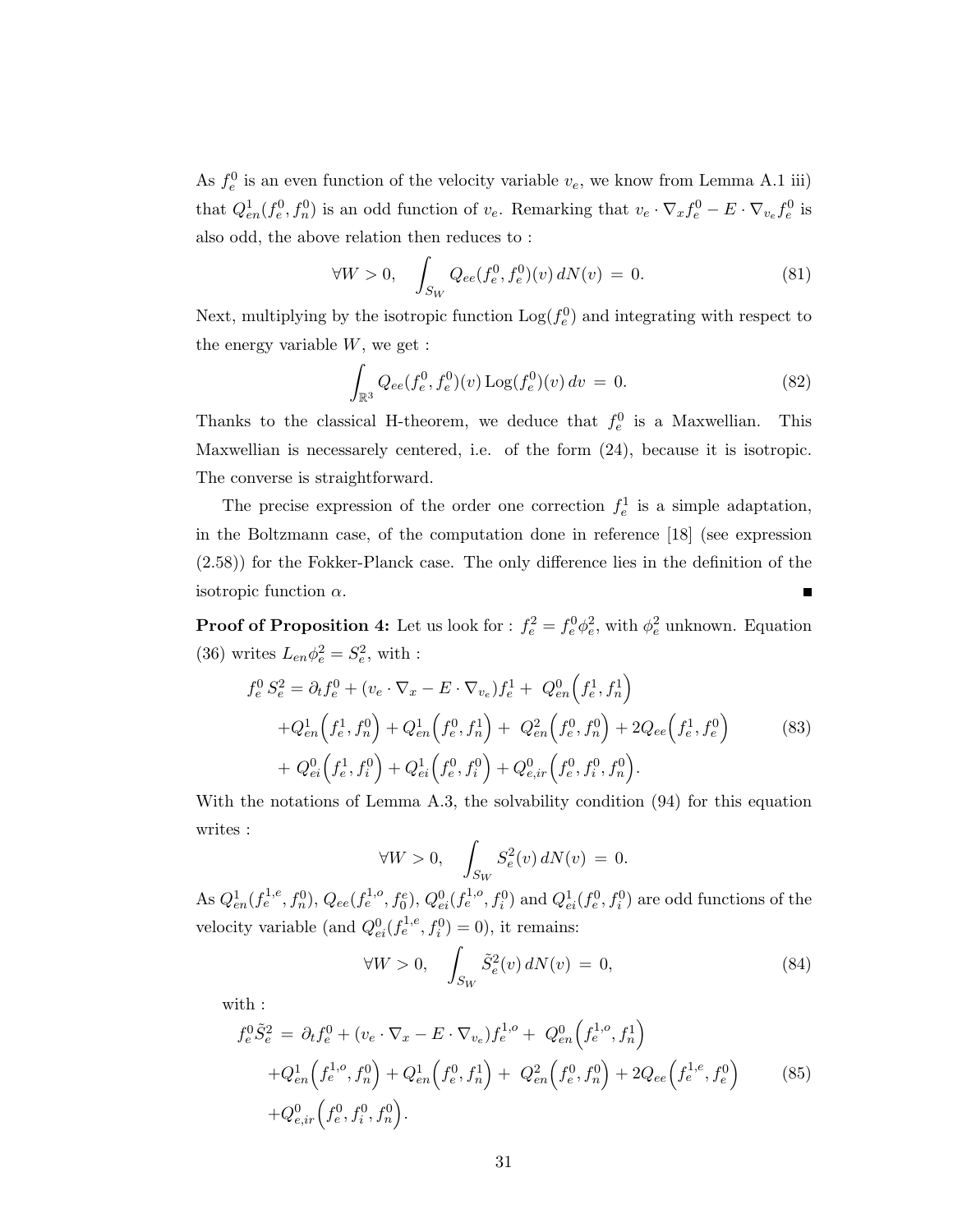We remark that the arbitrary isotropic part  $f_e^{1,e}$  only appears through the collision term  $2Q_{ee}\left(f_e^{1,e},f_e^0\right) = \frac{dQ_{ee}}{df_e}$  $\frac{Q_{ee}}{df_e}(f_e^0)(f_e^{1,e})$ . We thus deduce that the condition (84) entirely determines  $f_e^{1,e}(W)$ , for any W. Next, multiplying (84) by  $f_e^0(W)$ ,  $f_e^0(W)W$ , and integrating with respect to  $W$ , we get in particular :

$$
\int_{\mathbb{R}^3} \tilde{S}_2^e(v_e) f_0^e(v_e) dv_e = 0, \quad \int_{\mathbb{R}^3} \tilde{S}_2^e(v_e) f_0^e(v_e) \frac{|v_e|^2}{2} dv_e = 0.
$$
 (86)

We now use the definition of  $Q_{en}^0$  (see Lemma A.1), and the properties of  $q_e^{\mathcal{B}}$ : self adjointness, kernel made of isotropic functions (see [7]). Setting  $C_g = (\int_{\mathbb{R}^3} g(v) dv)$ , we then have for any  $f$  and  $g$ :

$$
\int_{\mathbb{R}^3} Q_{en}^0(f,g) \left( \frac{1}{\frac{1}{2} |v_e|^2} \right) dv_e = C_g \int_{\mathbb{R}^3} f(v_e) \left( \frac{q_e^{\mathcal{B}}(1)}{q_e^{\mathcal{B}}(\frac{1}{2} |v_e|^2)} \right) dv_e = \left( \begin{array}{c} 0 \\ 0 \end{array} \right). \tag{87}
$$

In the same way, as  $Q_{en}^1(f_e^0, f_n^1) = q_e^{\mathcal{B}}(\nabla f_e^0) \int_{\mathbb{R}^3} v_n f_n^1 dv_n$ , we also have:

$$
\int_{\mathbb{R}^3} Q_{en}^1(f_e^0, f_n^1) \begin{pmatrix} 1 \\ \frac{1}{2} |v_e|^2 \end{pmatrix} dv_e = \begin{pmatrix} 0 \\ 0 \end{pmatrix}.
$$
 (88)

From [18], we get:

$$
\int_{\mathbb{R}^3} \left( Q_{en}^1(f_e^{1,o}, f_n^0) + Q_{en}^2(f_e^0, f_n^0) \right) \left( \frac{1}{\frac{1}{2} |v_e|^2} \right) dv_e =
$$
\n
$$
\left( 0
$$
\n
$$
u \cdot [\nabla_x(\rho_e T_e) + \rho_e E + \rho_e(u + u_J) \wedge B] + 3\lambda \rho_e \rho_n \frac{T - T_e}{T_e} \right).
$$
\n(89)

Concerning the linearized Fokker Planck operator, we classicaly have:

$$
\int_{\mathbb{R}^3} Q_{ee}(f_e^{1,e}, f_e^0) \begin{pmatrix} 1 \\ \frac{1}{2} |v_e|^2 \end{pmatrix} dv_e = \begin{pmatrix} 0 \\ 0 \end{pmatrix}.
$$
 (90)

It remains to compute the contribution due to the inelastic collision term. Referring to (99), we have:

$$
\int_{\mathbb{R}^3} Q_{e,ir} \left( f_e^0, f_i^0, f_n^0 \right) (v_e) \left( \frac{1}{\frac{1}{2} |v_e|^2} \right) dv_e = C \left( \frac{1}{-\Delta} \right), \tag{91}
$$

where  $C = \rho_n A_1(f_e^0) - \rho_i A(f_e^0) = R_i$ , which concludes the proof.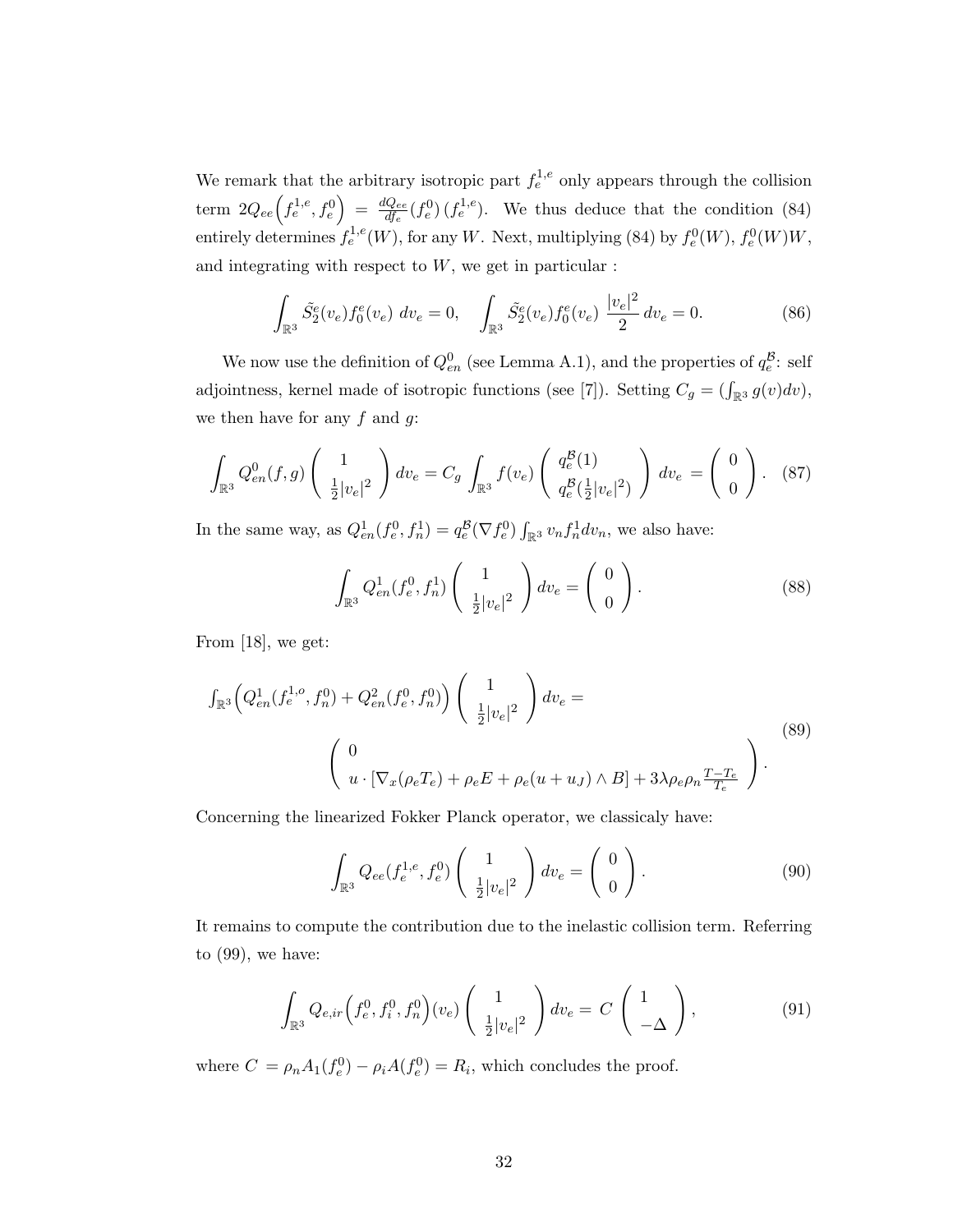#### 7 Annex A: main properties of the collision operators

In the Boltzmann case, we have:

**Lemma A.1**: Let  $f_{\alpha}$ , where  $\alpha = e, i, n$ , be sufficiently regular functions. i) Let  $\alpha$ ,  $\beta = i$ , n and  $\alpha \neq \beta$ . Then

$$
Q_{\alpha\beta}^{\varepsilon}(f_{\alpha},f_{\beta})=Q_{\alpha\beta}^{0}(f_{\alpha},f_{\beta})+\mathcal{O}(\varepsilon^{2}),
$$

with

$$
Q_{\alpha\beta}^{0}(f_{\alpha},f_{\beta})(v_{\alpha})=\int_{I\!\!R^{3}\times S^{2}}B_{\star}^{\mathcal{B}}\left(v_{\alpha}-v_{\beta}^{\star},\Omega\right)\left(f_{\alpha'}f_{\beta'_{\star}}-f_{\alpha}f_{\beta_{\star}}\right)dv_{\beta}^{\star}d\Omega.
$$

ii) Let  $\alpha$ ,  $\beta = e$ , n and  $\alpha \neq \beta$ . Then

$$
Q_{\alpha\beta}^{\varepsilon}(f_{\alpha},f_{\beta})=Q_{\alpha\beta}^{0}(f_{\alpha},f_{\beta})+\varepsilon Q_{\alpha\beta}^{1}(f_{\alpha},f_{\beta})+\mathcal{O}(\varepsilon^{2}),
$$

with

$$
Q_{en}^{0}(f_{e},f_{n})(v_{e}) = q_{e}^{B}(f_{e})(v_{e}) \int_{\mathbb{R}^{3}} f_{n}(v_{n}) dv_{n},
$$
  
\n
$$
Q_{en}^{1}(f_{e},f_{n})(v_{e}) = (-\nabla_{v_{e}}[q_{e}^{B}(f_{e})] + q_{e}^{B}(\nabla_{v_{e}}f_{e}) (v_{e}) \cdot \int_{\mathbb{R}^{3}} v_{n}f_{n}(v_{n}) dv_{n},
$$
  
\n
$$
Q_{ne}^{0}(f_{n},f_{e})(v_{n}) = -2 \nabla_{v_{n}}f_{n}(v_{n}) \cdot \int_{\mathbb{R}^{3} \times S^{2}} B^{B}(v_{e}, \Omega) \frac{(v_{e} \cdot \Omega)^{2}}{|v_{e}|^{2}} v_{e} f_{e}(v_{e}) dv_{e} d\Omega,
$$
  
\n
$$
Q_{ne}^{1}(f_{n},f_{e})(v_{n}) = 2 \nabla_{v_{n}}^{2} f_{n}(v_{n}) : \left[ \int_{\mathbb{R}^{3} \times S^{2}} B^{B}(v_{e}, \Omega) \frac{(v_{e}, \Omega)^{4}}{|v_{e}|^{4}} (v_{e} \otimes v_{e}) f_{e}(v_{e}) dv_{e} d\Omega \right.
$$
  
\n
$$
+ \frac{1}{2} \int_{\mathbb{R}^{3} \times S^{2}} B^{B}(v_{e}, \Omega) (v_{e}, \Omega)^{2} (1 - \frac{(v_{e}, \Omega)^{2}}{|v_{e}|^{2}}) S(v_{e}) f_{e}(v_{e}) dv_{e} d\Omega
$$
  
\n
$$
- 2[\nabla_{v_{n}}(v_{n}f_{n})]^{s}(v_{n}) : \int_{\mathbb{R}^{3} \times S^{2}} B^{B}(v_{e}, \Omega) \frac{(v_{e}, \Omega)^{2}}{|v_{e}|^{2}} (v_{e} \otimes \nabla_{v_{e}}f_{e})^{s}(v_{e}) dv_{e} d\Omega.
$$

The superscript s indicates that a tensor is symmetrized. The notation  $A : B$ , where A and B are two matrices with respective entries  $A_{ij}$ ,  $B_{ij}$ , denotes the contracted product:  $\sum_{i,j} A_{ij} B_{ij}$ . Moreover, the linear operator  $q_e^{\mathcal{B}}$  is defined by:

$$
q_e^{\mathcal{B}}(f_e)(v_e) = \int_{S^2} B^{\mathcal{B}}(v_e, \Omega) \left[ f_e(v_e - 2(v_e, \Omega)\Omega) - f_e(v_e) \right] d\Omega.
$$

iii) For any  $f_e$ ,  $f_n$  we have:

$$
Q_{en}^{i}[f_e(-v_e), f_n](v_e) = (-1)^i Q_{en}^{i}[f_e, f_n](-v_e)
$$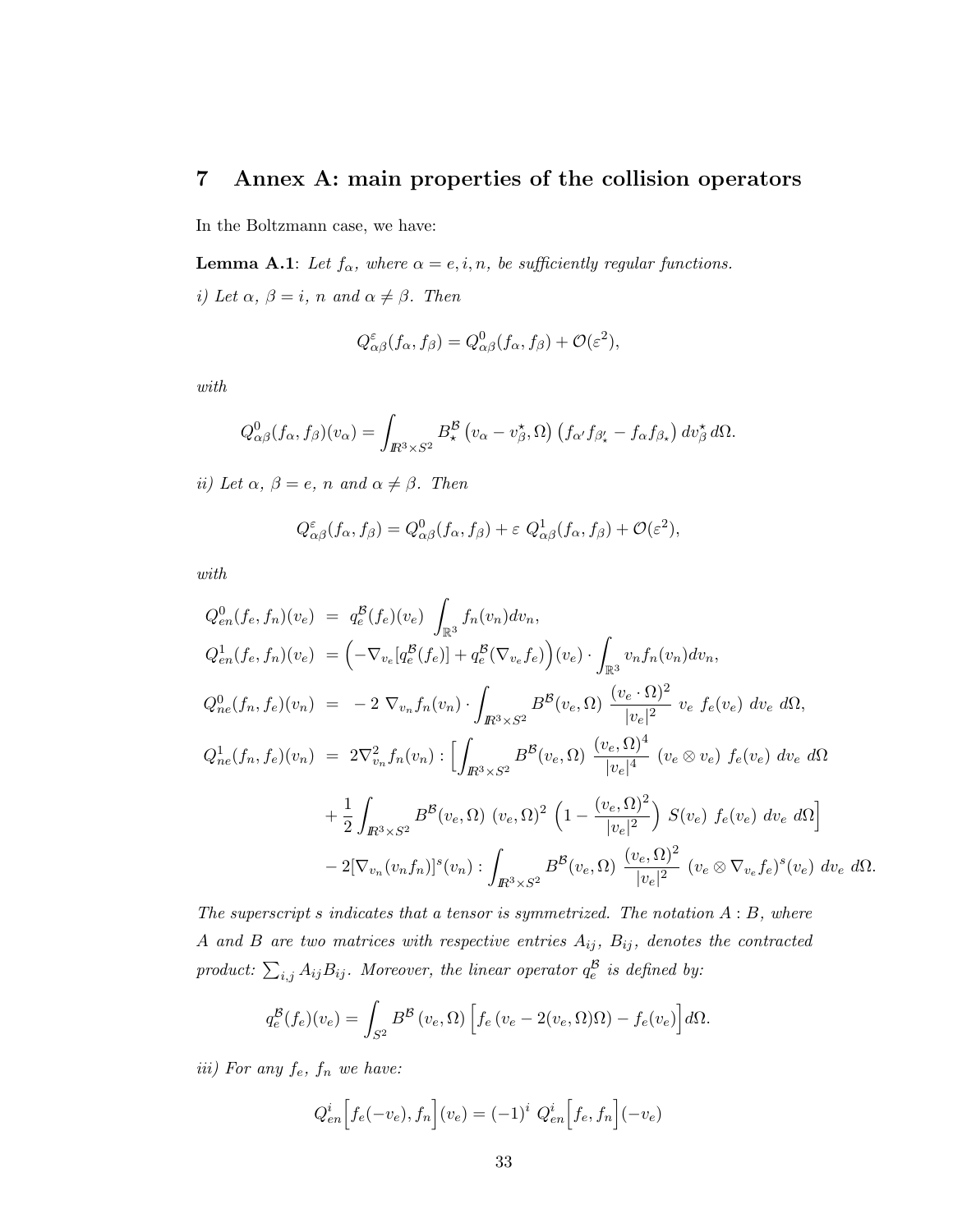iv) Mass conservation implies that:

$$
\int_{\mathbb{R}^3} Q_{en}^j(f_e, f_n)(v_e) dv_e = 0, \quad \forall j \in \mathbb{N}.
$$

In the Fokker-Planck-Landau case, we obtain:

#### Lemma A.2:

i) Let  $f_{\alpha}$  with  $\alpha = e, i$ , be sufficiently regular functions. Then

$$
Q_{ei}^{\varepsilon}(f_e, f_i) = Q_{ei}^0(f_e, f_i) + \varepsilon Q_{ei}^1(f_e, f_i) + \mathcal{O}(\varepsilon^2),
$$
  

$$
Q_{ie}^{\varepsilon}(f_i, f_e) = Q_{ie}^0(f_i, f_e) + \mathcal{O}(\varepsilon),
$$

with

$$
Q_{ei}^{0}(f_e, f_i)(v_e) = q_e^{\mathcal{F}}(f_e)(v_e) \int_{\mathbb{R}^3} f_i(v_i) dv_i,
$$
  
\n
$$
Q_{ei}^{1}(f_e, f_i)(v_e) = \left(-\nabla_{v_e}[q_e^{\mathcal{F}}(f_e)] + q_e^{\mathcal{F}}(\nabla_{v_e} f_e)\right)(v_e) \cdot \int_{\mathbb{R}^3} v_i f_i(v_i) dv_i,
$$
  
\n
$$
Q_{ie}^{0}(f_i, f_e)(v_i) = -2 \nabla_{v_i} f_i(v_i) \cdot \int_{\mathbb{R}^3} \frac{B^{\mathcal{F}}(v_e)}{|v_e|^2} v_e f_e(v_e) dv_e,
$$

and

$$
q_e^{\mathcal{F}}(f_e) = \nabla_{v_e} \cdot \left[ B^{\mathcal{F}} S \, \nabla_{v_e} f_e \right].
$$

ii) Mass conservation implies that:

$$
\int_{\mathbb{R}^3} Q_{ei}^j \Big( f_e, f_i \Big) (v_e) \ dv_e = 0, \quad \forall j \in \mathbb{N}.
$$

We now examine some properties of the linear operators involved in the different steps of the Hilbert expansion. In the sequel, we denote by  $M_{\mathbf{u}_{\alpha},T_{\alpha}}$  the normalized (*i.e.* with mean density equal to 1) Maxwellian of mean velocity  $\mathbf{u}_\alpha$  and temperature  $T_{\alpha}$  defined by:

$$
M_{\mathbf{u}_{\alpha},T_{\alpha}}(v) = \frac{1}{(2\pi T_{\alpha})^{3/2}} \exp\left[-\frac{(v - \mathbf{u}_{\alpha})^2}{2T_{\alpha}}\right].
$$
\n(92)

We also denote by  $L^2_{M_{u,T}}$  the weighted Hilbert space defined by:

$$
L^2_{M_{u,T}} = \left\{ f / \int_{\mathbb{R}^3} f^2(v) M_{u,T}(v) dv < +\infty \right\},\,
$$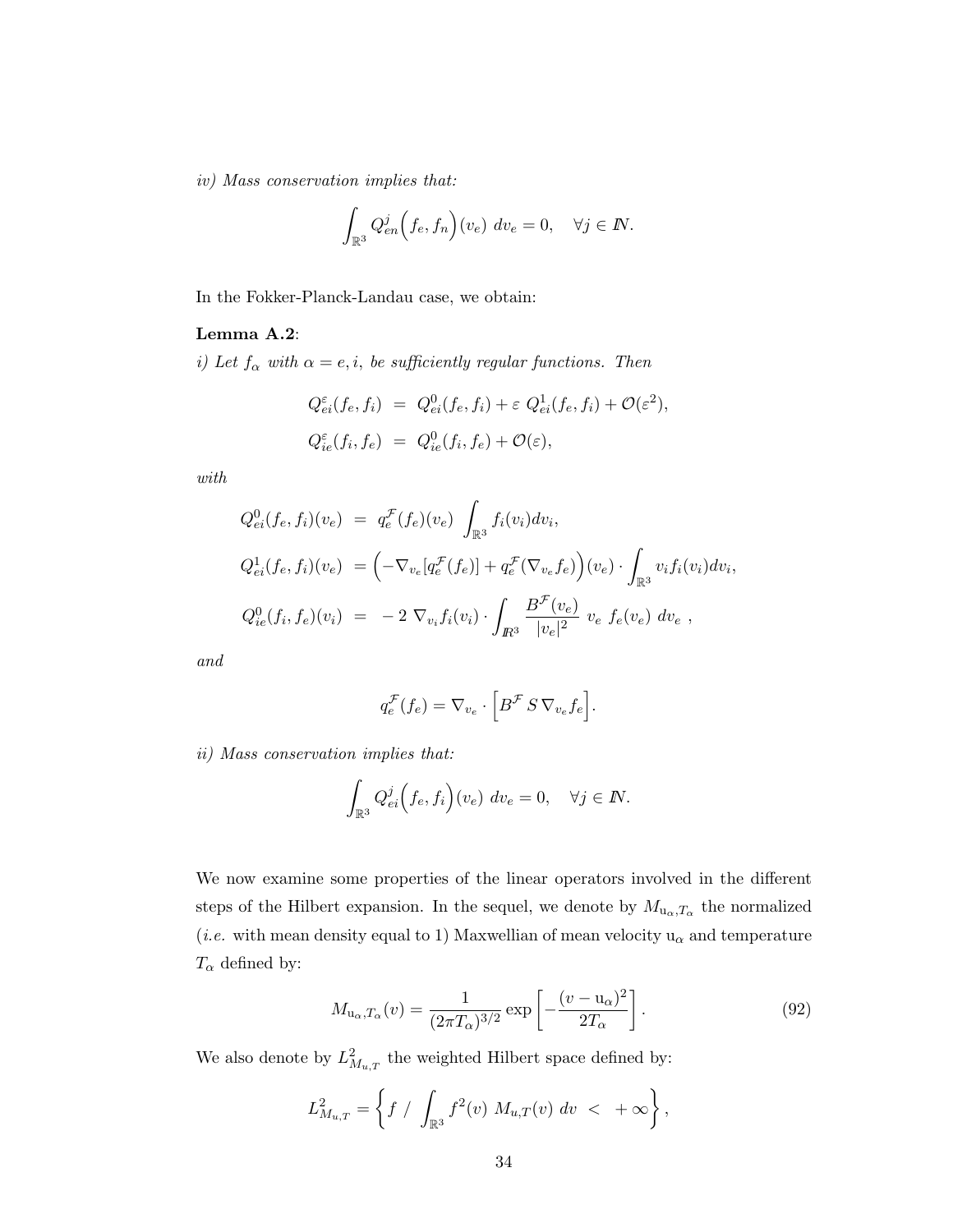First, concerning the electrons, the linear operator involved is the operator  $L_{en}$ defined by:

$$
L_{en}\phi = Q_{en}^0(\phi, f_n^0) + \Gamma_B \phi = \rho_n q_e^{\mathcal{B}}(\phi) + \Gamma_B \phi, \text{ with } \Gamma_B(\phi)(v) = (v \wedge B) \cdot \nabla_v \phi(v), (93)
$$

where  $\rho_n = \int_{\mathbb{R}^3} f_n^0(v_n) dv_n$  is the density of neutral particles. Thanks to a result of reference [1], we know that  $q_e^{\mathcal{B}}$  is a self-adjoint operator on the weighted Hilbert space  $L^2_{M_{0,T}}$ , and its kernel is made of isotropic functions (with respect to the velocity variable v). Remarking that  $\Gamma_B \phi = 0$  for any isotropic function  $\phi$ , and that  $\Gamma_B(M_{0,T}\phi) = M_{0,T} \Gamma_B \phi$ , we deduce that  $\Gamma_B$  is an antisymmetric operator on the same space ([18]), and that the kernel of the operator  $L_{en}$  is still made of isotropic functions. We then get the following Lemma which is just a generalization of the result of reference [1] (see also [18] for a similar result in the Fokker-Planck case) :

**Lemma A.3:** (i) The kernel of the operator  $L_{en}$  is made of isotropic functions, i.e. functions  $\phi = \phi(v)$  such that  $\phi(v) = \overline{\phi(|v|)}$ . In particular, if  $\varphi$  is an odd function of the velocity variable, then the equation  $L_{en} \phi = \varphi$  has a unique odd solution  $\phi_0$  and any other solution  $\phi$  writes  $\phi = \phi_0 + \bar{\phi}$ , where  $\bar{\phi}$  is isotropic.

(ii) More generally, let us introduce the energy variable  $W(v) = |v|^2/2$ , and the sphere  $S_W = \{v \in \mathbb{R}^3, W(v) = W\}$ ; we recall the co-area formula

$$
\int_{\mathbb{R}^3} f(v) dv = \int_0^{+\infty} \left( \int_{S_W} f(v) dN(v) \right) dW,
$$

where  $dN(v) = \frac{dS_W(v)}{|\nabla W(v)|} = \frac{dS_W(v)}{\sqrt{2W}}$ , and  $dS_W$  is the euclidian surface element on  $S_W$ . Then the equation  $L_{en}\phi = \varphi$  has a solution if and only if the right hand side satisfies the following orthogonality relation:

$$
\forall W > 0, \quad \int_{S_W} \varphi(v) \, dN(v) = 0. \tag{94}
$$

For the ions, we define the linear operator  $L_{in}$  by

$$
L_{in} \phi = M_{u,T}^{-1} Q_{in}^{0} \Big( M_{u,T} \phi, \rho_n M_{u,T} \Big), \tag{95}
$$

with  $Q_{in}^0$  given in Lemma A.1. We have

$$
L_{in}\phi(v_i) = \rho_n \int_{\mathbb{R}^3 \times S^2} B^{\mathcal{B}}_{\star}(v_i - v_n, \Omega) M_{u,T}(v_n) \left[ \phi(v_i') - \phi(v_i) \right] dv_n d\Omega,
$$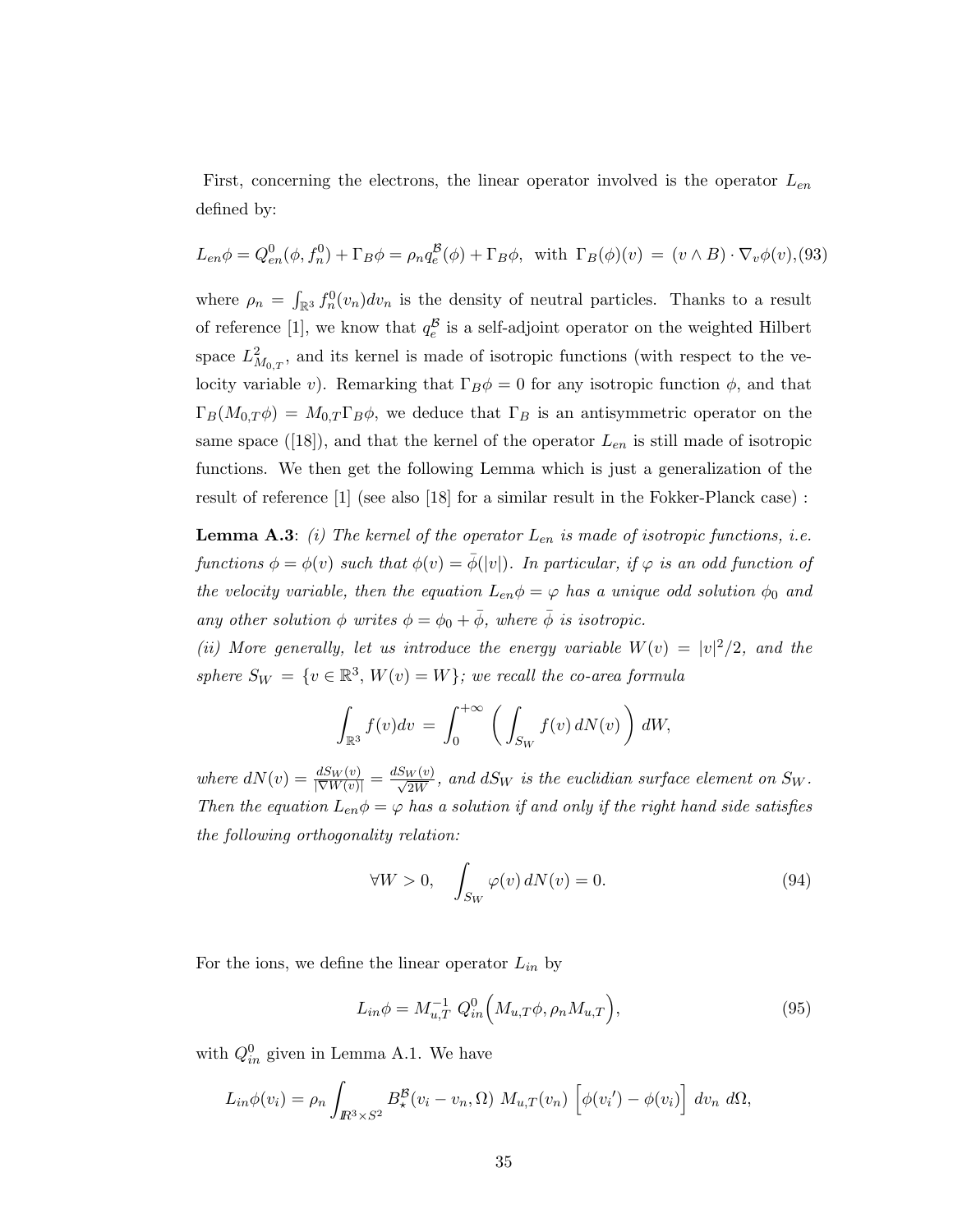with the notation  $v_i' = v_i - (v_i - v_n, \Omega)\Omega$ . Then

**Lemma A.4:** The linear operator  $L_{in}$  is self-adjoint on the weighted Hilbert space  $L^2_{M_{u,T}},$  and its kernel is made of constant functions. Moreover, under suitable assumptions on  $B_{\star}^{\beta}$ , the equation  $L_{in}\phi = \varphi$  is solvable if and only if the right hand side  $\varphi$  satisfies the orthogonality relation:

$$
\int_{\mathbb{R}^3} \varphi(v) M_{u,T}(v) dv = 0 ;
$$

the solution  $\phi$  is then unique, up to an additive constant.

Proof: The proof partly results from the following weak formulation

$$
\int_{\mathbb{R}^3} L_{in} \phi(v_i) \varphi(v_i) M_{u,T}(v_i) dv_i = -\frac{1}{2} \rho_n \int_{\mathbb{R}^3} \int_{\mathbb{R}^3 \times S^2} B^{\mathcal{B}}_{\star}(v_i - v_n, \Omega) \left[ \phi(v_i') - \phi(v_i) \right] \times \left[ \varphi(v_i') - \varphi(v_i) \right] M_{u,T}(v_i) M_{u,T}(v_n) d\Omega dv_n dv_i.
$$

 $\blacksquare$ 

We now turn investigating some properties of the ionization-recombination collision operator. In Lemma A.5 below, we first state a weak formulation, and an entropy inequality, for the dominating part of this operator (in terms of  $\varepsilon$ ). Lemma A.6 is devoted to the computation of its linearization.

For any  $\alpha \in \{e, i, n\}$ , we simply denote by  $Q_{\alpha,ir}^0$  the limit, when  $\varepsilon$  goes to zero, of the operator  $Q_{\alpha,ir}$ . Taking into account the scaled conservation equations (14), we first get:

$$
v_i = v_n + \varepsilon (v_e - v'_e - v_e^{\star}) + \frac{\varepsilon^2}{2} v_n + \mathcal{O}(\varepsilon^3),
$$
  

$$
|v_e|^2 - [|v_e'|^2 + |v_e^{\star}|^2 + 2\Delta] = |v_i|^2 - |v_n|^2 = 2\varepsilon v_n \cdot (v_e - v'_e - v_e^{\star}) + \mathcal{O}(\varepsilon^2),
$$
 (96)

so that we deduce the following result, which is a generalization of Lemma 4.5 of [4]:

**Lemma A.5**: Let us set:  $\rho_n = \int_{\mathbb{R}^3} f_n(v_n) dv_n$ , and  $\rho_i = \int_{\mathbb{R}^3} f_i(v_i) dv_i$ . i) We have, for any  $\alpha \in \{e, i, n\}$ :

$$
Q_{\alpha,ir} = Q_{\alpha,ir}^0 + O(\varepsilon),
$$

where the leading order operators  $Q^0_{\alpha,ir}$  are still given by expression (8-a)-(8-c). But the conservation equations  $\delta_v, \delta_{\mathcal{E}}$  in (14) have now been replaced by their limit when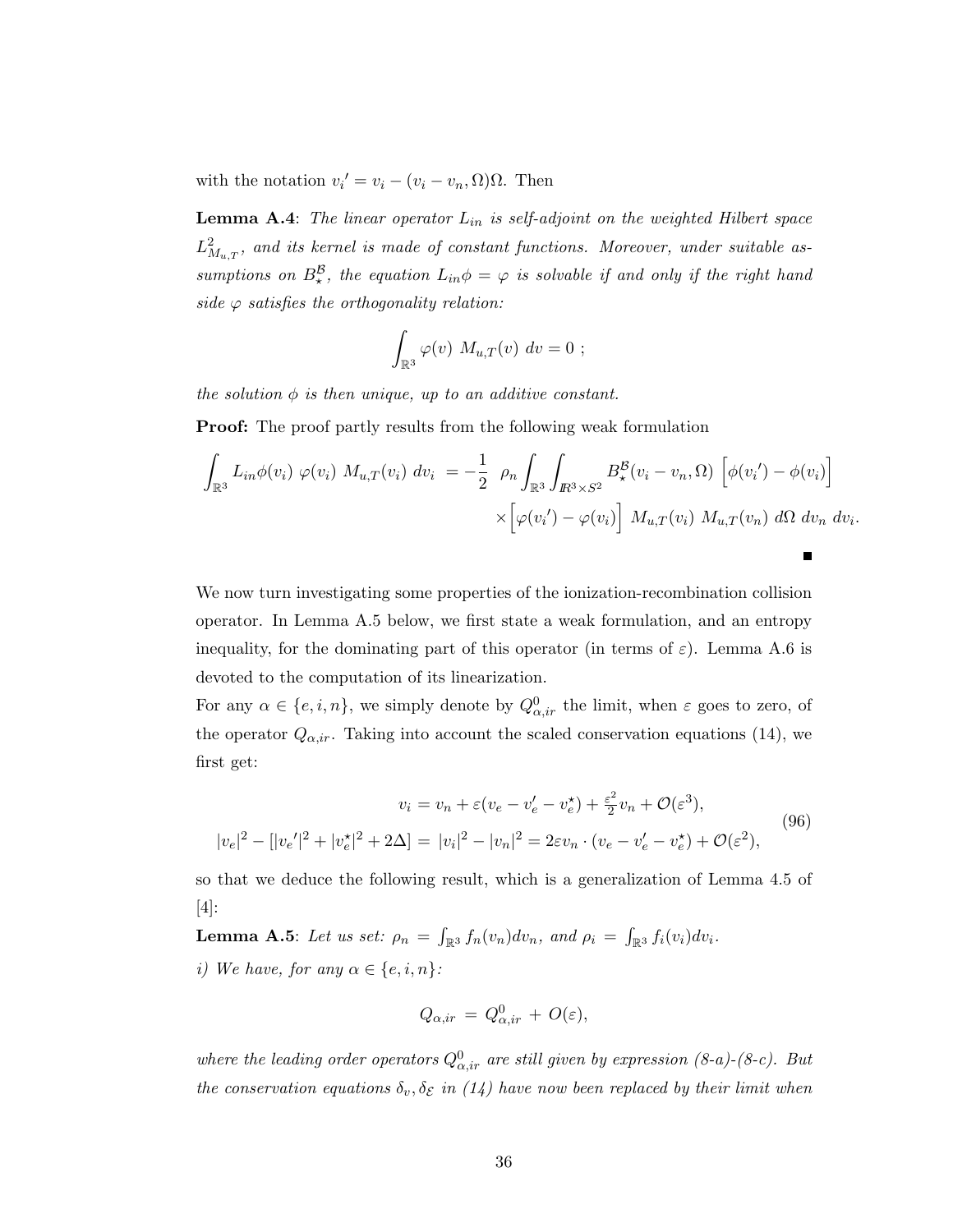$\varepsilon$  goes to zero, i.e. by:

$$
\delta_v^0 = \delta(v_i - v_n), \n\delta_{\mathcal{E}}^0 = \delta\Big(|v_e|^2 - [|v_e'|^2 + |v_e^{\star}|^2 + 2\Delta]\Big).
$$
\n(97)

Moreover, introducing the two following contants

$$
A_1(f_e) = \int_{I\!\!R^9} \sigma^r \,\delta_{\mathcal{E}}^0 \,\mathcal{F}_0 \, f_e(v_e) \, dv_e \, dv_e' \, dv_e^*, \quad A(f_e) = \int_{I\!\!R^9} \sigma^r \,\delta_{\mathcal{E}}^0 \, f_e(v_e') \, f_e(v_e^*) \, dv_e \, dv_e' \, dv_e^*,
$$

we have:

$$
Q_{i,ir}^{0}\Big(f_{e},f_{i},f_{n}\Big)(v) = -Q_{n,ir}^{0}\Big(f_{e},f_{i},f_{n}\Big)(v) = A_{1}(f_{e})f_{n}(v) - A(f_{e})f_{i}(v). \tag{98}
$$

ii) For electrons,  $Q_{e,ir}^0(f_e, f_i, f_n)$  only depends on the heavy species through their densities  $\rho_n$ ,  $\rho_i$ , and we have the following weak formulation :

$$
\int_{\mathbb{R}^3} Q_{e,ir}^0 \Big( f_e, f_i, f_n \Big) (v_e) \psi(v_e) dv_e =
$$
\n
$$
- \int_{\mathbb{R}^{12}} \sigma^r \delta^0_{\mathcal{E}} \Big[ \mathcal{F}_0 f_e(v_e) f_n(v_i) - f_e(v_e') f_e(v_e^*) f_i(v_i) \Big]
$$
\n
$$
\times \Big[ \psi(v_e) - \psi(v_e') - \psi(v_e^*) \Big] dv_e dv_e' dv_e^* dv_i,
$$

so that we get:

$$
\int_{\mathbb{R}^3} Q_{e,ir}^0\Big(f_e, f_i, f_n\Big)(v_e) \left(\begin{array}{c} 1\\ \frac{1}{2}|v_e|^2 \end{array}\right) dv_e = \left[\rho_n A_1(f_e) - \rho_i A(f_e)\right] \left(\begin{array}{c} 1\\ -\Delta \end{array}\right). \tag{99}
$$

The function  $\psi$  defined by  $\psi(v) = 1 + \frac{|v|^2}{2\Delta}$  is the only collisional invariant.

### 8 Annex B : conservation relations of the collision terms

Concerning the elastic collision operators, we have the following classical conservations [2], [3]:

(i) The intra species elastic collision operators conserve mass, momentum and energy, which writes:

$$
\int_{\mathbb{R}^3} Q_{\alpha,\alpha}(f_\alpha, f_\alpha)(v_\alpha) \begin{pmatrix} 1 \\ v_\alpha \\ \frac{|v_\alpha|^2}{2} \end{pmatrix} dv_\alpha = \begin{pmatrix} 0 \\ 0 \\ 0 \end{pmatrix}, \quad \alpha = e, i, n. \tag{100}
$$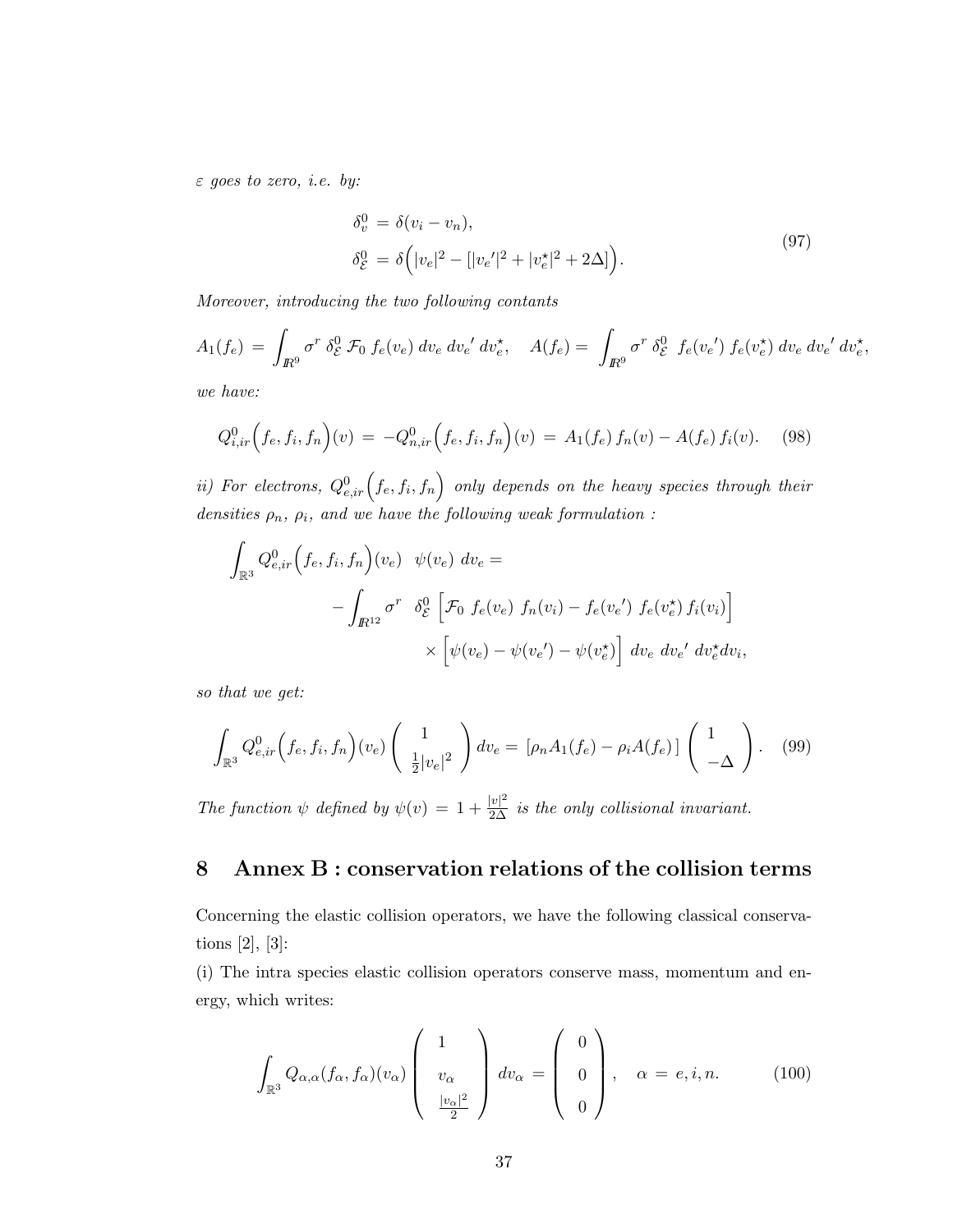(ii) The inter species elastic collision operators conserve mass, i.e.:

$$
\int_{\mathbb{R}^3} Q_{\alpha,\beta}^{\varepsilon}(f_{\alpha},f_{\beta})(v_{\alpha}) dv_{\alpha} = 0, \quad \alpha,\beta = e,i,n,
$$
\n(101)

while they globaly conserve the momentum and energy of the considered coupled system of particles, which means that we have :

$$
\int_{\mathbb{R}^3} Q_{en}^{\varepsilon}(f_e, f_n)(v_e) \, v_e \, dv_e + \int_{\mathbb{R}^3} Q_{ne}^{\varepsilon}(f_n, f_e)(v_n) \, v_n \, dv_n = 0, \tag{102}
$$

$$
\frac{1}{\sqrt{1-\varepsilon^2}} \int_{\mathbb{R}^3} Q_{ei}^{\varepsilon} (f_e, f_i)(v_e) \, v_e \, dv_e + \int_{\mathbb{R}^3} Q_{ie}^{\varepsilon} (f_i, f_e)(v_i) \, v_i \, dv_i = 0, \tag{103}
$$

$$
\int_{\mathbb{R}^3} Q_{in}^{\varepsilon}(f_i, f_n)(v_i) v_i dv_i + \frac{1}{\sqrt{1-\varepsilon^2}} \int_{\mathbb{R}^3} Q_{ni}^{\varepsilon}(f_n, f_i)(v_n) v_n dv_n = 0, \qquad (104)
$$

$$
\int_{\mathbb{R}^3} Q_{en}^{\varepsilon} (f_e, f_n)(v_e) |v_e|^2 dv_e + \varepsilon \int_{\mathbb{R}^3} Q_{ne}^{\varepsilon} (f_n, f_e)(v_n) |v_n|^2 dv_n = 0, \qquad (105)
$$

$$
\int_{\mathbb{R}^3} Q_{ei}^{\varepsilon} (f_e, f_i)(v_e) |v_e|^2 dv_e + \varepsilon \int_{\mathbb{R}^3} Q_{ie}^{\varepsilon} (f_i, f_e)(v_i) |v_i|^2 dv_i = 0, \quad (106)
$$

$$
\int_{\mathbb{R}^3} Q_{in}^{\varepsilon}(f_i, f_n)(v_i) |v_i|^2 dv_i + \int_{\mathbb{R}^3} Q_{ni}^{\varepsilon}(f_n, f_i)(v_n) |v_n|^2 dv_n = 0.
$$
 (107)

(iii) The inelastic collision operators conserve the electric charge and the number of heavy particles, i.e.:

$$
\int_{\mathbb{R}^3} Q_{e,ir}^{\varepsilon} (f_e, f_i, f_n)(v_e) dv_e - \int_{\mathbb{R}^3} Q_{i,ir}^{\varepsilon} (f_e, f_i, f_n)(v_i) dv_i = 0, \quad (108)
$$

$$
\int_{\mathbb{R}^3} Q_{i,ir}^{\varepsilon}(f_e, f_i, f_n)(v_i) dv_i + \int_{\mathbb{R}^3} Q_{n,ir}^{\varepsilon}(f_e, f_i, f_n)(v_n) dv_n = 0.
$$
 (109)

(iv) Last, these ionization-recombination operators conserve the global momentum and energy, which gives:

$$
\varepsilon \int_{\mathbb{R}^3} Q_{e,ir}^{\varepsilon} (f_e, f_i, f_n)(v_e) \, v_e \, dv_e + \sqrt{1 - \varepsilon^2} \int_{\mathbb{R}^3} Q_{i,ir}^{\varepsilon} (f_e, f_i, f_n)(v_i) \, v_i \, dv_i + \int_{\mathbb{R}^3} Q_{n,ir}^{\varepsilon} (f_e, f_i, f_n)(v_n) \, v_n \, dv_n = 0, \tag{110}
$$
  

$$
\int_{\mathbb{R}^3} Q_{e,ir}^{\varepsilon} (f_e, f_i, f_n)(v_e) \left( \frac{|v_e|^2}{2} + \Delta \right) dv_e + \int_{\mathbb{R}^3} Q_{i,ir}^{\varepsilon} (f_e, f_i, f_n)(v_i) \frac{|v_i|^2}{2} dv_i + \int_{\mathbb{R}^3} Q_{n,ir}^{\varepsilon} (f_e, f_i, f_n)(v_n) \frac{|v_n|^2}{2} dv_n = 0. \tag{111}
$$

## Acknowledgments

The authors thank Professor Frédéric Coquel for discussions concerning the entropy of the fluid system.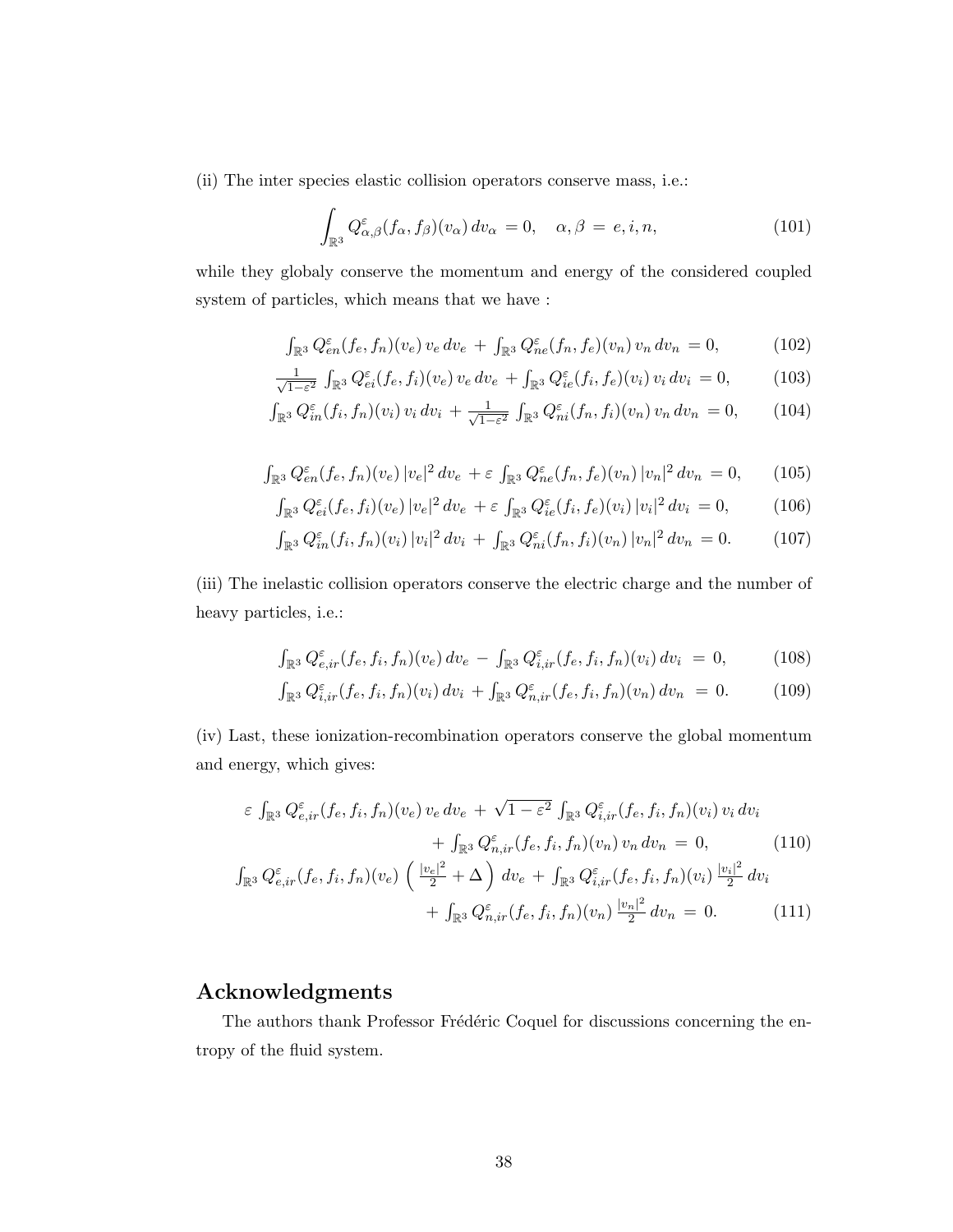#### References

- [1] N. Ben Abdallah, P. Degond, On a hierarchy of macroscopic models for semiconductors J. Math. Phys., Vol. 37, No. 7, p. 3306, April 1996.
- [2] C. Cercignani, "The Boltzmann equation and its applications," Springer Verlag, (1988).
- [3] S. Chapman, T.G. Cowling, "The mathematical theory of non-uniform gases," Ed. Cambridge Mathematical Library, Cambridge (1958).
- [4] I. Choquet, B. Lucquin-Desreux, Hydrodynamic limit for an arc discharge at atmospheric pressure, J. of Stat. Phys., Vol. 119, Nos. 1/2, p. 197, April 2005.
- [5] I. Choquet, P. Degond, B. Lucquin-Desreux A hierarchy of diffusion models for partially ionized plasmas, Discrete and Continuous Dynamical Systems -Series B, Vol. 8, No. 4, pp. 735-772 (2007).
- [6] I. Choquet, P. Degond, B. Lucquin-Desreux A strong ionization model in plasma physics, Mathematical and Computer Modelling, Vol. 49, Issues 1-2, pp. 88-113 (2009).
- [7] P. Degond, B. Lucquin-Desreux, The asymptotics of collision operators for two species of particles of disparate masses, Math. Models and Methods in the Appl. Science, Vol. 6, No 3, pp. 405-436 (1996).
- [8] P. Degond, A. Nouri, C. Schmeiser, Macroscopic models for ionization in the presence of strong electric fields, Transport theory and Statistical Physics, Vol. 29, pp. 551-561 (2000).
- [9] P. Degond, B. Lucquin-Desreux, Transport coefficients of plasmas and disparate mass binary gases, Transport theory and Statistical Physics, Vol. 26, No. 6, pp. 595-633, (1996).
- [10] A. Fridman, L.A. Kennedy, Plasma physics and engineering, Ed. Taylor and Francis Group, 2004.
- [11] A. Gleizes, B. Chervy, J. J. Gonzalez, Calculation of a two-temperature plasma composition: bases and application to  $SF_6$ , J. Phys. D: Appl. Phys, Vol. 32, pp. 2060-2067, (1999).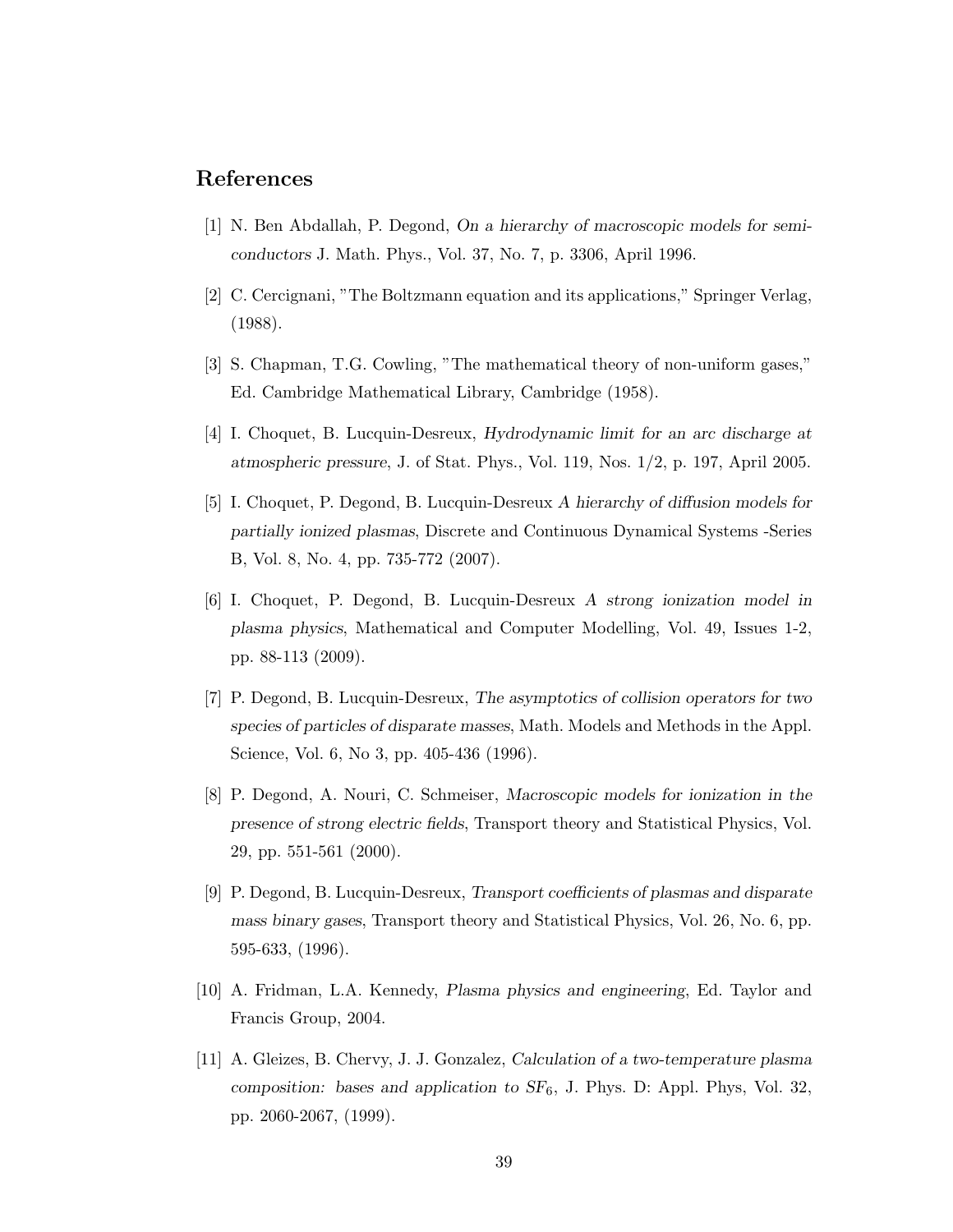- [12] S. Ghorui, J. V. R. Heberlein, and E. Pfender, Non-equilibrium modelling of oxygen-plasma cutting torch, Journal of Pysics D: Applied Physics, Vol. 40, pp. 1966-1976, 2007.
- [13] E. Godlewski, P.-A. Raviart, Numerical approximation of hyperbolic systems of conservation laws, Applied Mathematical Sciences, Vol. 18, Springer, 1996.
- [14] J. J. Gonzales, R. Girard, and A. Gleizes, *Decay and post-arc phases of a*  $SF_6$ arc plasma: a thermal and chemical non-equilibrium model, Journal of Physics D: Applied Physics, Vol. 33, pp. 2759-2768, 2000.
- [15] R. G. Jahn, "Physics of Electric Propulsion", McGraw-Hill, (1968).
- [16] L. D. Landau, E. M. Lifschitz, and L. P. Pitaevskii, Course of Theoretical Physics, Vol 10: Physical Kinetics, (1st ed. ISBN 0080206417).
- [17] B. Lucquin-Desreux Fluid limit for magnetized plasmas, Transp. Theory in Stat. Phys., Vol 27, N 2, pp. 99-135 (1998).
- [18] B. Lucquin-Desreux Diffusion of electrons by multicharged ions, Mathematical Models and Methods in Applied Sciences, Vol. 10, No. 3, pp 409-440, (2000).
- [19] A. B. Murphy, Diffusion in equilibrium mixtures of ionized gases, Physical Review E, Vol. 48. No. 5, pp. 3594-3602, Nov. 1993.
- [20] L. Onsager, Reciprocal relations in irreversible processes, Physical Review, Vol. 38, pp. 2265-2279, December 1931.
- [21] A. V. Potapov, Chemical equilibrium of multitemperature systems, High Temp., vol. 4, pp. 4851, (1966).
- [22] Y. P. Raizer, Gas discharge physics, Ed. Springer-Verlag, 1991.
- [23] J. D. Ramshaw, and C. H. Chang, Multicomponent diffusion in twotemperature magnetohydrodynamics, Physical Review E, Vol. 53, No. 6, pp. 6382-6388, June 1996.
- [24] V. Rat, P. André, J. Aubreton, M-F. Elchinger, P. Fauchais, and A. Lefort, Transport properties in a two-temperature plasma: Theory and applications, Physical Review E, Vol. 64, 026409 (19pp), 2001.